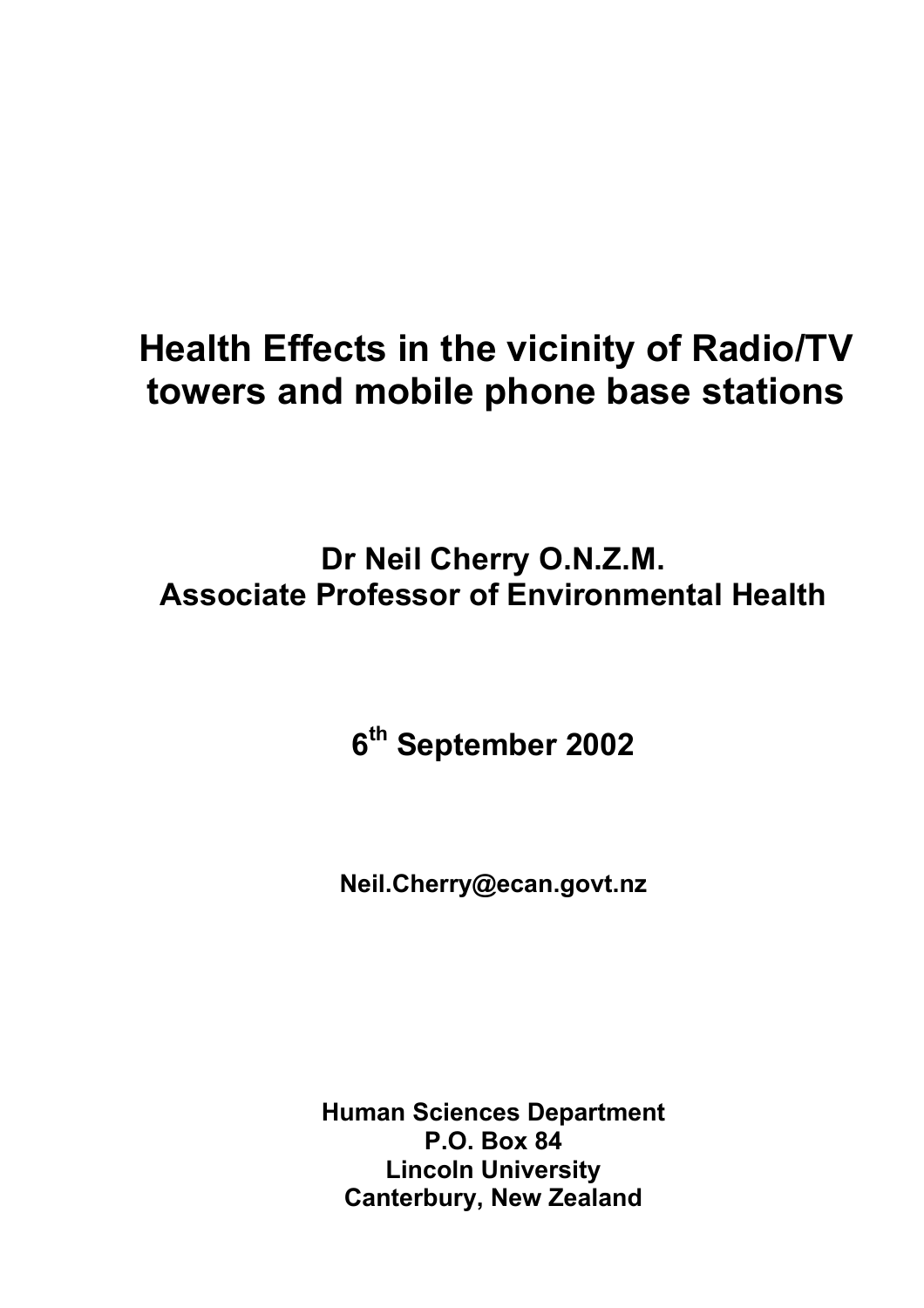### **Health Effects in the vicinity of Radio/TV towers and mobile phone base stations**

### **Dr Neil Cherry O.N.Z.M**<sup>1</sup> **Associate Professor of Environmental Health Lincoln University New Zealand**

### **Abstract:**

There is robust scientific evidence that electromagnetic radiation is a Ubiquitous Universal Genotoxic Carcinogen. If this understanding was applied to the data available in 1982, when IARC declared benzene a Human Carcinogen, then the level of data for RF/MW radiation being a human carcinogen was considerably stronger than that for benzene. A large body of laboratory experiments and epidemiological studies now confirm the hypothesis. The evidence is further strengthened through the biophysics understanding of the EMR Spectrum Principle. This shows that as the carrier frequency increases the dielectric constant declines and the induced tissue electric field and induced current increases significantly. This implies and confirms that all of the health effects found in "electrical workers" will be found at much lower mean exposure levels in the vicinity of broadcast towers. Where studies have been carried out, the adverse health effects have been found. When compared with actual radiation patterns they show a causal effect. This confirms that hypothesis and the toxicology of the signals with a safe level of zero exposure. Hence living in the vicinity of broadcast and mobile phone towers produces Cancer, Cardiac, Reproductive and Neurological (CCRN) health effects. It is highly probable that these adverse health effects will be found in the vicinity of cell sites. Because of the small population numbers around single sites, these effects will only be detectable by studying populations around hundreds of cell sites.

Sleep disturbance in the vicinity of the Schwarzenburg Short-wave radio tower in Switzerland was causally related to the RF exposure through dose-response relationships, experimental confirmation and a measured reduction in melatonin in cows and people. A study in France has already shown an exposure-related dose-response in sleep disturbance (and other neurological symptoms) around cell towers, confirming that the effects are the same from cellphone radiation at residential exposure levels. Cellphone radiation also damages DNA. Therefore it is a serious health hazard, even at residential exposure levels, for all CCRN effects.

#### **Introduction**

The World Health Organization (WHO) and the international Commission on Non-Ionizing Radiation Protection (ICNIRP) correctly state that exposure assessment is critical to adequately assess health effects from electromagnetic radiation (EMR). This is vital for carrying out and interpreting epidemiological studies of cancer around radar, radio and TV broadcast transmitter sites. Two vital exposure principles are that the study needs to take into account the radial exposure patterns produced by horizontal and vertical antenna patterns and recognize that the far-field exposure experienced by residents, exposed the whole body and not just one particular organ. A second vital study principle involves the population distribution, especially considering what the population density is near the

l  $1$  O.N.Z.M.: Officer of the New Zealand Order of Merit.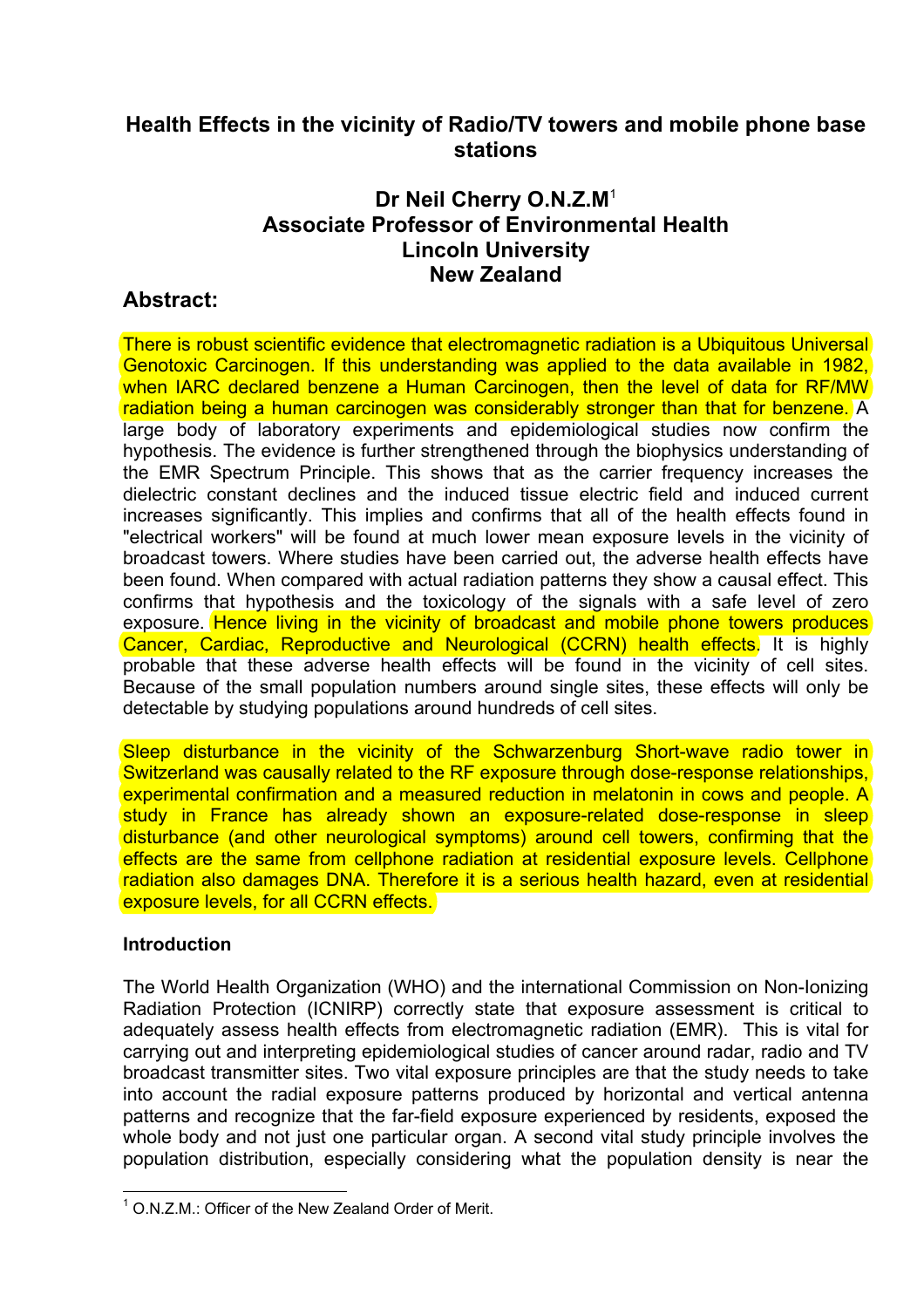towers. For example, if few people live within 1 km of the tower than very few, if any, cancer cases are expected in the near vicinity of the tower. The third assessment principle is appreciation of the evidence that EMR is genotoxic. Evidence of genotoxicity is given by chromosome aberrations (CA), micronuclei formation (MF), DNA strand breakage (DNA), enhanced oncogene activity (OA), enhanced cell neoplastic transformation (NP) and induced toxic (heat) shock protein activity (TSP). The ICNIRP (1998) assessment fails to consider over 20 studies of EMR induced CA or MF, as well as misinterpreting the epidemiological evidence.

These principles are basic common sense. However when the WHO agency IARC (international Cancer Research Agency) fails assesses the evidence of RF/MW being a human universal carcinogen (causing cancer across many body organs) because the whole body is exposed. Failure to recognize this leads to incorrect assessments by ICNIRP (1998) and Elwood (1999).

This study will assess the evidence based on these basic principles. This shows that the adverse health effects of radiofrequency/microwave (RF/MW) radiation are clear and robustly demonstrated, supporting the hypothesis that EMR is a Ubiquitous Universal Genotoxic Carcinogen. This implies that EMR also damages the brain, the heart, the central nervous system and the reproductive system, causing elevated rates of many diseases. Epidemiological evidence confirms that EMR exposure causes elevated incidence of all these types of disease and death rates.

When assessing cancer from exposure to a chemical there is an open question because it is already known that some chemicals do cause cancer. Hence the question is, "does this chemical produce cancer?". When occupational studies find elevated cancer rates in chemically exposed workers then the chemical is declared a human carcinogen with as little as 5 studies, only two of which show significant elevation of the cancer rate. This was in the case for the IARC assessment of Benzene in 1982. This approach is supported because chemicals are often associated with a specific cancer type. For benzene it was originally leukaemia, predominantly myelogenous leukaemia, IARC (1982). Now we know that Benzene is genotoxic and produces a wide range of cancers, Hayes et al. (1996).

#### **Overview of this paper:**

This paper will cover the following topics:

- A summary of the IARC assessment of benzene being a specific human carcinogen in 1982.
- A review of the RF/MW evidence of being a human universal genotoxic carcinogen by 1982.
- The evidence of the EMR spectrum principle.
- The principles of carrying out epidemiological studies around radio and TV towers.
- A review of the results of cancer studies in the vicinity of radio and TV towers.
- A review of the evidence trail to cell phone base stations health effects.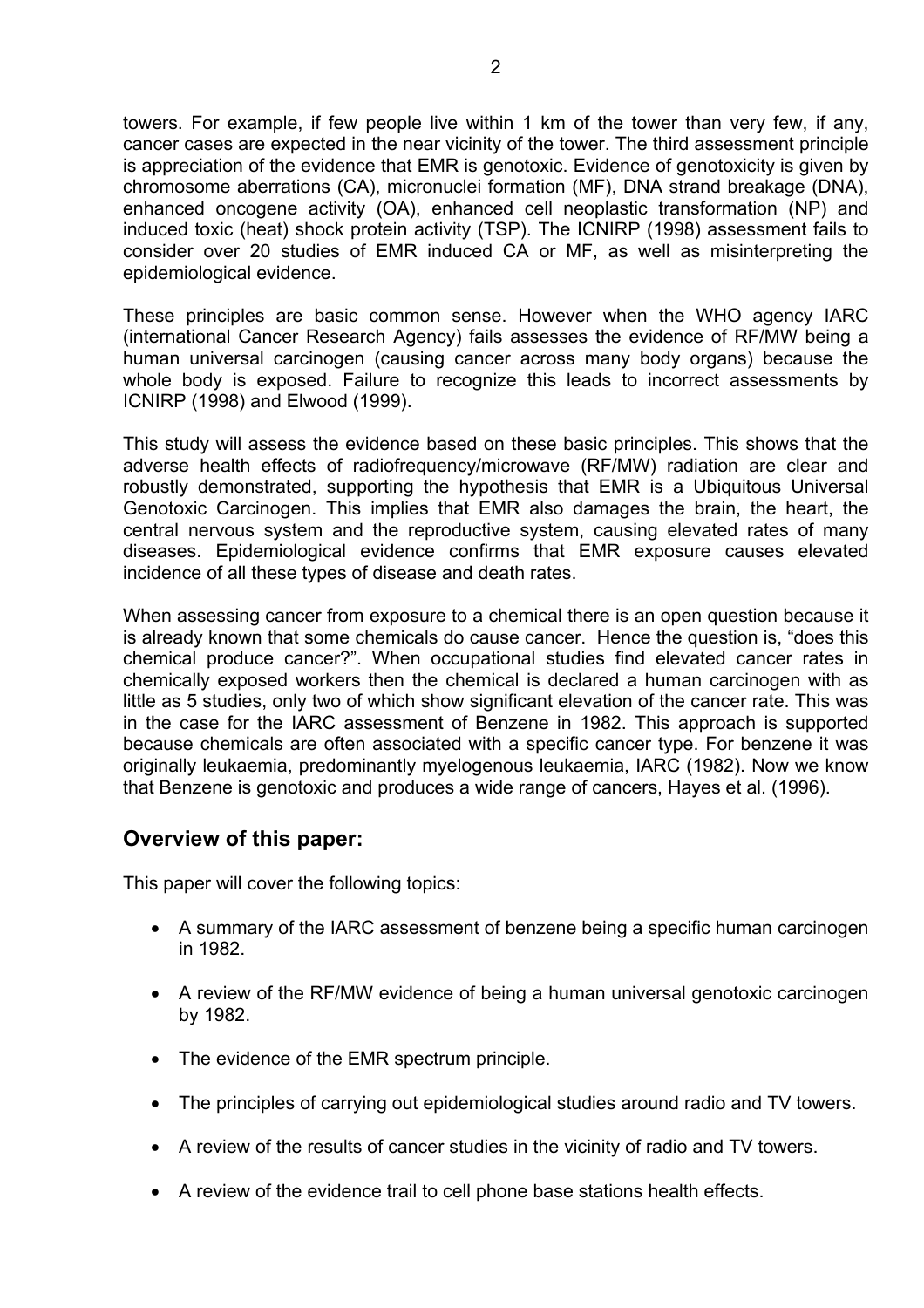#### **IARC's 1982 Benzene Human Carcinogen Assessment:**

In 1974 an IARC review concluded that animal carcinogenicity had not been demonstrated and human studies showed that benzene mixtures resulted in damage to the haematopoietic system with suggestion of leukaemia from several case studies and one Japanese case-control study.

In 1982 the IARC re-evaluation reported that workers and the general public were exposed to Benzene from numerous sources including chemicals and the production and use of gasoline.

Chronic human exposure resulted in serious blood changes, benzene crossing the placenta can causing chromosome aberrations (CAs) in bone marrow and peripheral lymphocytes in individuals exposed to high levels of benzene (> 100 ppm), with some findings showing CAs with exposures as low as 10 ppm, but not consistently. A series of epidemiological studies of benzene exposed workers, both cohort and case-control, showed statistically significant associations between leukaemia (predominantly myelogenous) and occupational exposure to benzene and benzene-containing solvents.

Even though: "There was *limited evidence* that benzene is carcinogenic in experimental animals", "There is *sufficient evidence* that benzene is carcinogenic to man."

Hence with the evidence available in 1982 IARC classified benzene as a human carcinogen.

The acceptance is interesting because the epidemiological evidence was relatively small. Some studies found no elevated leukaemia associated with chronic benzene exposure. e.g. Fishbeck et al. (1978), Ott et al. (1978) and Townsend et al. (1978). Note the full author lists are on behalf of Dow Chemical Company:

- Fishbeck, W.A., Townsend, J.C., and Swank M.G. (1978)
- Ott, M.G., Townsend, J.C., Fishbeck, W.A., and Langer R.A. (1978)
- Townsend, J.C., Ott, M.G. and Fishbeck, W.A. (1978)

This could well have been the result of the failure to apply the Healthy Worker Effect.

Studies showing elevated leukaemia were:

Thorpe  $(1974)$  found elevated, SMR = 121, n=8.

Askoy et al. (1974) reported an  $OR = 2.2$ , n= 34.

Askoy et al. (1980) reported 8 additional cases, raising the significance but failing to give good personal exposure data.

Infante et al. (1977), in a retrospective cohort mortality study, found a significantly elevated leukaemia rate in benzene-exposed white male workers with SMR = 474, n= 7, p<0.002 for one comparison group and SMR = 506, n=7 for another. No dose-response assessment was made.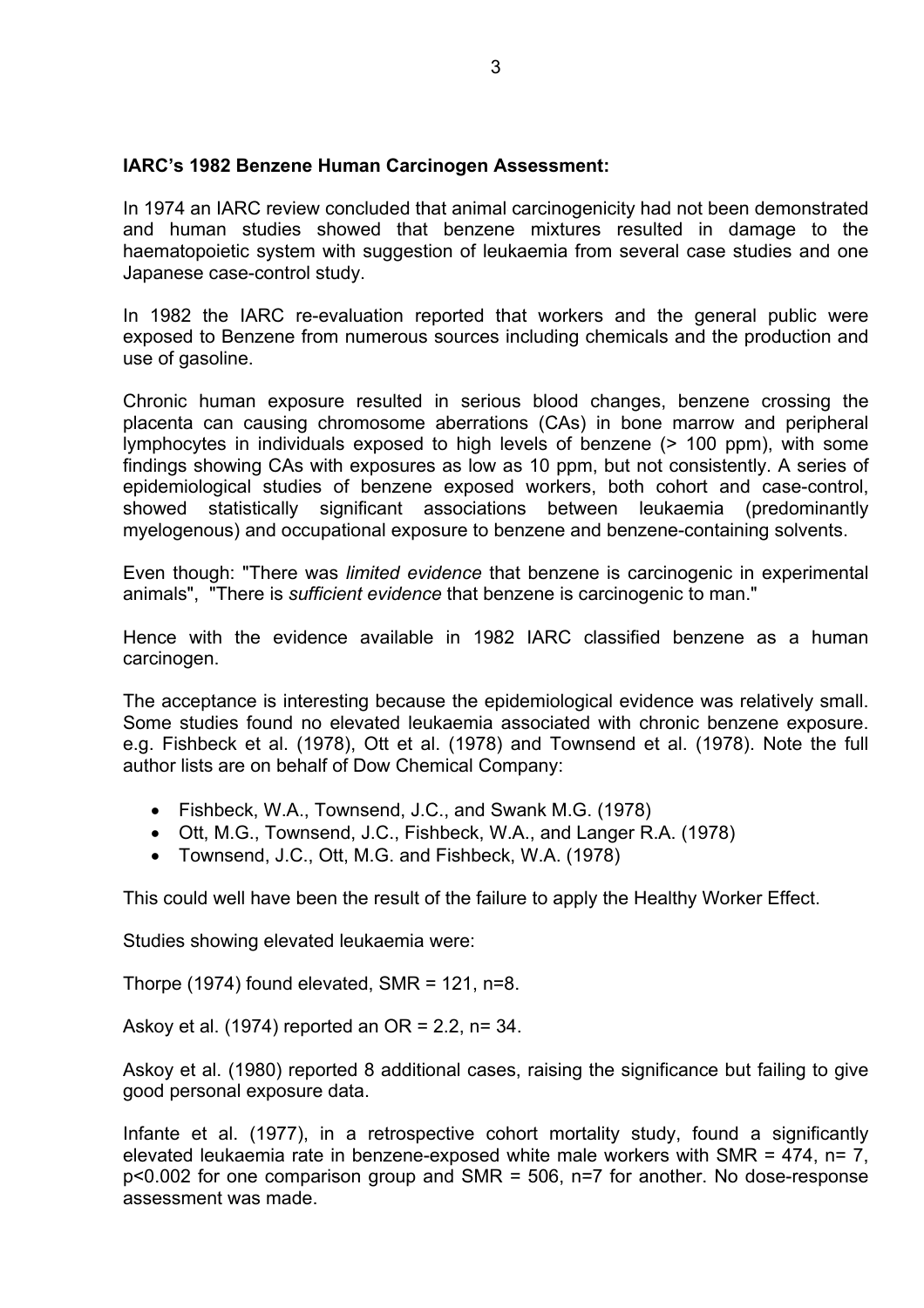Rinsky et al. (1981) extended the Infante et al. study with a more complete case follow-up. They reported 7 leukaemia deaths giving a significantly elevated SMR of 560, p<0.001.

This epidemiological evidence was appropriate in 1982 for IARC to conclude that it was sufficient to classify benzene as a human carcinogen. It is based on six published epidemiologic studies showing increased leukaemia, two of these studies from one factory site with significantly increased leukaemia (p<0.002 and p<0.001) from chronic benzene exposures.

Hence there were five studies showing elevated leukaemia and three showing significantly elevated leukaemia and no dose-response relationships, when IARC decided to declare Benzene a Human Carcinogen in 1982.

Since then many other epidemiological studies have reinforced and confirmed this assessment by providing significant and dose-response elevation of leukaemia and other cancers from chronic low exposure to benzene.

#### **Evidence for RF/MW associated cancer available up to 1982:**

#### **Genotoxic Studies:**

Heller and Teixeira-Pinto (1959) report that a 5 min isothermal pulsed RF exposure of garlic roots produced serious chromosome aberrations that mimicked the effects of cmitotic chemicals and ionizing radiation. Thus Pulsed RF generators were recommended as a controlled laboratory method to produce chromosome aberrations.

Stodolnik-Babanska (1972) carried out microwave exposures of lymphoblastoid cells in isothermal conditions so that the effects they observed were from microwave exposures no thermal effects. Significant chromosome damage and micronuclei formation was observed and the cells were transformed to cancer cells.

Baranski and Czerski (1976) reviewed the biological effects of RF/MW exposure. In chapter 4 they outline the studies published up until then showing genotoxic effects. They conclude that chromosome aberrations and mitotic abnormalities may be induced under certain conditions and certain cells as a well-established fact since several reports exist from at least, 5 independent laboratories in the West.

Yao (1978) cited 5 previous studies showing that microwaves significantly damage chromosomes, including Heller and Teixeira-Pinto (1959). He then reports that he exposed living Chinese Hamster's eyes to microwaves. This enhanced opacities in the eyes and significantly increased chromosome aberrations. Yao (1982) exposed rat kangaroo RH5 and RH16 cells to 2.45 GHz microwaves, maintaining the temperature at 37°C in the incubator. Chromosome aberrations became evident after multiple passages through the microwave-exposed incubator. The CAs were significantly enhanced in the RH16 cells after 10 or more passages.

Therefore by 1982 it was well established from multiple, independent studies that nonthermal pulsed RF/MW exposure was genotoxic.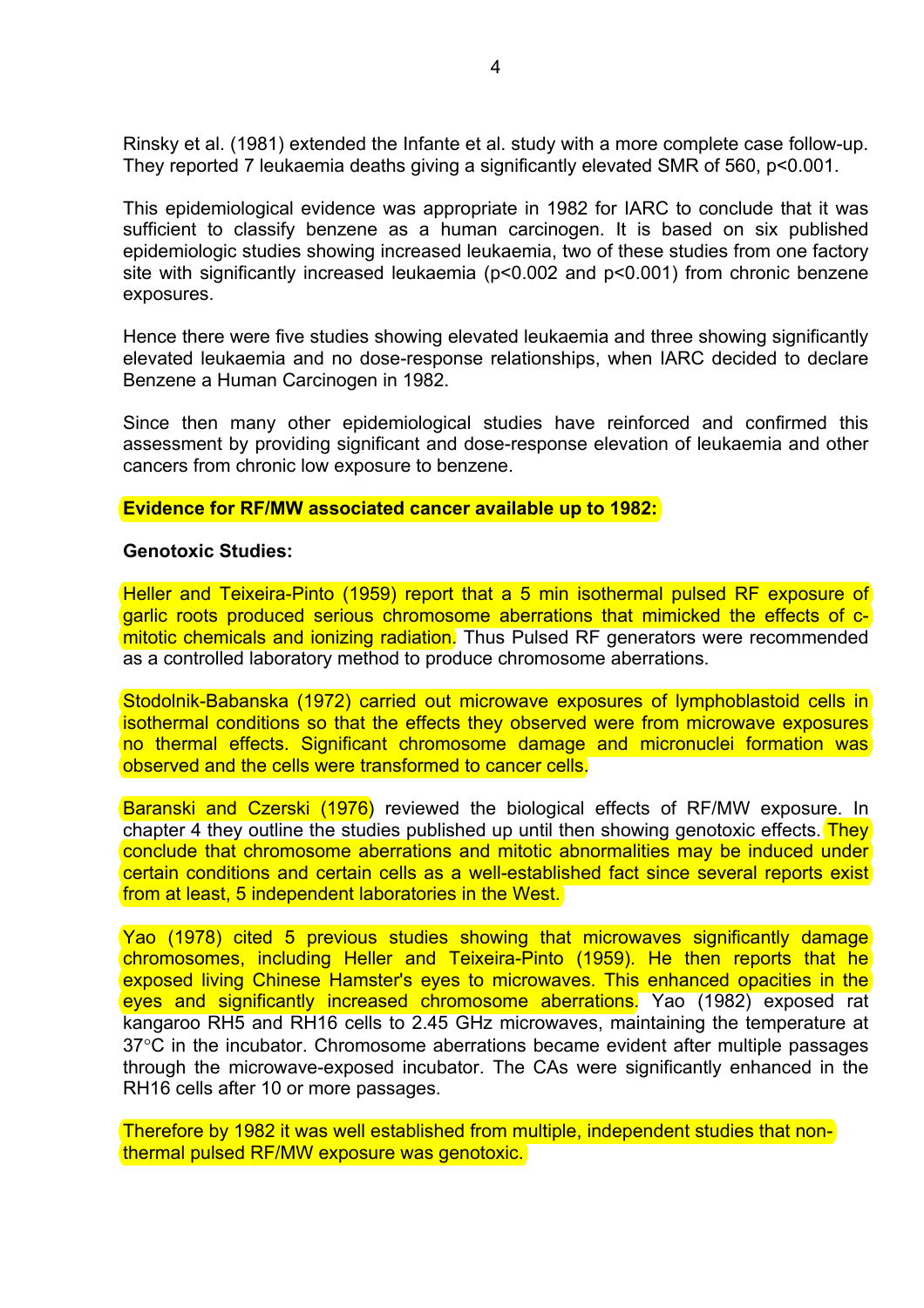#### **Human Studies:**

Goldsmith (1997) reported elevated mutagenesis and carcinogenesis among the employees and their dependents that were chronically exposed to very low intensity radar signals the U.S. Embassy in Moscow in the 1950's to the mid-1970's. For most of the time 1953-May 1976, the external signal strength was measured at 5  $\mu$ W/cm<sup>2</sup> for 9 hours/day on the West Facade of the building where the radar was pointed, Lilienfeld et al. (1978). It is stated that the exposure is fairly smooth and consistent over the study period. To get the full strength of the signal a person would have to stand at an open window on the west side of the building at the  $6<sup>th</sup>$  floor, Pollack (1979). Hence allowing for the internal signal strengths to be between 20 and 100 times lower, the occupants of the embassy were exposed to a long-term average radar signal in the range of 0.02 to 0.1 $\mu$ W/cm<sup>2</sup>. **Blood** tests showed significantly elevated chromosome aberrations in more than half of the people sampled. Leukaemia rates were elevated for adults and children.

Most of the staff, with their families, were in Moscow for only one tour of 2 years. Chromosome aberrations found in blood samples are shown in Table 1.

| (1969) i.e.     |              | <b>Table 1: Blood samples</b> showed a high proportion of the staff had significantly altered<br>red and white blood cell counts and well above average chromosome<br>aberrations (CA). The CA data is set out in Goldsmith (1997), citing Jacobson |
|-----------------|--------------|-----------------------------------------------------------------------------------------------------------------------------------------------------------------------------------------------------------------------------------------------------|
| Mutagenic Level | Designator   | Subjects, No.                                                                                                                                                                                                                                       |
| ხ               | Extreme      |                                                                                                                                                                                                                                                     |
|                 | Severe       |                                                                                                                                                                                                                                                     |
| 3.5             | Intermediate | 5                                                                                                                                                                                                                                                   |
| 3               | Moderate     |                                                                                                                                                                                                                                                     |
| 2.5             | Intermediate | 5                                                                                                                                                                                                                                                   |
| 2               | Questionable | 5                                                                                                                                                                                                                                                   |
|                 | Normal       |                                                                                                                                                                                                                                                     |

Comparing the 11 level 1 and 2 reference group with the 23 cases above gives:

RR = 2.09, 95%CI: 1.22-3.58, p=0.004

Because of the extensive employee concern about the possible health effects of the chronic radar exposure during their service in Moscow, the U.S. State Department contracted Professor Abraham Lilienfeld, Professor of Epidemiology at Johns Hopkins University, to carry out an epidemiological study of staff and dependents. The staff of other US Embassies in Eastern Europe were also surveved. Health effect rates were compared with the general US population of the similar sex and age range. The sickness and mortality rates for the Moscow Embassy staff and families are summarized in Table 2.

U.S. State Department Embassy employees are careful selected, including physical fitness. This is one basis of the Healthy Worker effect. For these employees, including non-State Dept employees at the Embassy, their overall mortality rate was 47% of the general US population of similar ages. Their cancer mortality rate was 89%. The overall mortality rate suggests a HWE factor of 2. In Table 2 including the "employees" dilutes the health effects significantly.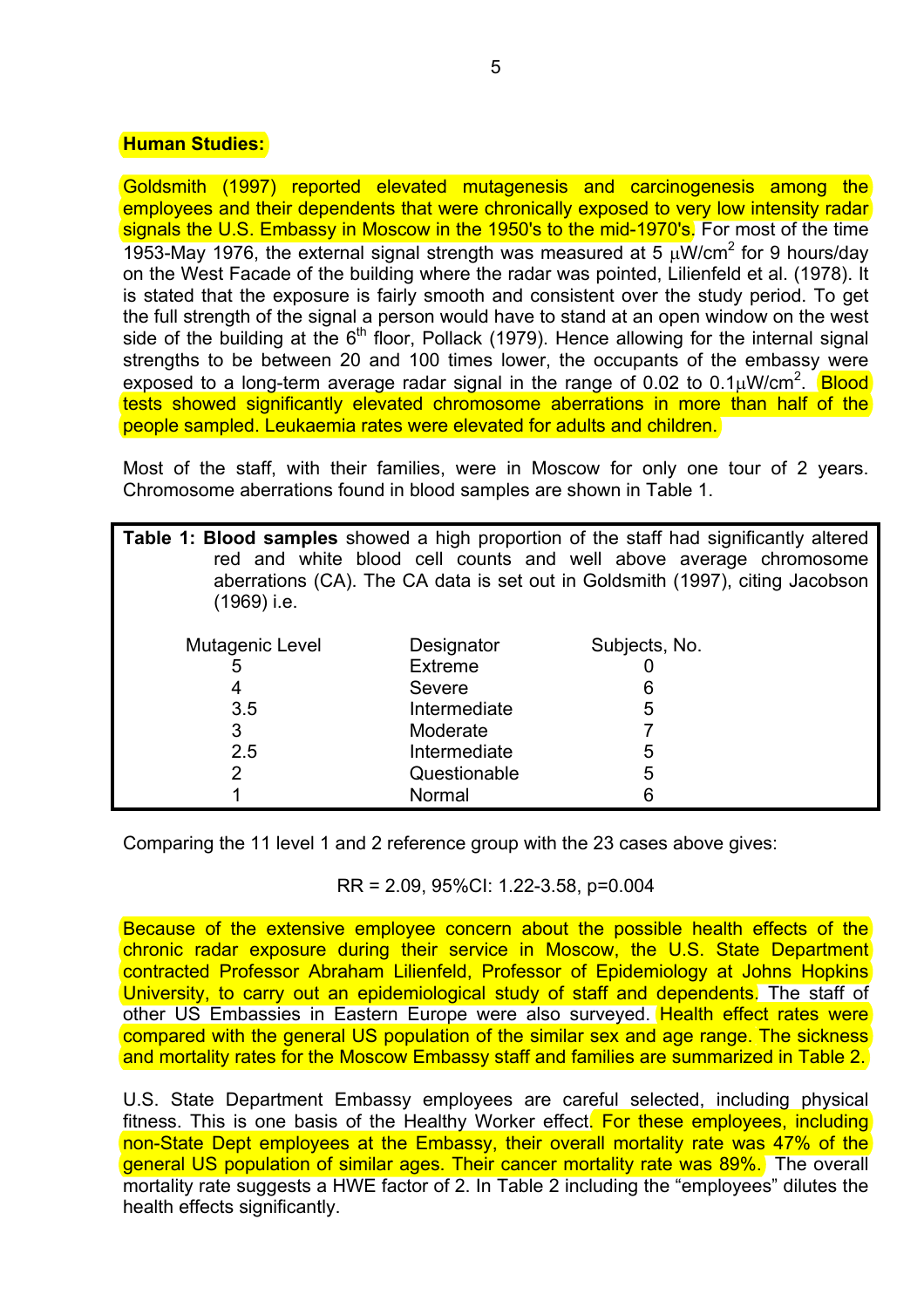| Table 2: Increased cancer mortality, accidents and suicide in the staff                                                |                                                                                                     |                                                                                                                                                                                                                                                   |                                                          |  |  |
|------------------------------------------------------------------------------------------------------------------------|-----------------------------------------------------------------------------------------------------|---------------------------------------------------------------------------------------------------------------------------------------------------------------------------------------------------------------------------------------------------|----------------------------------------------------------|--|--|
|                                                                                                                        | adjustment. Note $(*)$ p<0.05)                                                                      | and dependents at the US Embassy in Moscow shown by data<br>in Lilienfeld et al. (1978). This is associated with chronic<br>extremely low intensity (distant and indoor) radar signals.<br>"Adult" refers to adult dependant. # refers to the HWE |                                                          |  |  |
| <b>Cancer Site</b>                                                                                                     | Observed                                                                                            | Expected                                                                                                                                                                                                                                          | <b>SMR</b>                                               |  |  |
| <b>All Cancer</b><br>Employee<br>Employee Adjusted#<br>Adult<br>Childhood<br><b>Total Dependants</b><br>Total#         | 17<br>17<br>12 <sub>2</sub><br>$\overline{4}$<br>16<br>33                                           | 19.0<br>9.5<br>4.5<br>1.33<br>5.83<br>15.33                                                                                                                                                                                                       | 0.89<br>1.79<br>$2.67*$<br>$3.01*$<br>$2.74*$<br>$2.15*$ |  |  |
| Leukaemia:<br>Employee<br>Employee Adjusted#<br>Adult<br>Childhood<br><b>Total Dependants</b><br>Total#                | $\overline{c}$<br>$\overline{2}$<br>$\pmb{0}$<br>$\overline{2}$<br>$\overline{2}$<br>$\overline{4}$ | 0.8<br>0.4<br>0.18<br>0.5<br>0.68<br>1.08                                                                                                                                                                                                         | 2.5<br>5.0<br>$4.0*$<br>2.94<br>3.70                     |  |  |
| <b>Breast Cancer:</b><br>Employee<br>Employee Adjusted #<br>Adult<br><b>Total Breast Cancer#</b>                       | 2<br>$\overline{2}$<br>1<br>3                                                                       | 0.5<br>0.25<br>0.93<br>1.18                                                                                                                                                                                                                       | $4.00*$<br>$8.00*$<br>1.08<br>2.54                       |  |  |
| <b>Adult Hodgkins disease</b><br><b>Adult Lung Cancer</b><br><b>Adult Brain Cancer</b>                                 | 1<br>1<br>$\overline{2}$                                                                            | 0.07<br>0.56<br>0.15                                                                                                                                                                                                                              | 14.29<br>1.79<br>13.33                                   |  |  |
| Accidents:<br><b>Employees</b><br>Employee adjusted#<br><b>Adults</b><br>Children<br><b>Total Dependants</b><br>Total# | 6<br>6<br>6<br>5<br>11<br>17                                                                        | 11.6<br>5.8<br>1.39<br>6.8<br>8.19<br>13.99                                                                                                                                                                                                       | 0.52<br>1.03<br>$4.32*$<br>0.74<br>1.34<br>0.86          |  |  |
| Suicide:<br><b>Employees</b><br>Employees Adjusted#<br><b>Adults</b><br>Children<br><b>Total Dependents</b><br>Total#  | 0<br>0<br>1<br>1<br>$\overline{2}$<br>$\overline{2}$                                                | 3.9<br>1.95<br>0.56<br>0.59<br>1.15<br>3.10                                                                                                                                                                                                       | 1.79<br>1.70<br>1.74<br>0.65                             |  |  |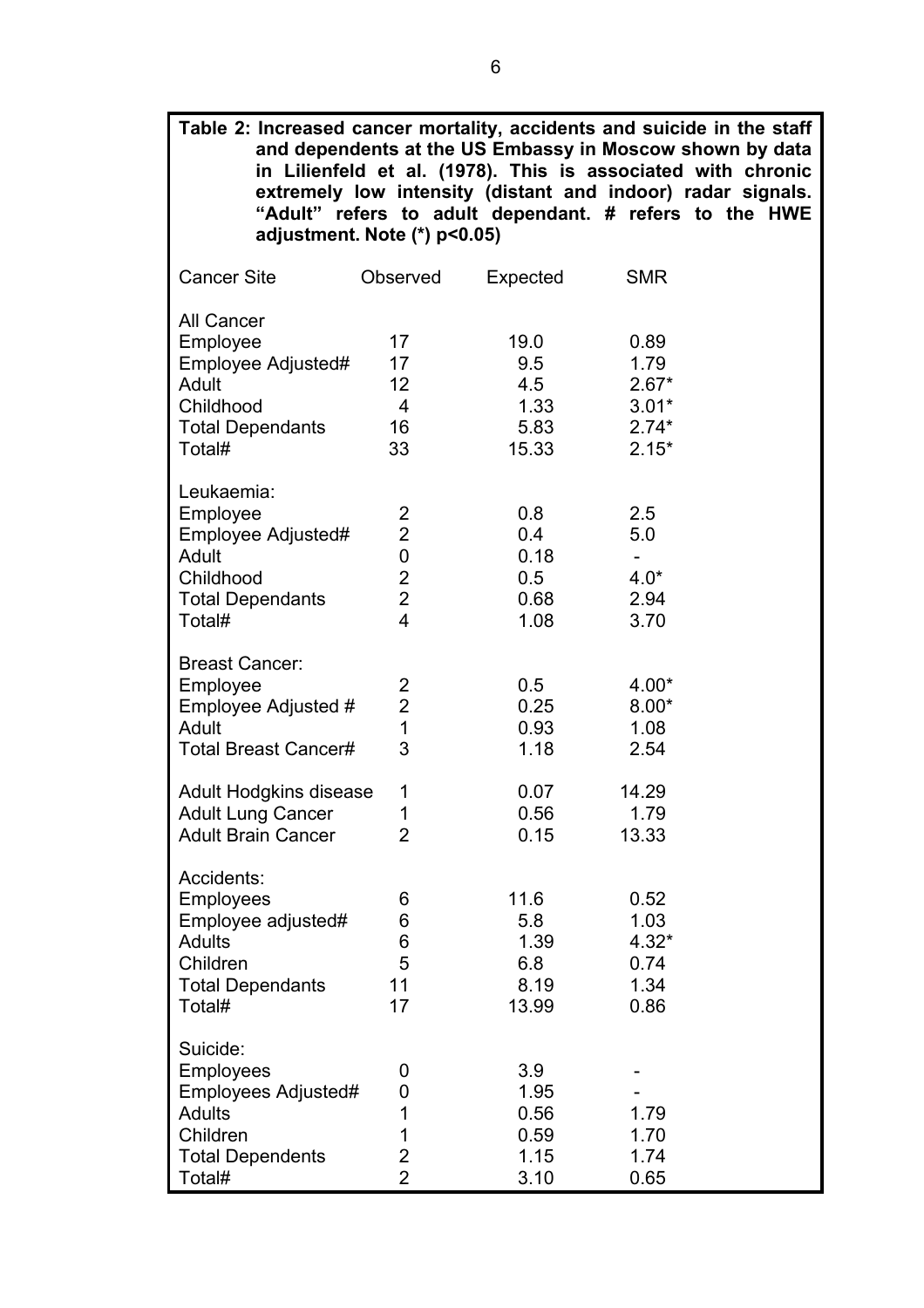The employee expected mortality data were adjusted by a factor of 2 for the Healthy Worker Effect (HWE). Table 2 demonstrates how a human population that was chronically exposed low level microwave, with significantly elevated chromosome aberrations, showed significant elevation and elevation of cancers in multiple sites, even though the exposure period was generally a maximum of 2 years. This is consistent with RF/MW radiation being a Universal Genotoxic Carcinogen.

#### **US Radar Repair Workers:**

Zaret (1977) reports that 2 brain tumours (astrocytomas) occurred in a group of about 18 workers servicing radar equipment. In another group of 17 workers exposed to highly pulsed EMR for 7 years there were 5 cancers (2 leukaemia, 2 skin cancer, 1 genitourinary tract cancer). Another group of 3 out of 8 men working on another site developed cancer (2 pancreatic cancers).

The SEER (Surveillance, Epidemiology and End Results) cancer data for the US was used to determine the age-specific (30-34 years) cancer for the 1974 period. For the Astrocytoma brain cancer rate the overall brain/CNS cancer rate was used and multiplied by 20%, which is the proportion of all brain cancers identified as Astrocytomas.

Table 3 supports the hypothesis that RF/MW radiation is a Universal Genotoxic Carcinogen that causes cancer across many body organs when the whole body is exposed. While the radar repairing staff in Table 3 were likely to have experienced close to or including thermal exposures, the data in Table 2 certainly does not involve thermal exposures, the peak measured outdoor exposures being over 2000 times below the thermal threshold, and the indoor exposures being much lower.

The following table sets out the results.

**Table 3: Cancer rates in groups cited by Zaret (1977) compared with the cancer incidence rates for males aged 30-34 years in 1974, from the SEER database. [n: cases; N group size; P exposure period; Rate: Incidence Rate; Ref.Rate: SEER reference rate.]** 

| <b>Cancer Site</b> | n  | N   | P<br>Yrs | Rate<br>(1100,000) | <b>Ref Rate</b> | <b>Risk Ratio</b> | 95%CI      | <b>Fisher Exact</b><br>p-value |
|--------------------|----|-----|----------|--------------------|-----------------|-------------------|------------|--------------------------------|
| Astrocytoma        | 2. | -18 | 10       | 1111.1             | 0.68            | 1634              | 385-6939   | 0.0000009                      |
| <b>Skin Cancer</b> | 2. | 17  | 7        | 1680.6             | 0.62            | 2711              | 641-11462  | 0.0000003                      |
| Leukaemia          | 2. | 17  | 7        | 1680.6             | 3.6             | 467               | 70-3126    | 0.0000257                      |
| Pancreas           | 2  | 8   | 7        | 3571.4             | 0.348           | 10263             | 2287-61962 | < 0.0000001                    |
| Urinary            |    | 17  | 7        | 840.3              | 1.24            | 678               | 92-5007    | 0.00162                        |
| All Cancer         | 10 | 43  | 8        | 2907.0             | 62.62           | 46.4              | 20.4-105.7 | < 0.0000001                    |

Table 3 is highly supportive of the hypothesis that RF/MW exposure is a Universal Genotoxic Carcinogen, with significant at a causal level, p<<0.001.

#### **Korean War Study:**

A major study of US Naval servicemen exposed to radio and radar signals during the Korean War, Robinette, Silverman and Jablon (1980), found significant differences among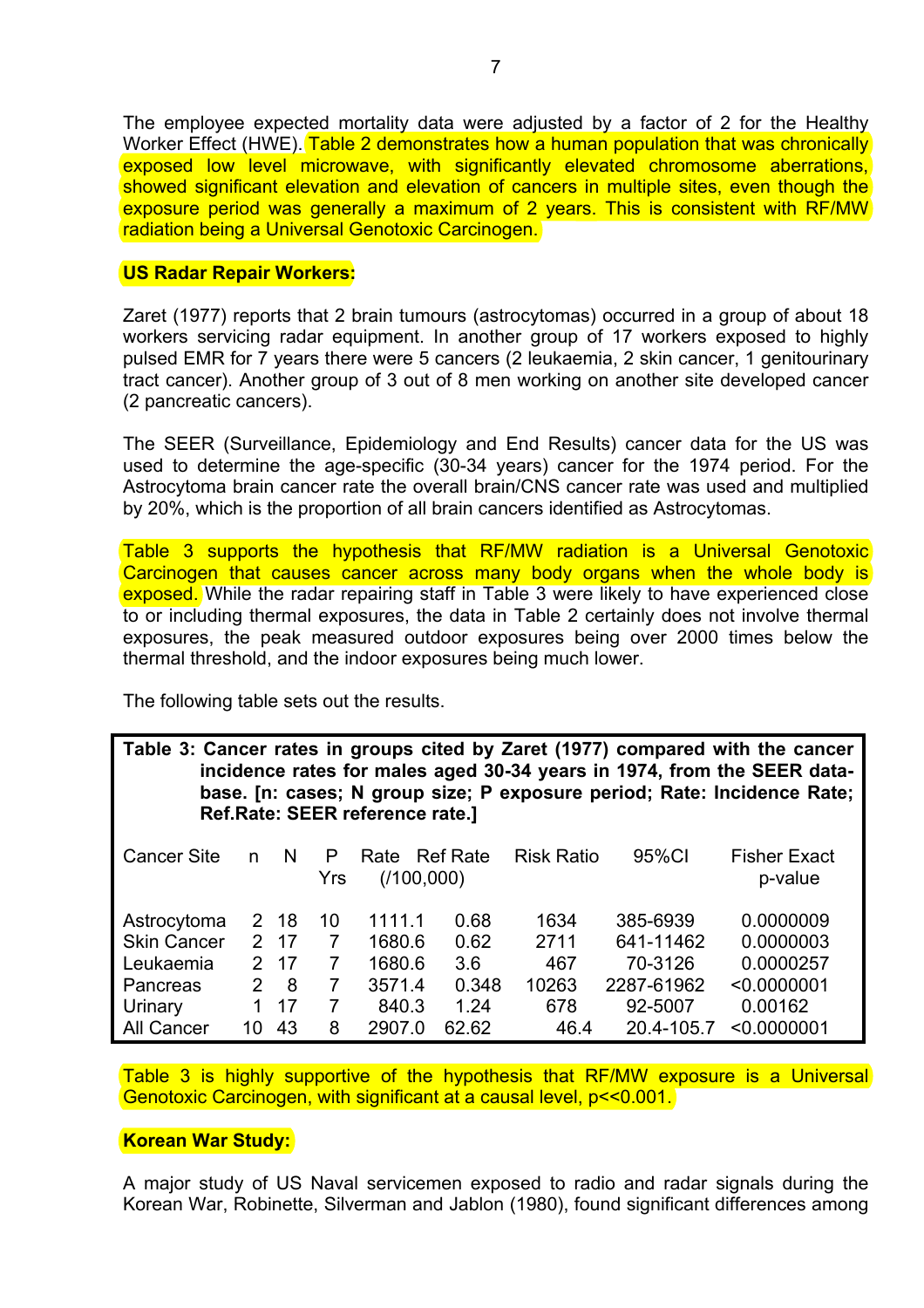occupational groups in all end-points studied, Silverman (1979). They carried out a job exposure matrix survey to assess the microwave exposures of 5% of the about 20,000 servicemen in the "high" exposure group. This resulted in significant exposure related dose-response increase of all mortality, trend p=0.03 and for respiratory cancer, trend p<0.05. This is classically causal on its own, Hill (1965).

Table 4 and the evidence of chromosome damage adds significant support for the hypothesis of RF/MW radiation being a Universal Genotoxic Carcinogen.

The job exposure matrix survey of the "high" exposure groups, ET, FT and AT, showed, Robinette Table 2, that the ET group was generally low exposed and the FT group was generally high exposed. Hence a dichotomy difference of exposed can be used to see if health effects are elevated in high group compared with the low group.

# **Table 4: The Mortality Rate of the surveyed high group (Hazard Number: 5000+) compared with the very low exposure group (Hazard Number=0), Robinette et al. (1980). RR is the ratio of the High Group MR to the Low Group MR.**

| Cause of Death              | <b>Risk Ratio</b> | 95%CI         | p-value |
|-----------------------------|-------------------|---------------|---------|
| <b>All Mortality</b>        | 1.28              | 1.01-1.61     | 0.038   |
| All Cancer                  | 1.54              | 1.03-2.29     | 0.035   |
| <b>Respiratory Cancer</b>   | 2.68              | 1.09-6.70     | 0.022   |
| Leukaemia/Lymphoma          | 1.50              | $0.72 - 3.29$ | 0.26    |
| <b>Other Cancers</b>        | 1.50              | 0.68-3.36     | 0.31    |
| <b>Circulatory Diseases</b> | 1.26              | $0.90 - 1.72$ | 0.18    |
| <b>Other Diseases</b>       | 3.60              | 1.50-8.71     | 0.0013  |

#### **Table 5 : Comparison of mortality rates in the high exposure AT group (3273) and lower exposure ET group (13078) from Table 5, Robinette et al. (1980).**

| Cause of Death                         | EТ  | AT  | <b>RR</b> | 95%CI         | $\chi^2$ | p-value     |
|----------------------------------------|-----|-----|-----------|---------------|----------|-------------|
| All Causes of Death                    | 441 | 198 | 1.79      | 1.52-2.11     | 46.97    | $< 10^{-7}$ |
| All Causes excl <sup>g</sup> accidents | 265 | 101 | 1.52      | 1.21-1.91     | 13.43    | 0.00025     |
| <b>All Diseases</b>                    | 199 | 77  | 1.55      | 1.19-2.01     | 10.89    | 0.0013      |
| All cancer                             | 65  | 27  | 1.66      | 1.06-2.60     | 5.93     | 0.025       |
| Respiratory                            | 16  |     | 1.75      | $0.72 - 4.35$ | 1.56     | 0.21        |
| Brain/CNS (FT/ET)                      | 5   | 3   | 2.38      | 0.57-9.95     | 1.50     | 0.22        |
| <b>Skin</b>                            | 3   | 2   | 2.66      | $0.45 - 15.9$ | 1.25     | 0.26        |
| Leukaemia/Lymphoma                     | 18  | 10  | 2.22      | 1.03-4.50     | 4.32     | 0.038       |
| <b>Other Cancer</b>                    | 8   | 4   | 2.00      | 0.60-6.63     | 1.33     | 0.25        |
| <b>Digestive Disease</b>               | 11  | 9   | 3.27      | 1.36-7.88     | 7.81     | 0.0052      |
| <b>Circulatory Disease</b>             | 100 | 31  | 1.24      | $0.83 - 1.85$ | 1.10     | 0.29        |

It is important to recognize that the reference or control group is not a "no exposure" group but a lower exposure group. The Healthy Worker Effect is much stronger for uniformed services because of the strong physical requirements for military service. Adjusting for both of these effects suggests an adjustment factor of 2 would be quite conservative.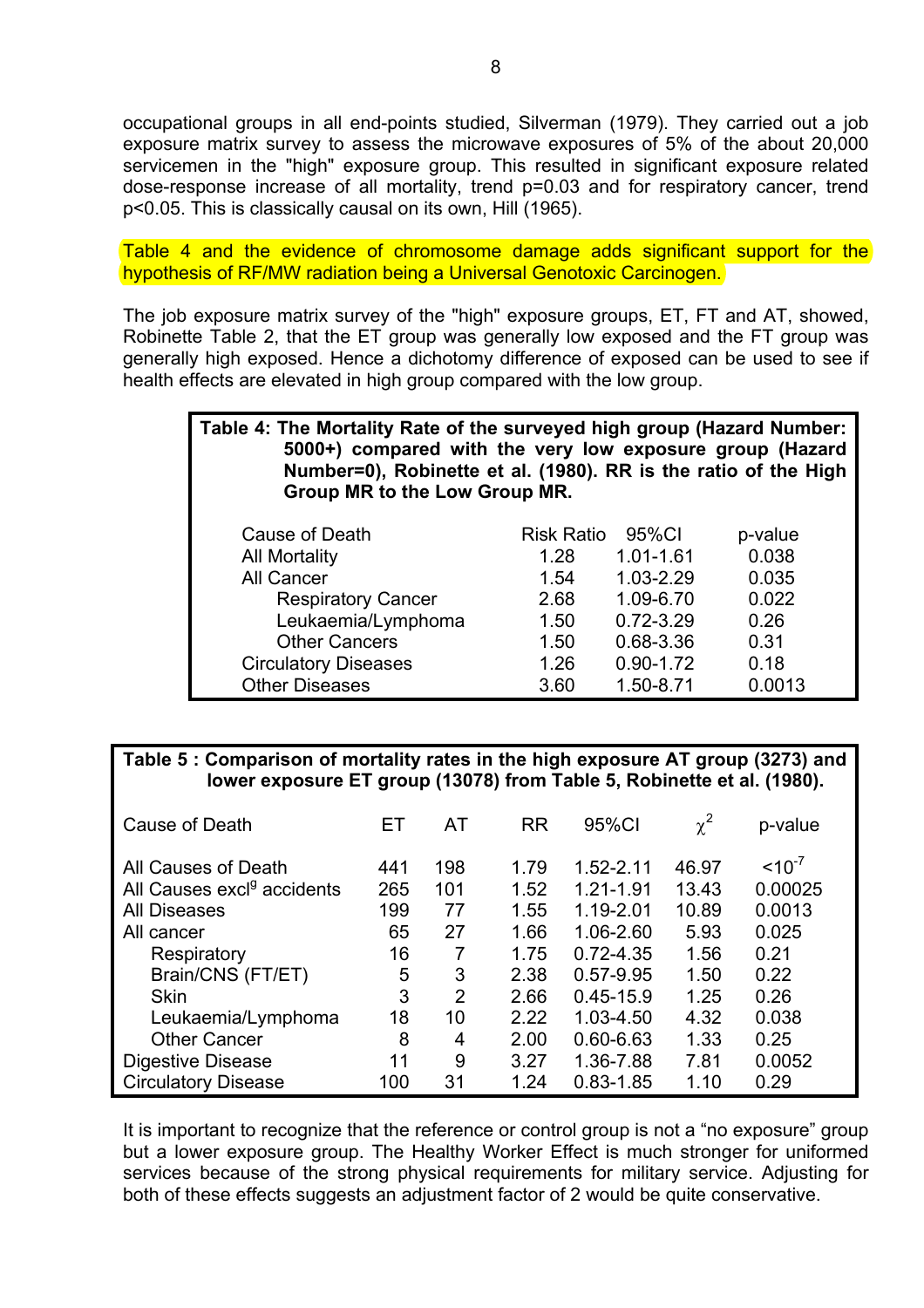Grouping the job groups into three exposure ranked groups, Low RM and RD; Middle AE and ET and high FT and AT, allows for a possible dose-response relationship, Figure 1.



Figure 1: Naval occupations grouped by exposure category, showing dose response increases in mortality for all mortality, all disease, cancer and Lymphatic/Leukaemia. Low exposure (RM+RD), Intermediate exposure ET+FT), High exposure (AT), prepared by the late Prof John Goldsmith.

#### **Conclusions from Occupational Studies:**

Hence up to 1982 there was and established fact that RF/MW radiation is genotoxic (damaging DNA through measurements if chromosome aberrations) with exposed at nonthermal levels. Three studies show that pulsed microwaves from radar chronic exposed people have highly significantly increased cancer in multiple body organs and a doseresponse derived from a job-exposure matrix study.

#### **Residential cancer radar-exposure studies:**

In 1982 Lester and Moore published a study of radar related cancers in residential populations in Wichita, Kansas, based on a hypothesis that radar could produce cancer. This was based on the evidence of chromosome damage and the Zaret (1977) evidence of cancer rates in radar repairing workers. Because there were airport and air force base radars to the east and west of Wichita they used geographic distributions of total cancer incidence on ridges exposed to both radars, sides of hills exposed to only one radar and valleys sheltered from both radars. Mortality data was obtained from the period 1975- 1977.

A significant linear trend (p=0.034) was found with incident rates (/100,000 p-yrs) of 470, 429 and 303 respectively from high to low RF/MW exposures. Figure 2. They concluded that their results established a correlation between radar exposure and cancer incidence,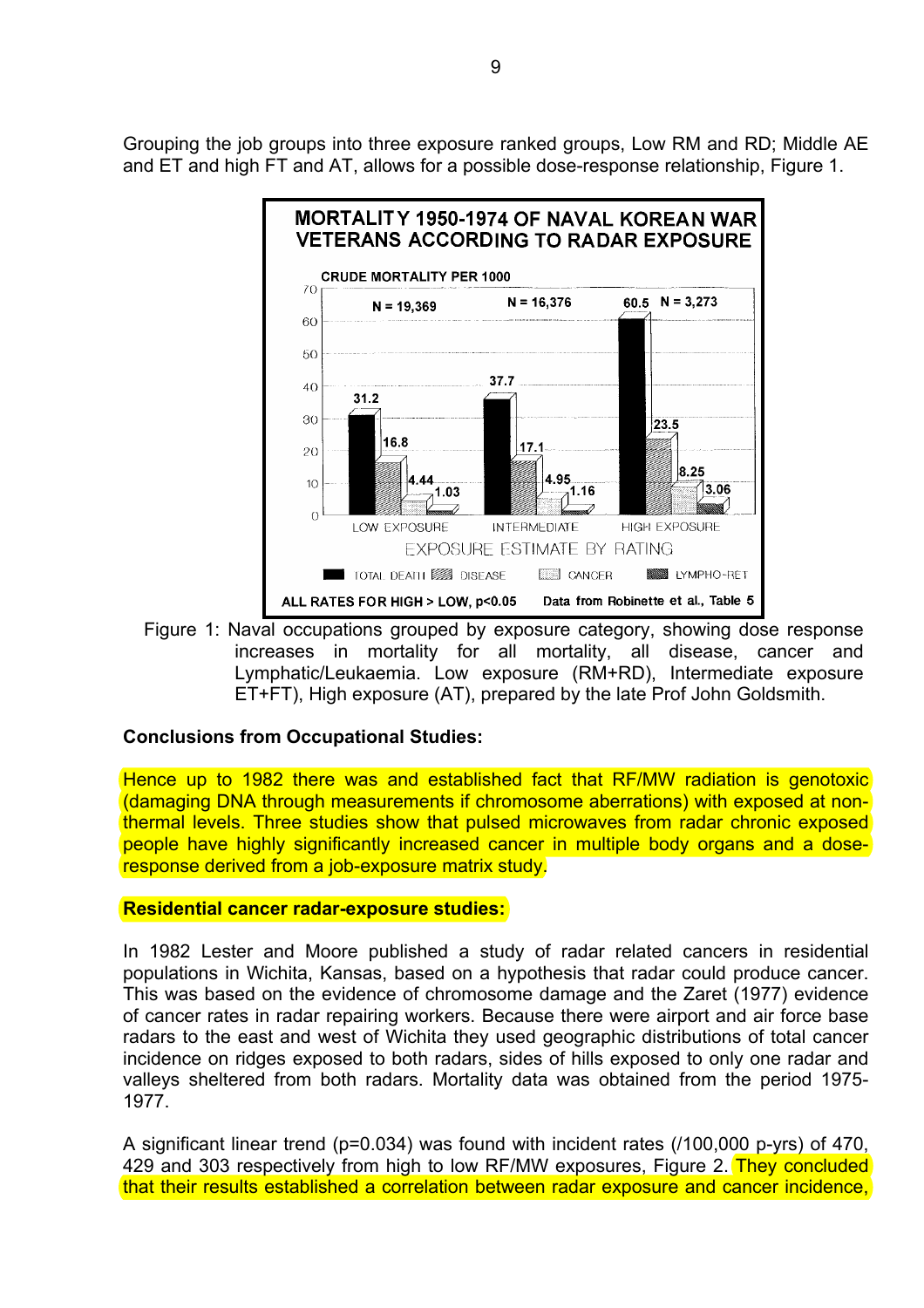but that more research was necessary for causation. They were unaware of the Moscow Embassy and the Korean War study results that support and confirm their findings.



Figure 2: Cancer rates in Wichita, Kansas, for the population not exposed to a radar, exposed to one radar and exposed to two radars, at their residences, Lester and Moore (1982a), Trend p= 0.034.

They then carried out their own follow-up study to test the hypothesis that cancer mortality is associated, in part, with the possibility of chronic exposure to radar. They studied the cancer rates in 92 counties associated with US Air Force Bases (AFBs) with radars, over the period 1950-1969. They found that counties with AFBs (and radars) had significantly higher cancer rates for males (p=0.04) and females (p=0.02).

Thus the hypothesis is strongly supported by this study with significant and dose-response increases in All Cancer mortality.

#### **Conclusions from EMR evidence up to 1982:**

The evidence that RF/MW radiation is genotoxic is strong, giving a plausible mechanism for a Universal Genotoxic Cancer agent. The human evidence is very significantly higher than for Benzene in 1982, with the level of significance and dose-response relationships at occupational and at residential exposure levels. Hence, if the Universal Genotoxic Carcinogen hypothesis for RF/MW exposure was tested by IARC in 1982, using the same criteria as they did for Benzene, but with the broader view, then they should have declared RF/MW radiation a human carcinogen in 1982.

The evidence is now significantly stronger but the international ICNIRP, IARC and WHO official conclusions get weaker and weaker. This is partly because of the criteria for individual studies and of overall assessments being significantly raised. It is also influenced by the fact that RF/MW and ELF fields are Ubiquitous and we all live in them. This has progressively raised the background cancer rate, making it more and more difficult to identify significant cancer elevation in occupational groups. An exception is cell phone usage, which exposes the user's head to extremely high RF/MW fields, reducing the latency of brain cancer and significantly elevating brain cancer when the position of the aerial and the tumor are compared. Hardell et al. (1999, 2000, 2001, 2002a,b). Hardell et al. (2002b) shows  $OR = 9.0$ , 95%CI: 1.14-71, n=12, for Astrocytoma from analogue cellphone usage.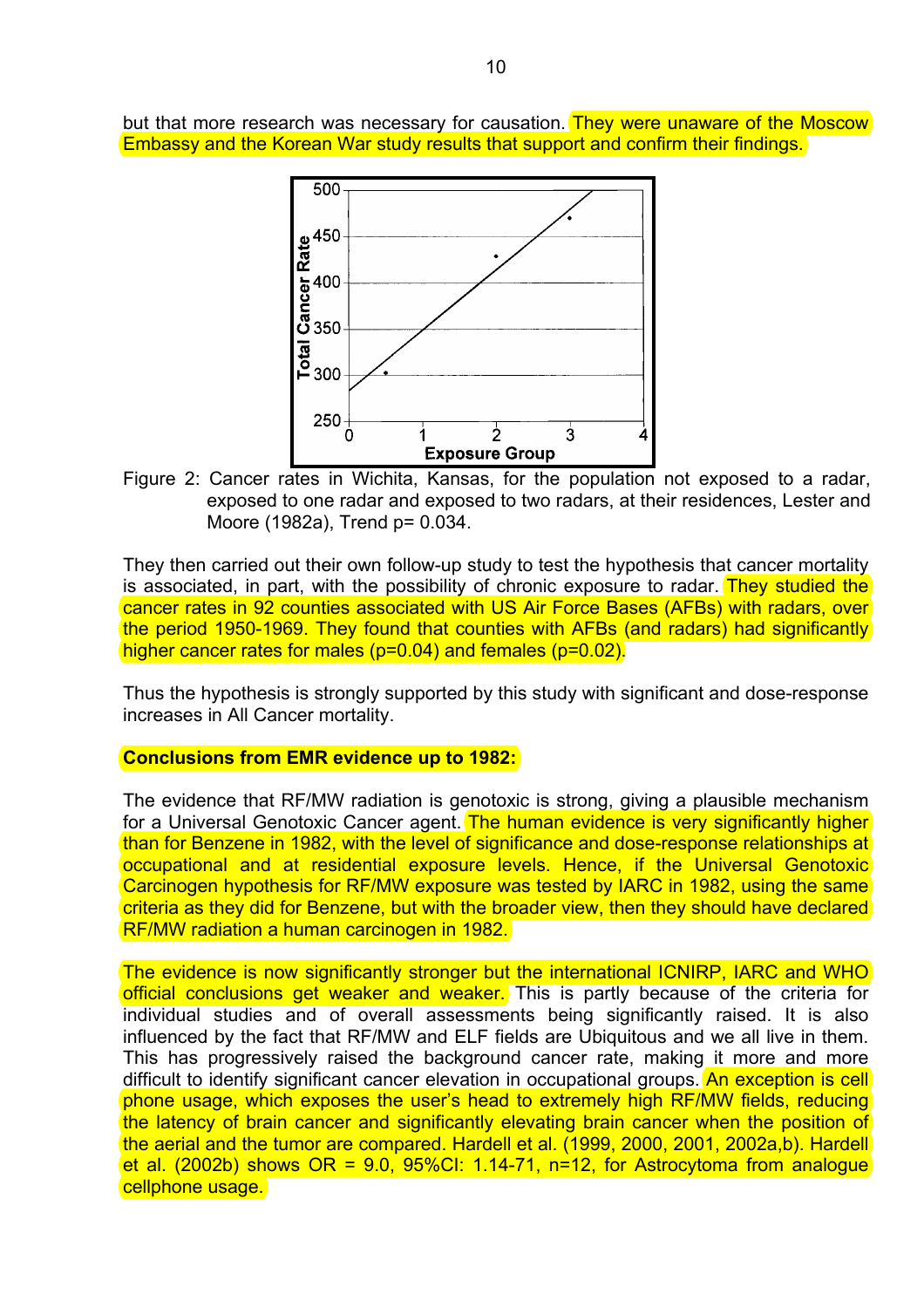**This review shows that in 1982 there was much stronger evidence for RF/MW being a Class A, human carcinogen that IARC decided for their benzene carcinogen assessment.** 

#### **EMR Spectrum Principle:**

It is observed that both biological effects and epidemiological effects appear to be the same or very similar from ELF exposure and from RF/MW exposures, including calcium ion efflux, melatonin reduction, DNA strand breakage, chromosome aberrations, leukaemia, brain cancer, breast cancer, miscarriage and neurological effects.

The dielectric constant is approximately the AC equivalent of the DC Resistance. As the dielectric constant decrease the conductivity increases. The dielectric properties of biological tissue depend on the water content because the interaction of the RF/MW signal with the tissues. Two types of effects control the dielectric constant frequency dependence. One is the oscillation of the free charges or ions and the other the rotation of the molecules at the frequency of the applied electromagnetic signal, Johnson and Guy (1972). This results in a progressive reduction in the dielectric constant with rising frequency of the electromagnetic signal, Figure 3.



Figure 3: The dielectric constant of muscle as a function of frequency, Schwan and Foster (1980).

The significant drop in dielectric constant with increasing frequency shows a linked process across the spectrum with increasing conductivity and higher induced currents as the frequency rises, Vignati and Giuliani (1997), Figure 4.

Figures 3 and 4 are consistent with data presented by Johnson and Guy (1972). Adey (1988), Figure 5, shows that a 56V/m ELF field induces a tissue gradient of  $10^{-7}$ V/cm, whereas a 56V/m 147MHz signal, modulated by the same spectrum range of ELF fields, induces a tissue gradient of  $10^{-1}$ V/cm, a million times higher. This is a close to the factor given by Figure 4 between 16Hz and 147MHz.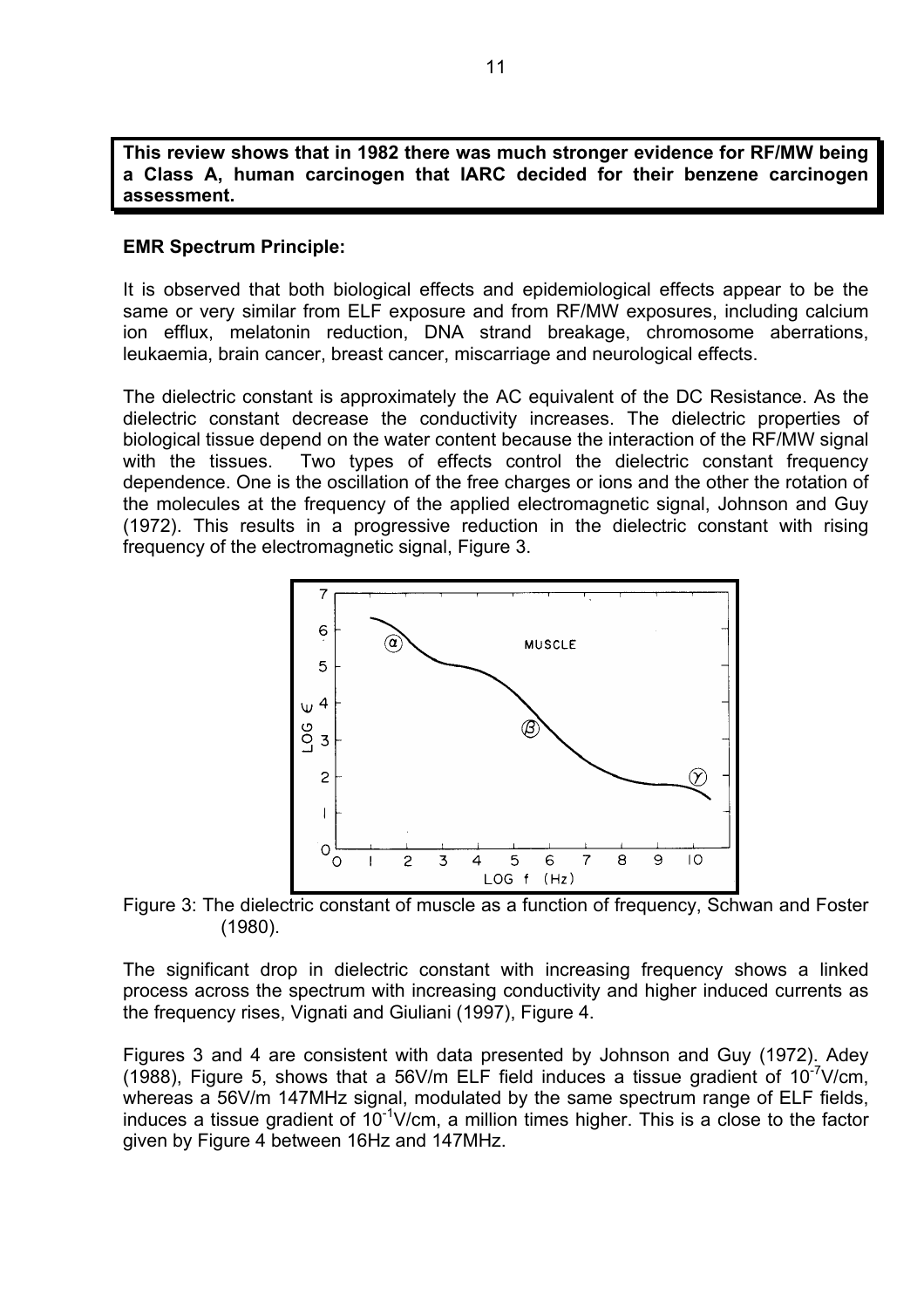

Figure 4: Capacitive induced current density in a toroid of human muscle tissue of unitary radius, exposed to a unitary magnetic field induction, Vignati and Giuliani (1997).



Figure 5: Relative  $Ca^{2+}$  efflux (positive and negative) from isolated chick cerebral hemisphere exposed to (A) weak RF field (147 MHz, 0.8 mW/cm<sup>2</sup>, 56 V/m in air), amplitude modulated at low frequencies (abscissa) and (B) ELF electric field (56 V/m in air) over the same ELF modulation frequency, Adey (1988).

The tissue gradients differ by 10 $^6$  between A and B.

#### **Implications of the failure to appreciate the EMR Spectrum Principle:**

There is strong evidence of consistent effects across the spectrum and strong support for the biophysical evidence and principles of higher and higher carrier frequencies induced higher and higher currents and induced tissue fields. Therefore effects found from ELF fields are much more likely to occur at much lower mean intensities with exposure to RF/MW fields.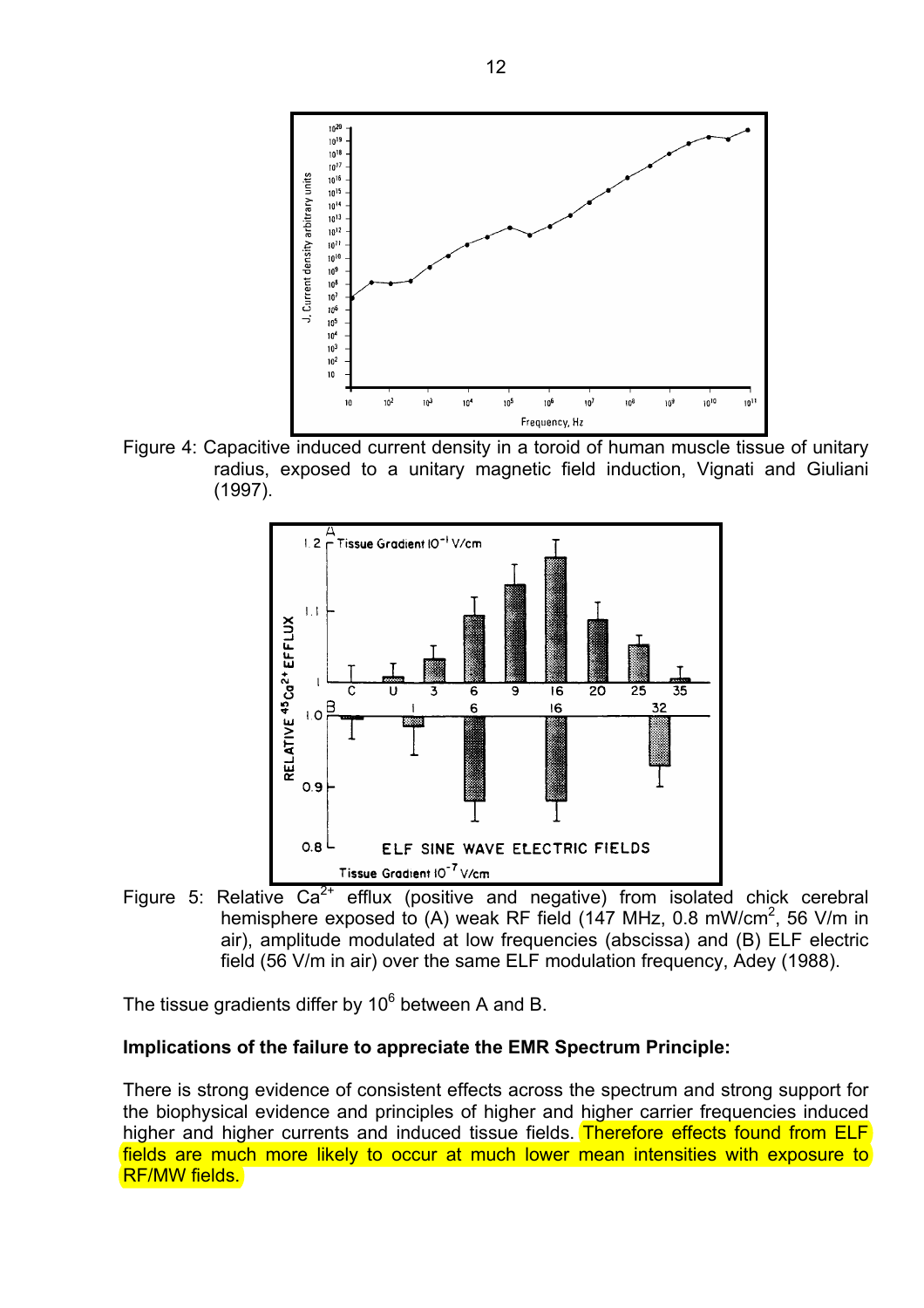#### **Epidemiological evidence supports the EMR Spectrum Principle:**

There is robust and extensive data supporting the EMR Spectrum Principle. While this paper is primarily about RF/MW exposures. Confirmation of adverse effects is given by studies that involve mixed and ELF exposures. Astrocytomas are a subgroup of Gliomas. In a group that was chronically exposed to high ELF fields in electrical utility occupations developed a high rate of Astrocytomas, Theriault et al. (1994).

#### **OR = 28.48 (1.76-461.3)**

In a 16-year data set of childhood cancer in the vicinity of the Sutro Tower, Selvin et al. (1992), a powerful radio and TV tower in San Francisco, out to a distance of 1 km the mean exposures are about  $0.1 \mu W/cm^2$ . Five brain cancers occurred in a population of about 736 children. This gives:

#### **RR = 31.1 (9.5-101.7), p=0.0000048**

Within 500m of the tower there were 2 brain cancers within a population of about 114 children. Their estimated mean personal exposure was about  $0.4 \mu$ W/cm<sup>2</sup>. This gives:

#### **RR = 80.4 (16.4-394), p=0.00046**

Zaret (1977) reports that in a group of 18 workers who were servicing microwave communication equipment there were 2 with Astrocytoma. Allowing for a 10-year exposure and cancer development period, this gives an incidence rate of 1111 per 100,000p-yrs and a relative risk of:

#### **RR = 1634 (385-6939), p<0.0000009**

This shows that RF/MW radiation exposure produces very high increased rates of brain cancer. It is even higher for residential exposure levels for childhood brain cancer than compared to high ELF exposures in electrical occupations.

The EMR Spectrum and the data supporting it give robust support for the *a priori* hypothesis is that electromagnetic radiation and ELF fields are a Universal Genotoxic Carcinogen.

It is established in toxicology that a genotoxic substance has no safe threshold level because the damage occurs cell-by-cell. This statement is contained in the UK Royal Commission on Environmental Pollution, Report No. 23, Setting Environmental Standards, UKRCEP (1998).

For genotoxic carcinogenic substances the safe threshold is zero and the approach that should be taken with genotoxic carcinogens is the *de minimis* approach.

Cell phones produce high exposure of the users' head which is clearly not *de minimis* and has already been shown to significantly increase the risk of brain cancer in analogue phone users. The EMR Spectrum Principle, along with the evidence of genotoxicity, shows that the risk of brain cancer, and many other health effects, is elevate in populations living within the vicinity of cellphone base station antennas.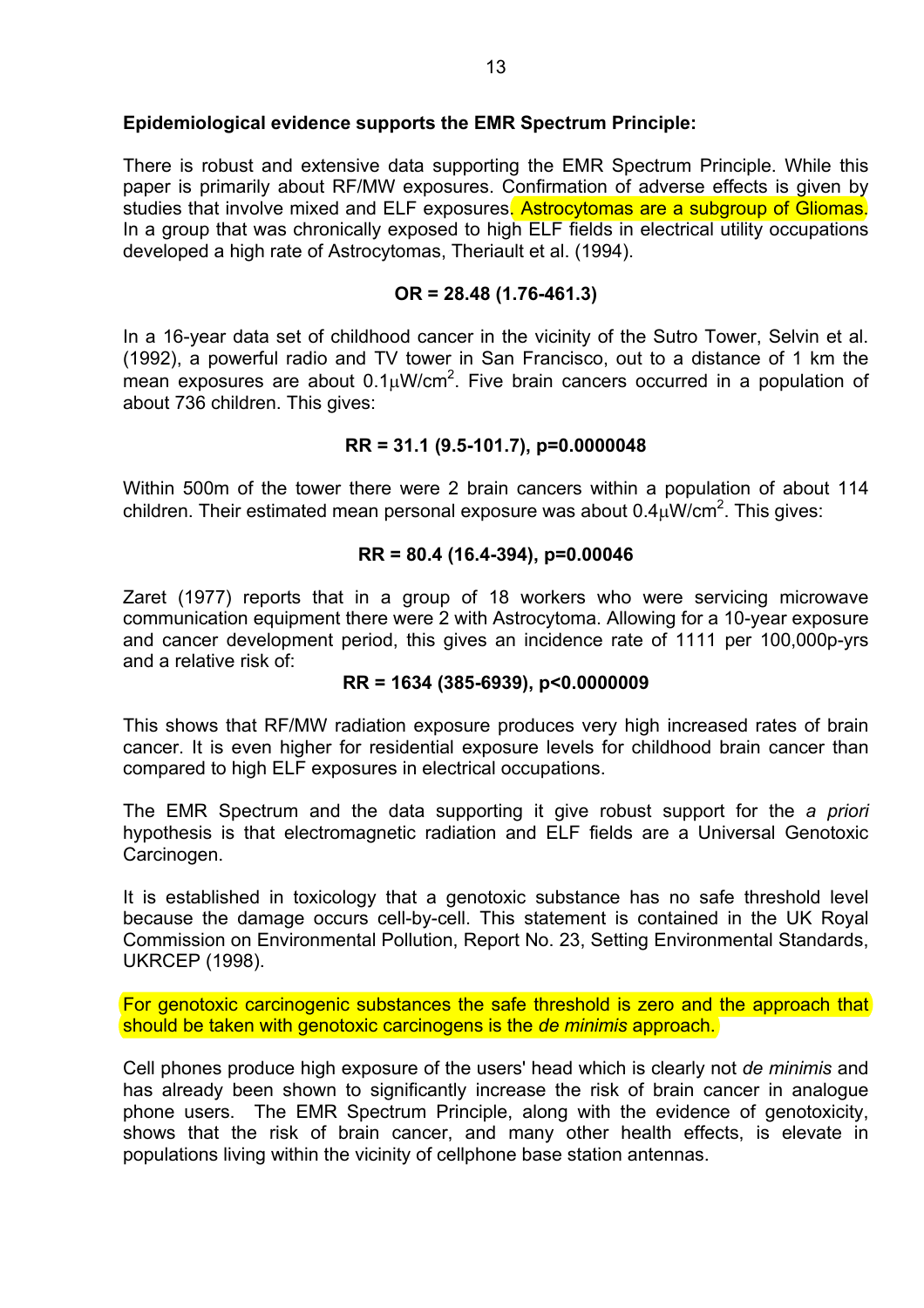### **Global Leukaemia dose response for RF/MW exposure:**

Epidemiological studies reveal significant elevations of All Cancer and Leukaemia for military occupations exposed to radar and radio, for amateur radio operators and electrical workers exposed to RF signals. As a class of studies military exposures produce high Rate Ratios (RRs), recreational and occupational exposures are intermediate and residential exposures are low. Table 6 summarizes several studies that are ranked in mean exposure order. Military, occupational and residential studies shows a global dose response relationship for increased adult leukaemia and RF/MW exposure with a doseresponse threshold close to zero.

| Table 6: A summary of epidemiological studies involving adult leukaemia mortality |                                                           |  |  |
|-----------------------------------------------------------------------------------|-----------------------------------------------------------|--|--|
|                                                                                   | or incidence, ranked by probable RF/MW exposure category. |  |  |

| Study                                              | Reference                    | Exposure<br>Category | Leukaemia<br><b>Type</b>                                          | <b>Risk</b><br>Ratio                  | 95% Confidence<br>Interval                                        |
|----------------------------------------------------|------------------------------|----------------------|-------------------------------------------------------------------|---------------------------------------|-------------------------------------------------------------------|
| Polish Military<br>(Mortality)                     | Szmigielski (1996)           | High                 | <b>ALL</b><br><b>CML</b><br><b>CLL</b><br><b>AML</b><br>All Leuk. | 5.75<br>13.90<br>3.68<br>8.62<br>6.31 | 1.22-18.16<br>6.72-22.12<br>1.45-5.18<br>3.54-13.67<br>3.12-14.32 |
| Korean War<br>Radar Exposure (Mortality)           | Robinette et al. (1980) High | AT/ET                | Leuk/Lymp                                                         | 2.22                                  | 1.02-4.81                                                         |
| Radio and TV<br>Repairmen                          | Milham (1985)                | Moderate             | Acute Leuk. 3.44<br>Leuk.                                         | 1.76                                  |                                                                   |
| <b>Amateur Radio</b><br>(Mortality)                | Milham (1988)                | Moderate             | <b>AML</b>                                                        | 1.79                                  | 1.03-2.85                                                         |
| <b>UK Sutton</b><br>Coldfield <= 2km               | Dolk et al. (1997a)          | Moderate             | Leuk                                                              | 1.83                                  | $1.22 - 2.74$                                                     |
| North Sydney<br><b>TV/FM towers</b><br>(Mortality) | Hocking et al. (1996)        | Low                  | All Leuk.<br>ALL+CLL<br>AML+CML<br><b>Other Leuk</b>              | 1.17<br>1.39<br>1.01<br>1.57          | $0.96 - 1.43$<br>1.00-1.92<br>$0.82 - 1.24$<br>1.01-2.46          |
| UK TV/FM<br>(Incidence)                            | Dolk et al. (1997b)          | Low                  | Adult Leuk.                                                       | 1.03                                  | 1.00-1.07                                                         |

Note: ALL : Acute Lymphatic Leukemia; CLL: Chronic Lymphatic Leukaemia; AML Acute Myeloid Leukaemia; CML: Chronic Myeloid Leukaemia; and All Leuk.: All Adult Leukaemia.

When actual residential exposures are considered in detail, comparing actual radial radiation patterns with cancer patterns, dose responses for residential cancer are also shown by Selvin et al. (1992) (Re-analysis by Cherry), Hocking et al. (1996), Dolk et al. (1997 a,b) and Michelozzi et al. (1998). These show a causal effect of adult and childhood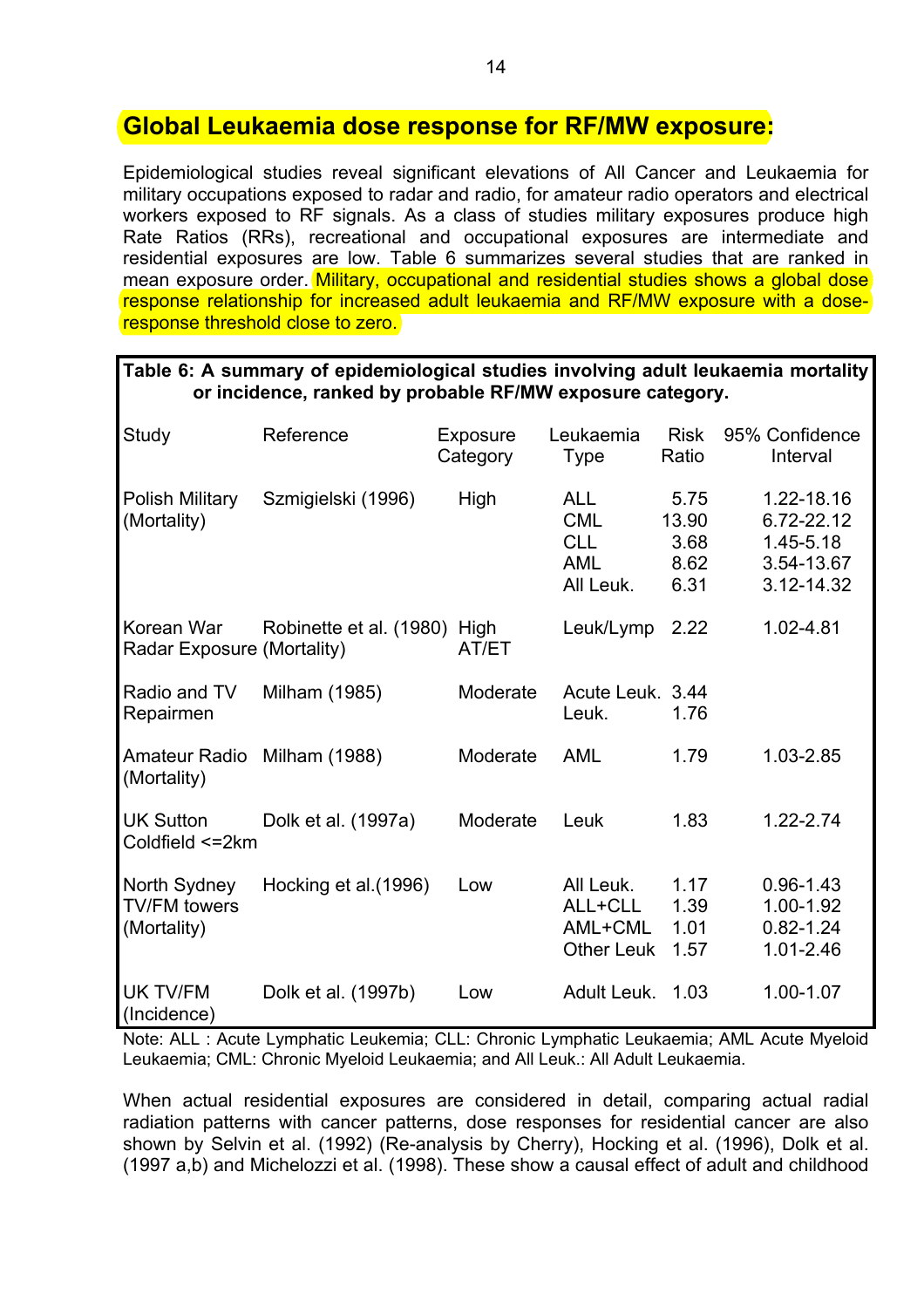leukaemia at levels of residential exposure involving exposure levels produced by cell sites out to over 500m.

## **The Special case of Broadcast Tower Epidemiological Studies:**

Two fundamental study methods need to be understood and appreciated in order to carry out or interpret the results of epidemiological studies of health effects in the vicinity of broadcast towers.

- (a) The population pattern in the vicinity of the tower.
- (b) The horizontal radiation exposure pattern, a combination of the horizontal antenna patterns and each antenna vertical radiation pattern.

Three principles are involved in the assessment of health effects around broadcast towers, Cherry (2001):

- (1) Assess the size of the population living in close proximity to the tower because to identify a high cancer rate requires a large population. If few people live near a tower then health effects cannot be detected.
- (2) The horizontal radiation pattern needs to have a high exposure level near the tower if the near tower cancer rate is to be elevated. VHF signals, generally used by AM and FM radio stations, have high exposure levels within 1 km of the tower while UHF signals generally peak outside 1.5 to 2 km from the tower.
- (3) To have a high cancer rate near the tower there needs to be an RF/MW sensitive cancer-type that has a short latency and high rate. These factors must be present in order to raise the number of cases to a detectable level.

The combination of population patterns and radiation patterns lead to two generally radial patterns, Cherry (2001).

- Type A Pattern: Low near the tower, rising to an undulating peak between about 1.5km and 6 km. Beyond this the pattern declines with distance.
- Type B Pattern: High near the tower, falling in an undulating fashion with distance from the tower.

Broadcast towers provide a unique opportunity for determining whether or not RF/MW exposures are causally related to cancer. This arises from two factors. The first is the large populations that may be exposed and the second is the particular shape of the radial RF patterns. The ground level radial RF radiation patterns are complex undulating functions of the carrier frequency, the height of the tower and the antenna horizontal and vertical radiation patterns. When rates of disease follow these patterns it excludes all other factors, removing all possible confounders.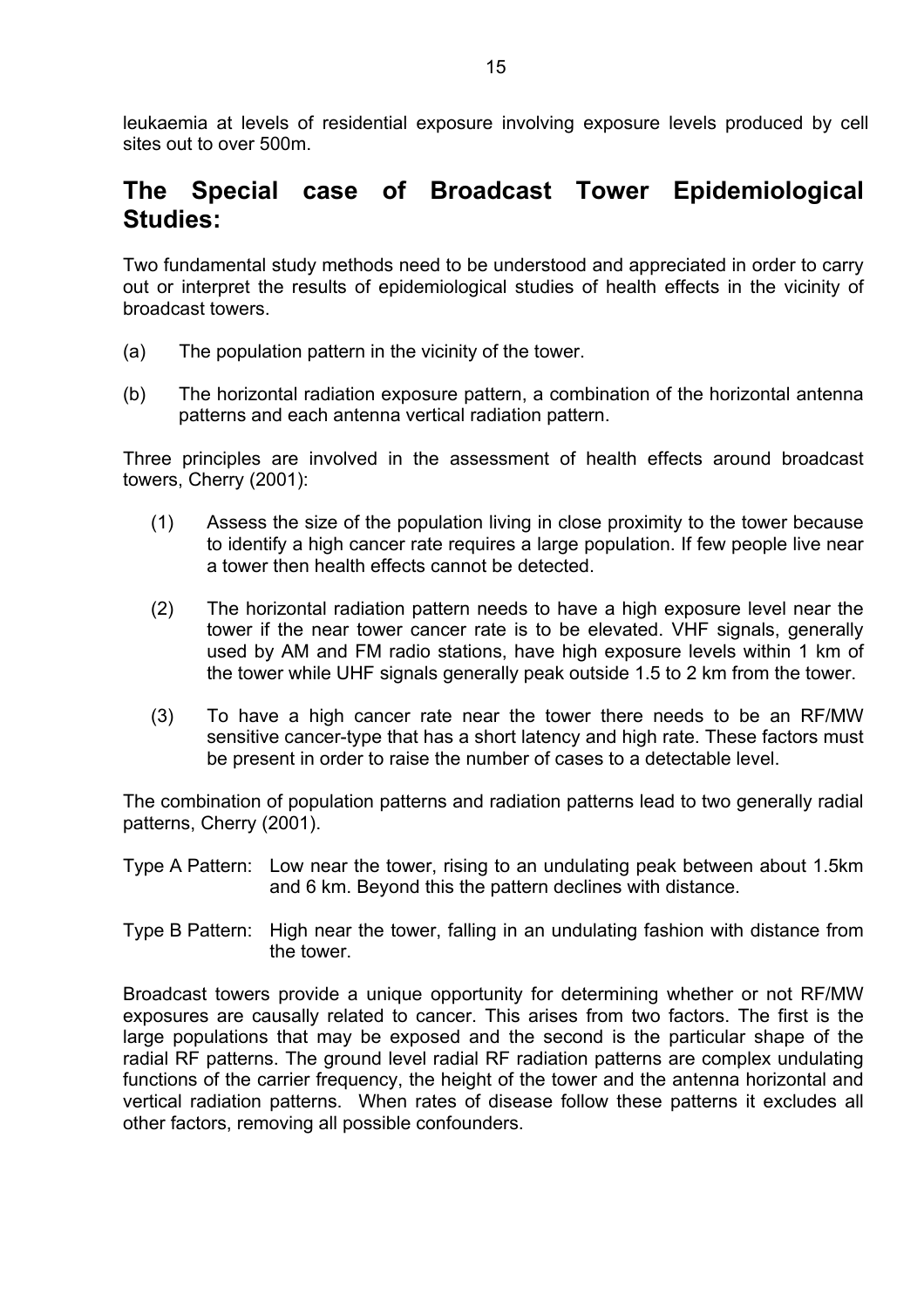

towers. Pattern A (dashed) is typical of UHF antennae and health effects patterns with no VHF and/or low population numbers near the tower.

Failure to understand these study principles and methods leads to the wrong conclusions. For example, Dolk et al. (1997a) found a Pattern B for adult leukaemia in the vicinity of the Sutton Coldfield tower near Birmingham. Because the radiation pattern was a Pattern B type they studied 20 other sites to see if they had the same results. All other sites individually and when grouped showed Pattern A types. However, no other site that Birmingham had both a high population close to the tower and a VHF high power emission. Hence all other sides logically produced Pattern A radial types, Figure 7.



Figure 7: The radial patterns of adult cancers in Sutton Coldfield and 20 other regional TV/FM transmission sites in United Kingdom, from Goldsmith (1997) derived from Dolk et al. (1997a,b).

Cherry (2001) appropriately concludes that this makes the chance of confounding factors vanishing small and indicates a causal relation between a range of adult cancers and chronic exposure to very low mean-intensity RF radiation at less than 0.1% of present standards.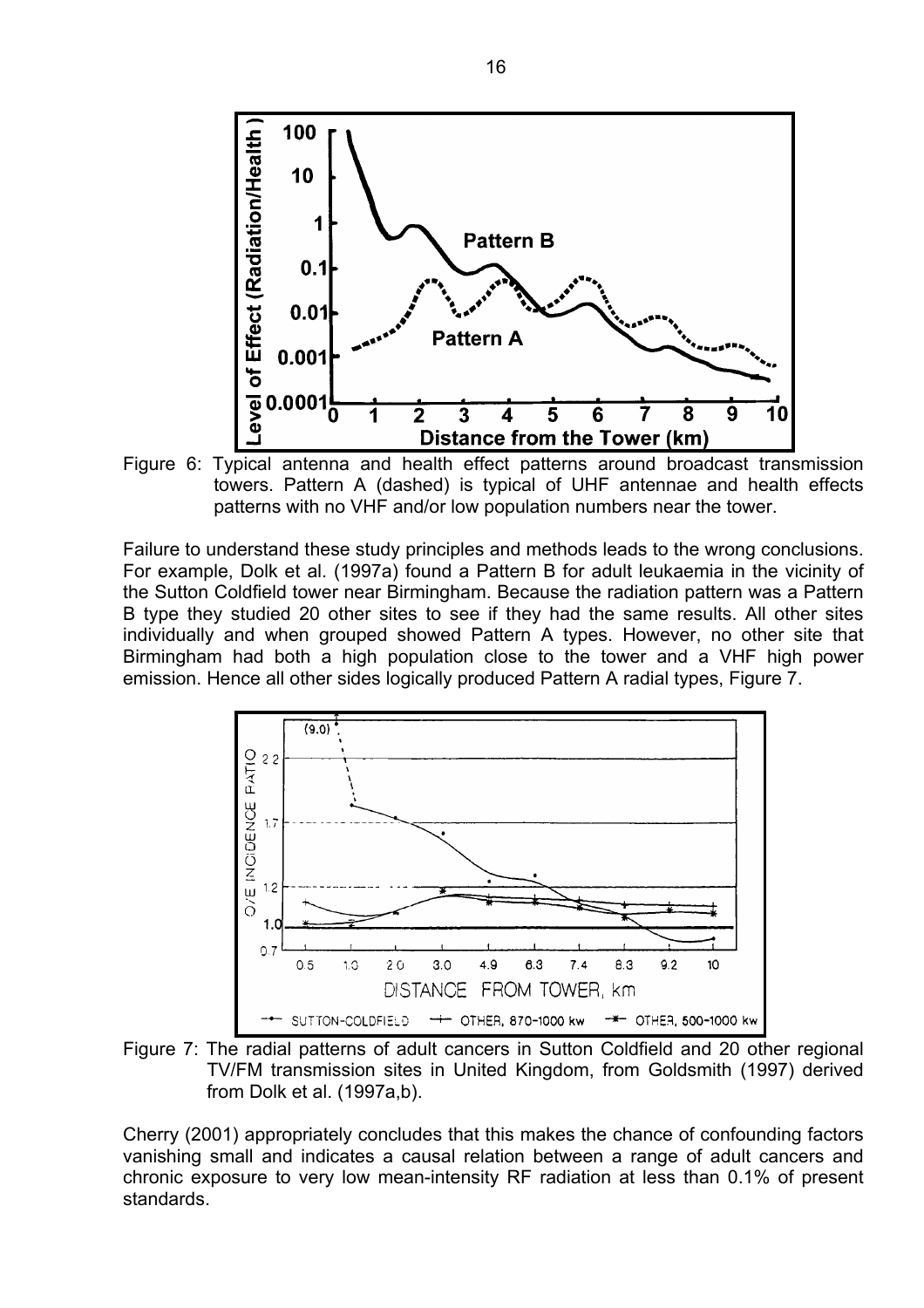#### **Antenna Radiation Patterns:**

Around broadcast towers the ground level exposure patterns are a function of the power of the source signal and the antenna gain, The gain, expressed as a function of the Equivalent Isotropic Radiated Power (EIRP) is a function of the technology used to focus the signal. Antennae are complex elements that attempt to efficiently focus the main beam and minimize the side-lobes. The ability to do this to some extent is a function of the carrier frequency. Because of these side-lobes a complex antenna pattern is formed with undulating peaks in the 'near field' towers, which typically extends out to 5 to 6 km. Figures 8. VHF antenna patterns produce ground level Pattern A, with a high exposure peak with 1 km of the tower, Figure 8a.



Figure 8: Ground level radiation pattern for (a) the 44 MHz (VHF) signal from the Empire State Building in New York City, Jones (1936) by merging his figures 6 and 8, and (b) a theoretical set of 1 kW antenna at a height 1000ft and a receiver at a height 30ft, Jordon (1985).

Figure 8a shows the measured radial pattern near ground level around the Empire State Building in the 1930's, formed by the VHF stations installed on it tower. Figure 8b, from 'Reference data for Engineers', Jordon (1985), shows the dependence on the distance of the peaks and troughs as a function of the carrier frequency. The higher frequencies, 300 MHz, have higher relative peaks further out and lower relative peaks closer in than the 50 and 100 MHz signals. Note that the closest part of Figure 8b, is 1 mile (1.6 km) from the tower. Figure 8a shows for a 44 MHz signal, the highest peak at 0.4 miles, 640m.

Once the horizontal and vertical antenna patterns are known, the ground level exposure is a function of the gain for the particular elevation angle involved and the distance from the antenna, since the inverse square law operates along the ray of the beam. There are also signal strength variations caused by positive and negative phase reinforcement of the direct beam and the reflected beam at any point.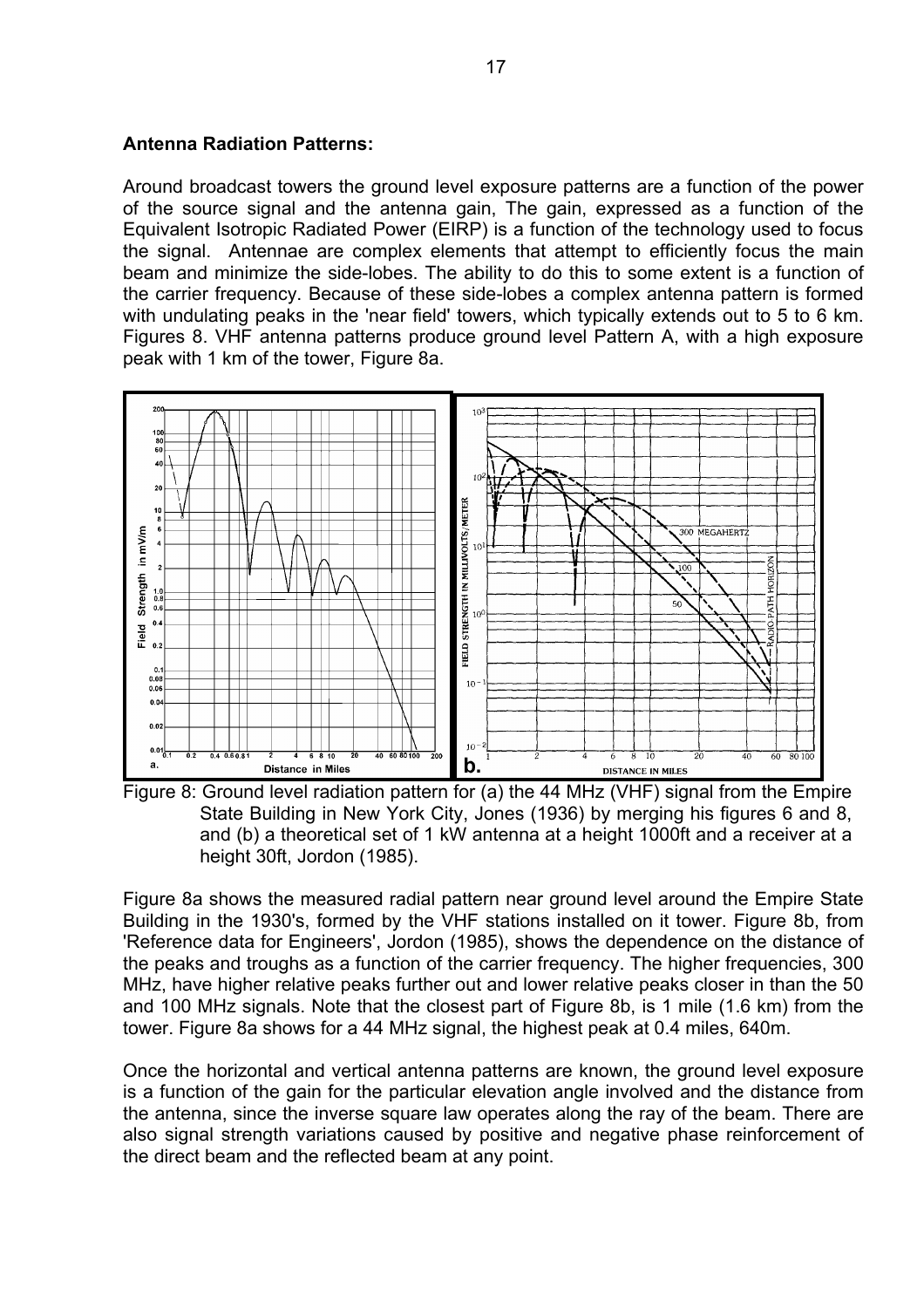### **Vertical Antenna Patterns:**

The vertical antenna pattern is a function of the antenna type and the carrier frequency. Figure 9 shows the vertical antenna pattern of an 8-dipole array for a 98 MHz FM station.



Figure 9: A typical vertical antenna pattern for a 4-element dipole array at about 98 MHz.(VHF), Units in dB.

The radial scale in Figure 9 is in dB that vary logarithmically with intensity. There is a very large difference between the intensity in the main horizontal beam (0 deg), the first minimum and the first side-lobe. These three points are -2.3, -28 and -8.1 dB respectively. These correspond to gains of 0.588, 0.00016 and 0.155, or relative gains of 1.0, 0.00027 and 0.2 respectively. The side-lobes have elevation angles of 8, 15, 40, 57 and 72 degrees. For an antenna at 500 m above ground level, the ground level sidelobe peaks occur at 160, 390, 600, 1870 and 3560 m from the base of the tower, with significant troughs of low exposure between them.

The amplitudes of the peaks and troughs are very large because of the logarithmic nature of the dB units. It is common to tilt the antenna pattern slightly downwards so that the main beam is directed towards major population centres in the listening and viewing area rather than towards the far horizon. The elevation angle of the antenna is usually slightly tilted downwards to point the main beam at the more remote listening or viewing audience. Figure 10 shows the relative antenna pattern for a UHF antenna with a down tilt of  $0.5^\circ$ . In contrast to the VHF signals in Figure 8 the UHF antenna patterns are more focussed towards the horizon, Figure 10.



Figure 10: A typical Relative Field for a UHF RF/MW broadcast antenna from Hammett and Edison (1997).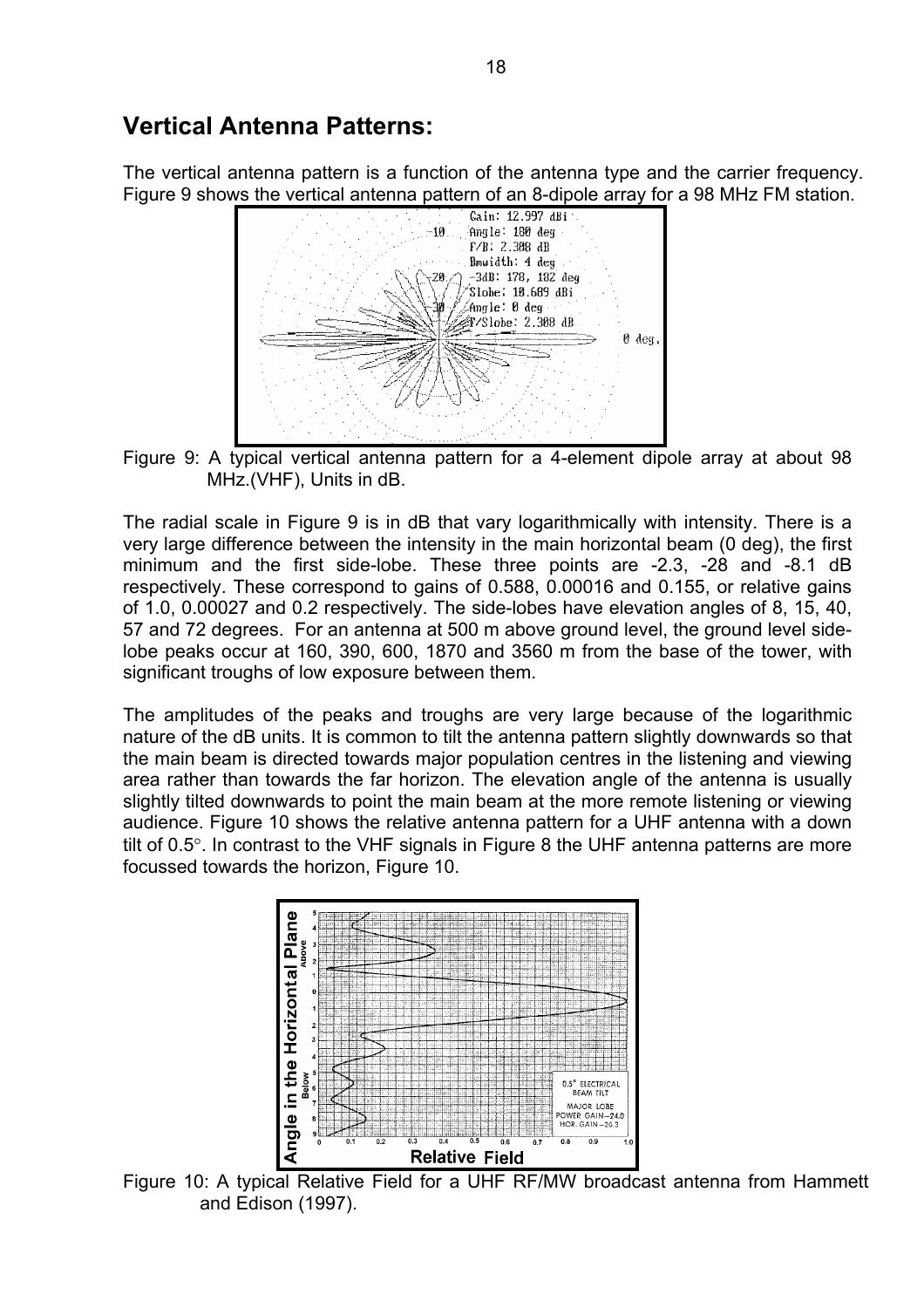The signal intensity is a function of the square of the Relative Field. The Relative Field peaks in Figure 10 are at 0.5, 3.5, 5.7, 7.9, 10.1 and 12.3°. With the assumption of the mean height of the antennae at 460m, these peaks correspond to ground level positions at 52.7, 7.5, 4.6, 3.3, 2.6 and 2.1km from the tower. The actual exposure intensity is a function of the square of the Relative Field and the inverse square of the distance along a beam. This results in the ground level peaks being closer to the Tower, especially for the most remote peaks. These adjustments are taken into account by the radial UHF pattern in Figure 10.This shows the main beam peaks at 12.5km and the major side-lobe peaks at 6, 4.5, 3.2, 2.2 and 1.1km.



Figure 11: Ground level exposure for a typical UHF TV broadcast signal, from an antenna pattern (14), for an 18 MW EIRP transmitter at 460m AGL, for a flat horizontal surface.

Figure 11 shows the UHF antenna giving a Pattern A radial exposure pattern.

#### **Horizontal antenna patterns:**

Antennae are not only capable of focussing RF radiant power into vertical beams but can also focus the beams in the horizontal plain to send most of the broadcast signal towards most of the listeners and viewers. Two examples are given in Figures 12 and 13. The first is for the FM radio signal shown in Figure 9. The second is for the UHF antenna, the vertical pattern of which is in Figure 10.

Figure 12 shows that the signals from this antenna are horizontally focussed towards the city of Christchurch from the tower which is located to the northeast of the city.

The Sutro tower is in the western portion of the San Francisco Peninsula, with a small number of seaside suburbs behind it, most of the City of San Francisco, plus Oakland and Berkeley to the east.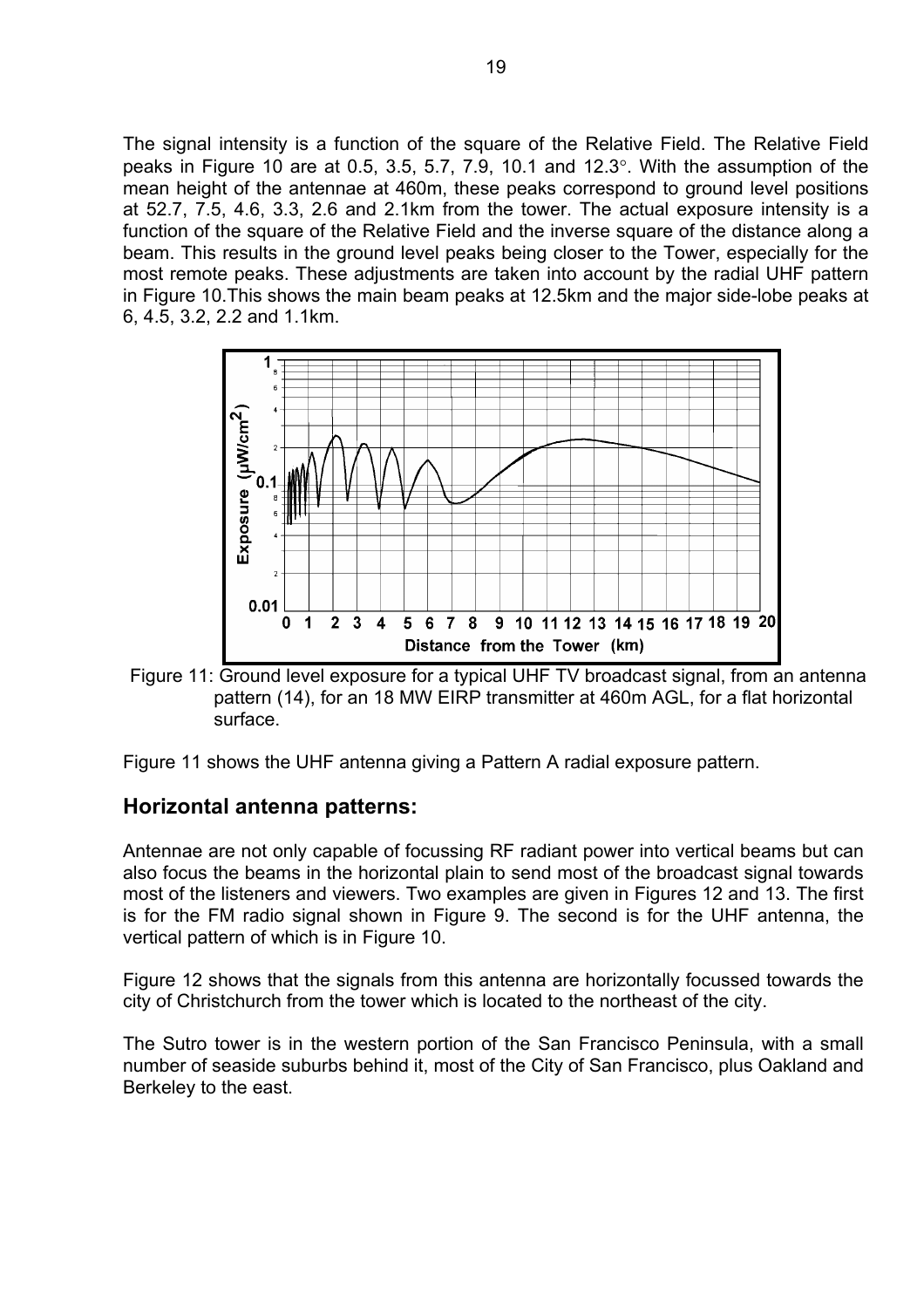

Figure 12: Horizontal antenna pattern for an 8-element dipole array for a 98 MHz FM transmission pointed towards the targeted high population city of Christchurch.



Figure 13: Horizontal antenna radiation patterns showing the relative filed strength for, (a) UHF Digital TV (linear scale) from the Sutro Tower, Hammett and Edison (1997).

Both Figures 12 and 13 show how broadcast engineers can and do focus the signal to send it to the main receiver populations.

#### **Adult and Childhood cancer in the Vicinity of Broadcast Towers:**

There are now eleven published studies of residential adult and childhood cancer in the vicinity of radars, radio and TV transmission towers, from Kansas, U.S. Counties, Hawaii, Australia, United Kingdom, San Francisco and Rome. These are very important because they show that cancer is caused by very low-level RF/MW exposure well below the Western heating tissue based protection standards. The exposure levels definitely don't involve tissue heating and need another biological mechanism, for example genotoxic agency.

#### **Wichita, Kansas:**

The Lester and Moore (1982a) study shows a dose-response increase in all cancer with residential radar exposure, Figure 2.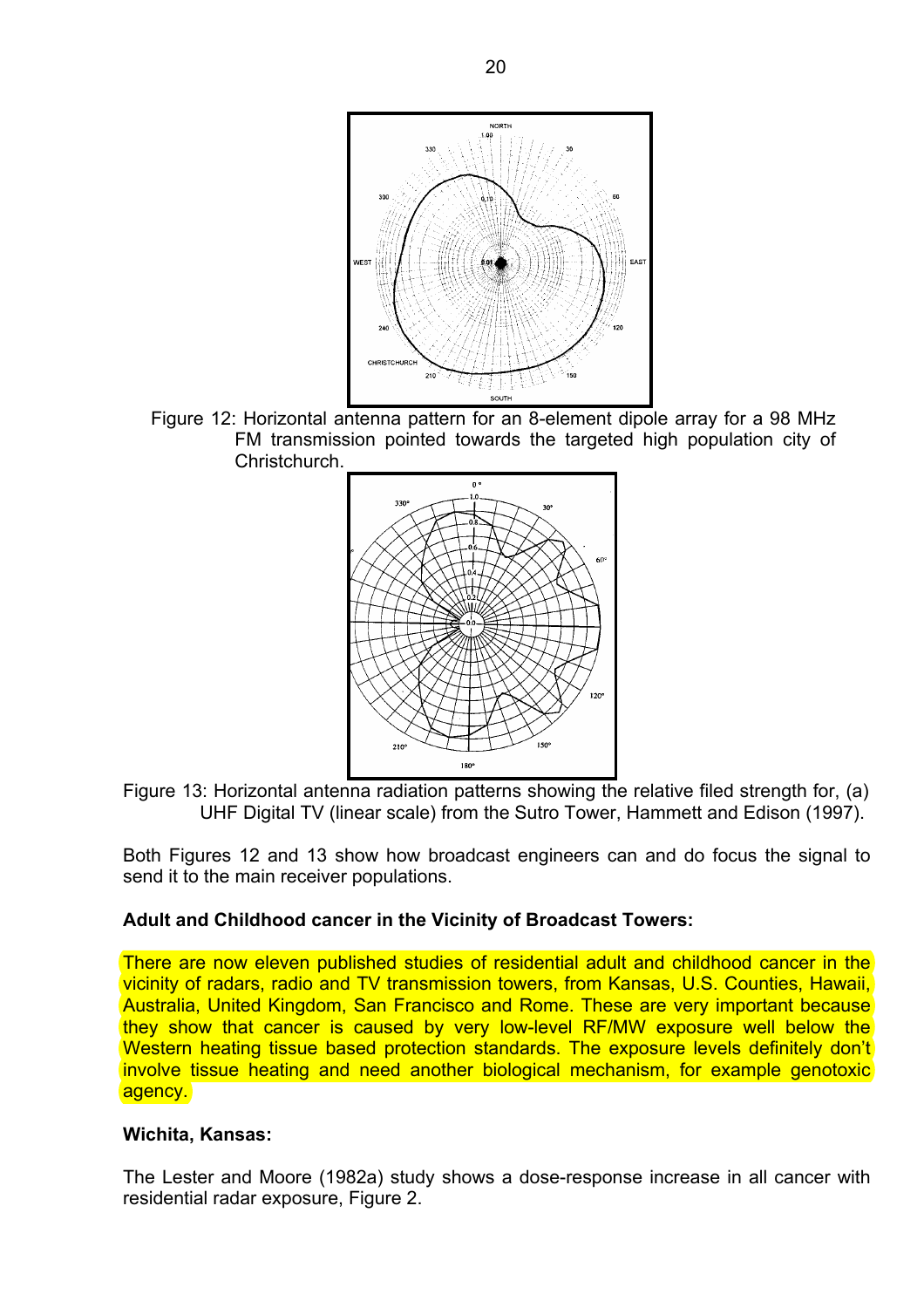#### **U.S. Counties:**

They then tested the hypothesis that radar caused cancer by investigating the cancer rates of counties with Air Force Bases (AFBs), because of their radar systems. Lester and Moore (1982b) found a significant elevation of cancer in males and females and all cancer in counties with AFBs. Polson and Merritt (1985) pointed out that a better method was to compare actual cities with proximity to AFBs. Lester (1985) adjusted their data accordingly and concluded that it strengthened their results.

#### **Hawaii:**

Maskarinec, Cooper and Swygert (1994) investigated a cluster of 12 children diagnosed with acute leukaemia in a section of the Waianae Coast, Hawaii. A matched case-control study was carried out to adjust the effects of parental occupational exposure, X-ray exposure, smoking, and previous sickness. When adjusted the Odds Ratios for childhood leukaemia for living within 2.6 miles of broadcast towers was OR = 2.0 (0.6-8.3) for the last residence before diagnosis,  $OR = 2.2$  (0.3-15) residence at birth and  $OR = 1.8$  (0.5-6.3) for maximum residence time.

#### **Australia, North Sydney:**

The concern for the potential effects of cell site base stations in Australia, Hocking et al. (1996) studied the cancer rates in the vicinity of three Radio and TV broadcast towers in North Sydney. They found that for the three municipalities adjacent to the towers the adult and childhood leukaemia incidence and mortality rate was significantly elevated. For the total population the incidence Rate Ratio was RR = 1.24 (1.09-1.40) and for children RR = 1.58 (1.07-2.34). For lymphatic leukaemia mortality in children RR = 2.74 (1.42-5.27), Tables 7 and 8.

| Table 7: | Rate Ratios (RR) and 95% confidence intervals (CI) for cancer<br>incidence and mortality in the population of the inner area<br>compared to the outer area, adjusted for age, sex and calendar<br>period. |                        |       |  |  |  |
|----------|-----------------------------------------------------------------------------------------------------------------------------------------------------------------------------------------------------------|------------------------|-------|--|--|--|
|          | Cancer Type                                                                                                                                                                                               | RR (95% CI)            | Cases |  |  |  |
|          | Incidence                                                                                                                                                                                                 |                        |       |  |  |  |
|          | <b>Brain Tumour</b>                                                                                                                                                                                       | $0.89$ $(0.71-1.11)$   | 740   |  |  |  |
|          | Total Leukaemia                                                                                                                                                                                           | $1.24$ $(1.09-1.40)$   | 1206  |  |  |  |
|          | Lymphatic Leukaemia                                                                                                                                                                                       | $1.32$ $(1.09-1.59)$   | 536   |  |  |  |
|          | Myeloid Leukaemia                                                                                                                                                                                         | $1.09$ $(0.91 - 1.32)$ | 563   |  |  |  |
|          | Other Leukaemia                                                                                                                                                                                           | $1.67$ $(1.12 - 2.49)$ | 107   |  |  |  |
|          | Mortality                                                                                                                                                                                                 |                        |       |  |  |  |
|          | <b>Brain Tumour</b>                                                                                                                                                                                       | $0.82$ $(0.63-1.07)$   | 606   |  |  |  |
|          | Total Leukaemia                                                                                                                                                                                           | $1.17(0.96-1.43)$      | 847   |  |  |  |
|          | Lymphatic Leukaemia                                                                                                                                                                                       | 1.39 (1.00-1.92)       | 267   |  |  |  |
|          | Myeloid Leukaemia                                                                                                                                                                                         | $1.01$ $(0.82 - 1.24)$ | 493   |  |  |  |
|          | <b>Other Leukaemia</b>                                                                                                                                                                                    | $1.57$ $(1.01 - 2.46)$ | 87    |  |  |  |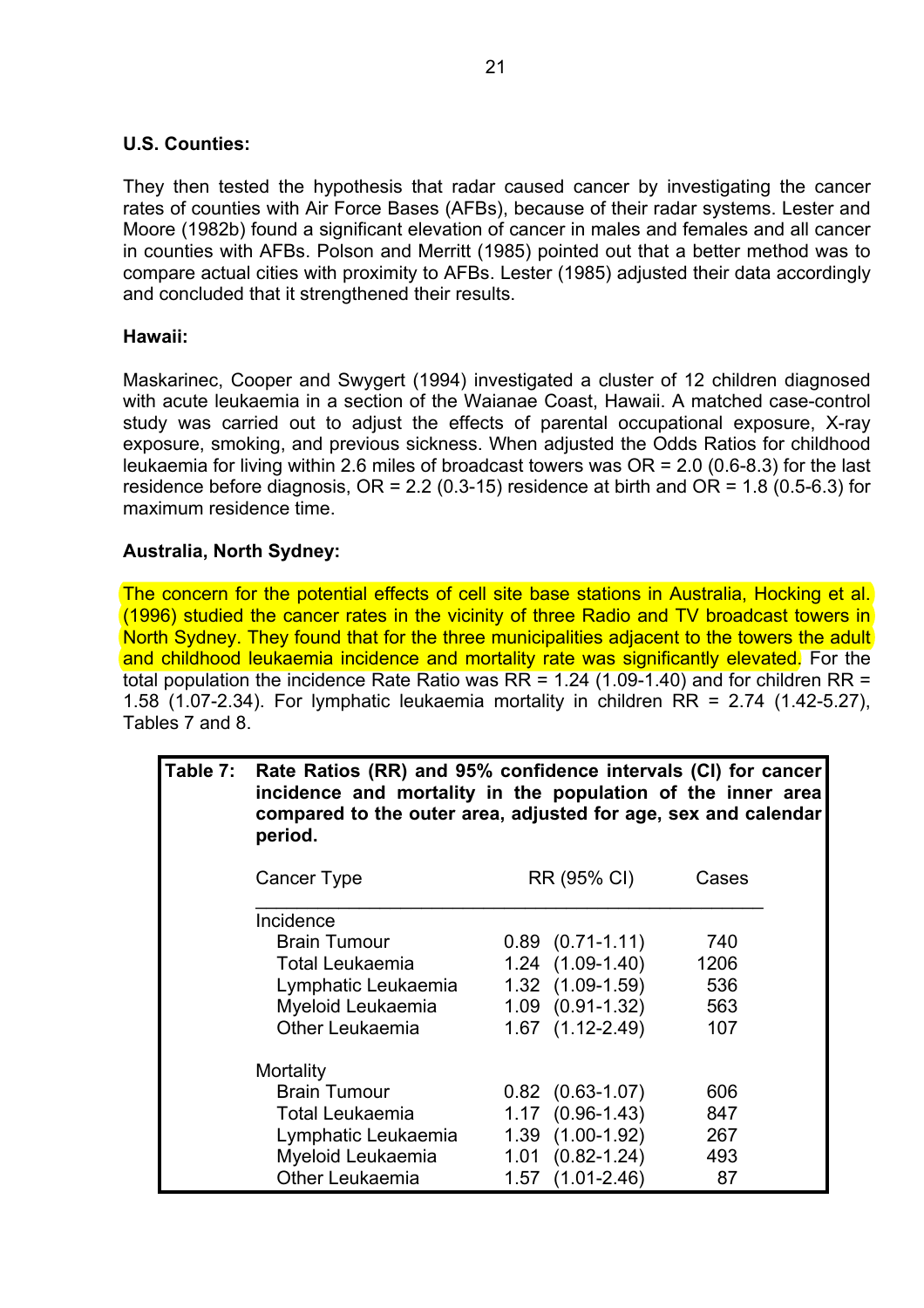| Table 8: Rate Ratios (RR) and 95% confidence intervals (CI) for cancer<br>incidence and mortality in childhood (0-14 years) in the<br>population of the inner area compared to the outer area,<br>adjusted for age, sex and calendar period. |             |       |
|----------------------------------------------------------------------------------------------------------------------------------------------------------------------------------------------------------------------------------------------|-------------|-------|
| Cancer Type                                                                                                                                                                                                                                  | RR (95% CI) | Cases |
| lnoidanoa                                                                                                                                                                                                                                    |             |       |

| 11 IVIUVI IVV          |                         |     |  |
|------------------------|-------------------------|-----|--|
| <b>Brain Tumour</b>    | $1.01$ $(0.59-2.06)$    | 64  |  |
| <b>Total Leukaemia</b> | 1.58 (1.07-2.34)        | 134 |  |
| Lymphatic Leukaemia    | $1.55$ $(1.00-2.41)$    | 107 |  |
| Myeloid Leukaemia      | $1.73$ $(0.62 - 14.81)$ | 9   |  |
| Other Leukaemia        | $1.65$ $(0.33-8.19)$    | 8   |  |
| Mortality              |                         |     |  |
| <b>Brain Tumour</b>    | $0.73$ $(0.26-2.10)$    | 30  |  |
| <b>Total Leukaemia</b> | 2.32 (1.35-4.01)        | 59  |  |
| Lymphatic Leukaemia    | 2.74 (1.42-5.27)        | 39  |  |
| Myeloid Leukaemia      | 1.77 (0.47-6.69)        | 11  |  |
| <b>Other Leukaemia</b> | 1.45 (0.30-6.99)        | 9   |  |
|                        |                         |     |  |

The authors search diligently for confounding factors, including social economic factors, air pollution (benzene), ionizing radiation, migration, hospitals, high voltage power lines and local industries. None affected the relationships found. They investigated the possibility of clustering and found that no significant heterogeneity was found (p=0.10 for incidence and p=0.13 for mortality).

A follow-up study, McKenzie, Yin and Morrell (1998), compared the municipality rates with a calculated estimate of the mean centroid RF exposure level. This revealed a weak doseresponse based on these assumptions, Figure 15.



Figure 15: Incidence of total childhood leukaemia 1972-1990, versus theoretically calculated RF exposure fro TV broadcast towers in North Sydney, for local government areas.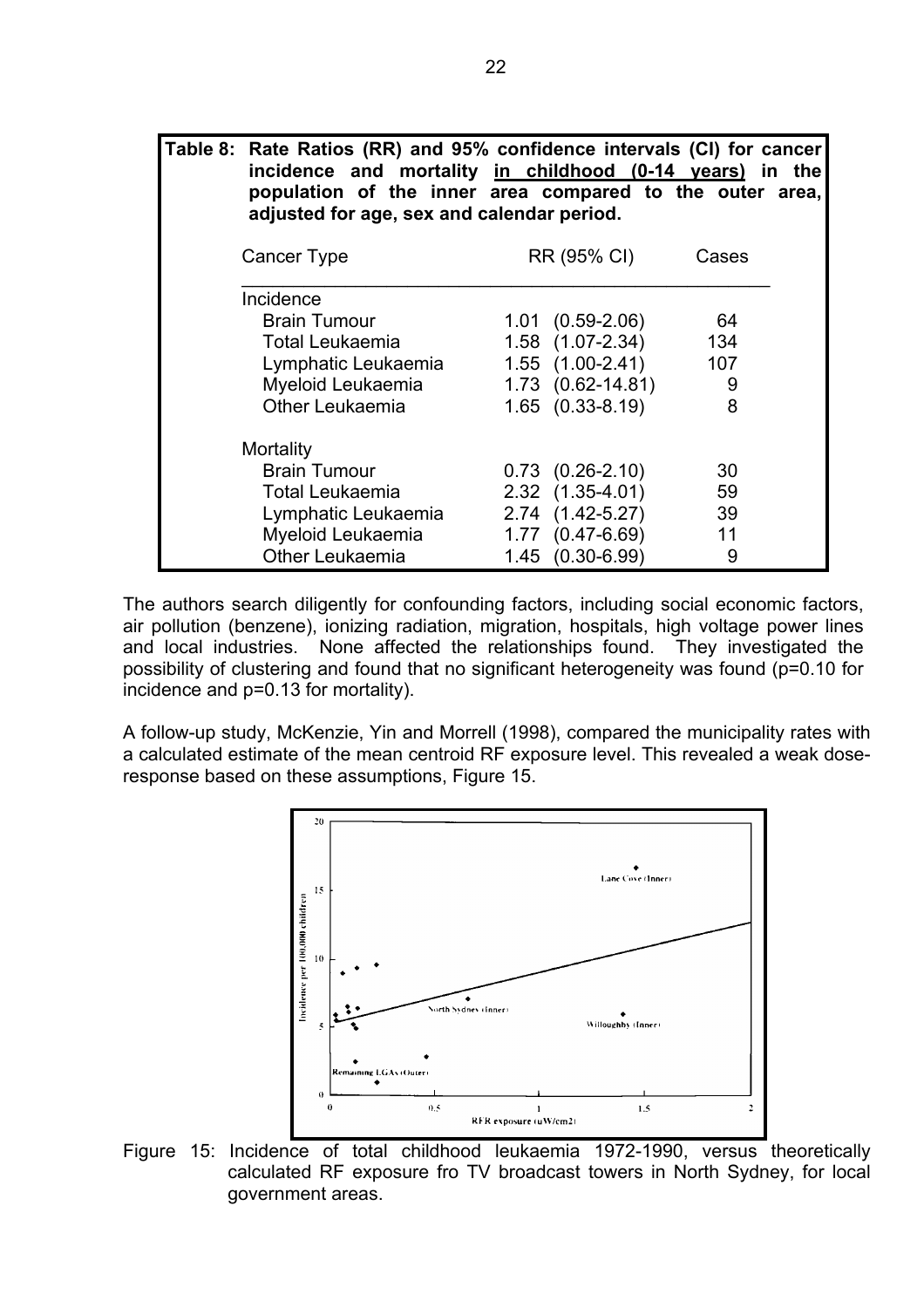If the horizontal antenna patterns are taken into account, with the signals being directed towards the largest populations to the SE of the sites, it increases the exposure to Lane Cove, the area with the highest cancer rate, and decreases the mean exposure for Willoughby to less than North Sydney and strengthens the dose-response fit.

#### **United Kingdom, Birmingham:**

Dolk et al. (1997a,b) are discussed above showing exposure patterns matching adult leukaemia rates with exposure patterns, i.e. a dose-response relationship, Figure 7. Dolk (1997a) also investigated other cancers and found that outside 1.5 km all cancers except leukaemia followed a Type A Pattern, including All Cancer, Skin Melanoma and Bladder Cancer. Within 2 km of the Sutton Coldfield tower there were elevated rates of Adult Malignant and Benign Brain Cancer, Skin Melanoma, Male and Female Breast Cancer, Colorectal, Prostate and Bladder Cancer. For the high-powered tower groups the adult leukaemia rate followed the expected Pattern A and was still slightly elevated at 10 km.

A follow-up Sutton Coldfield study, Cooper, Hemmings and Saunders (2001) used the leukaemia rates for the period 1987-1994. They show only the 0-2km and 0-10km cancer rates. The results for All Leukaemia are summarised in Table 9.

| Table 9: Summary of all leukaemia results from the follow-up Sutton Coldfield<br>radio and TV tower, Cooper, Hemmings and Saunders (2001). |       |         |               |       |          |               |
|--------------------------------------------------------------------------------------------------------------------------------------------|-------|---------|---------------|-------|----------|---------------|
| <b>Exposed Group</b>                                                                                                                       |       | $0-2km$ |               |       | $0-10km$ |               |
|                                                                                                                                            | Cases | O/E     | 95%CI         | Cases | O/E      | 95%CI         |
| <b>Adult Females</b>                                                                                                                       | 8     | 1.23    | $0.53 - 2.42$ | 159   | 1.26     | 1.07-1.46     |
| <b>Adult Males</b>                                                                                                                         | 12    | 1.40    | $0.72 - 2.44$ | 174   | 1.09     | $0.93 - 1.25$ |
| <b>All Adults</b>                                                                                                                          | 20    | 1.32    | $0.59 - 2.92$ | 114   | 1.19     | $0.97 - 1.40$ |
| <b>Child Females</b>                                                                                                                       | 0     |         |               | 11    | 1.13     | $0.57 - 2.03$ |
| <b>Child Males</b>                                                                                                                         |       | 2.34    | 0.07-13.03    | 15    | 1.04     | $0.59 - 1.73$ |
| All Children                                                                                                                               |       | 1.13    | $0.03 - 6.27$ | 26    | 1.08     | $0.71 - 1.59$ |

Despite the relatively small numbers the All Adult and All Children data shows a doseresponse with higher rates in the 0-2km Group than the 0-10km Group.

#### **San Francisco:**

The Sutro Tower has high-powered VHF and UHF transmitters and a dense population living near the tower. Hence from the principles set out above it is predicted that there should be Pattern B cancer patterns, especially for leukaemia and brain cancer. This was confirmed using 0.5 km radial rings, Figures 16 and 17.

Figures 16 and 17 show the 0.5 km Risk Ratios for All cancer and Brain Cancer, respectively. They show high rates inside 1 km as shown in Dolk et al. for Birmingham.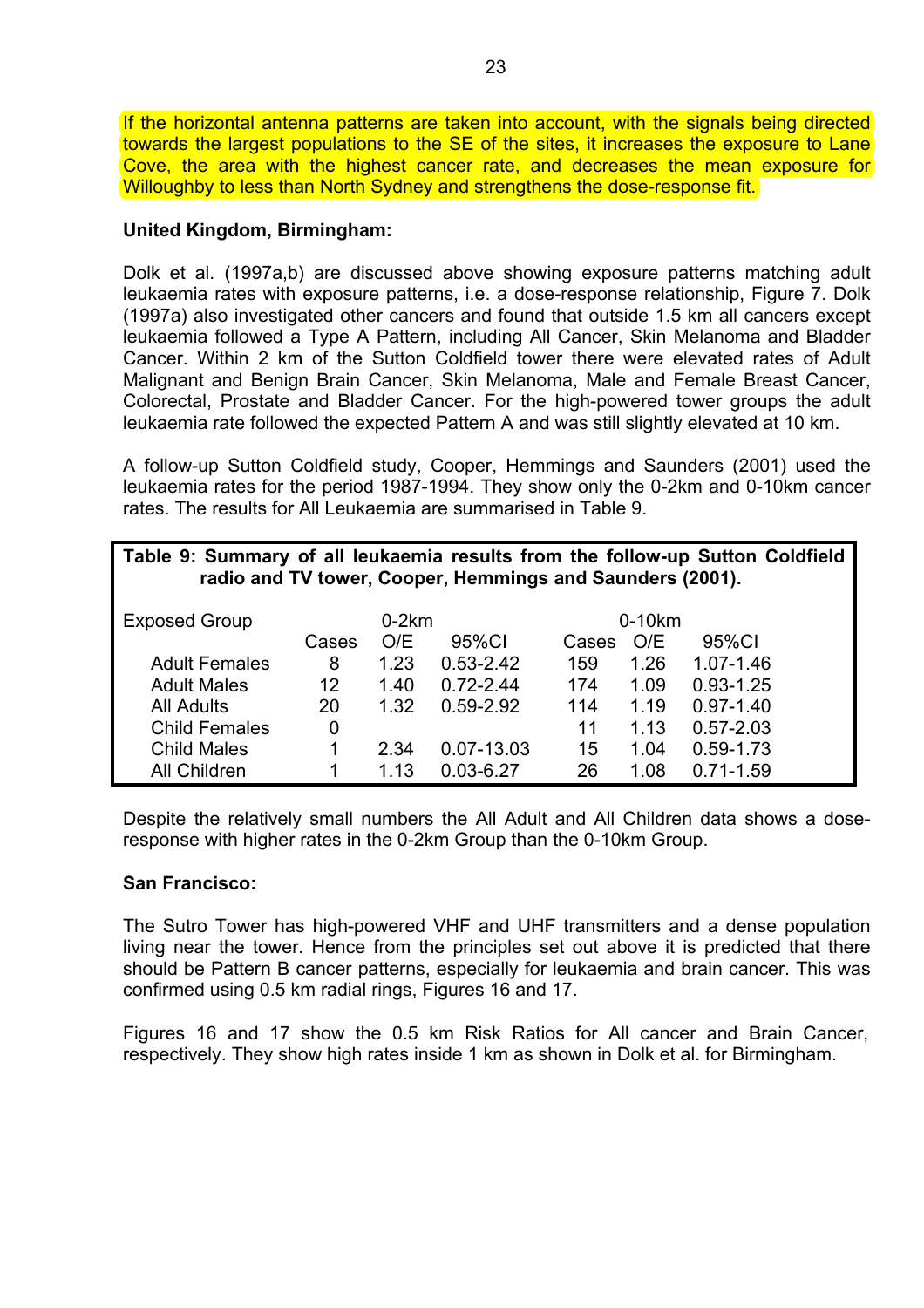

Figure 16: The 0.5 km band All Cancer Risk Ratio distance variation, using the >6km group as the control group.



Figure 17: The 0.5 km band Brain Cancer Risk Ratio distance variation, using the >6km group as the control group.

Figures 16 and 17 show very similar type Pattern B. All Cancer data only has brain cancer in the <0.5km ring, hence it is exceptionally low when it included in the All Cancer data, Figure 16. Therefore the first point in the All Cancer data is reasonably treated as an outlier point.

Figure 18 sets out the 10 measured exposures in the 2 km radius, pointing to three peak and two minimum levels. The estimated exposure levels >2km are based on the UHF antenna pattern, Figure 11. The mixed VHF/UHF set of powerful antenna signals produce a Pattern B shape. The patterns are presented in logarithmic exposures and RR levels. The radial cancer rates are very similar to the exposure patterns. Both are Pattern B shapes. Hence the cancer radial patterns are close to the RF/MW probable radial pattern.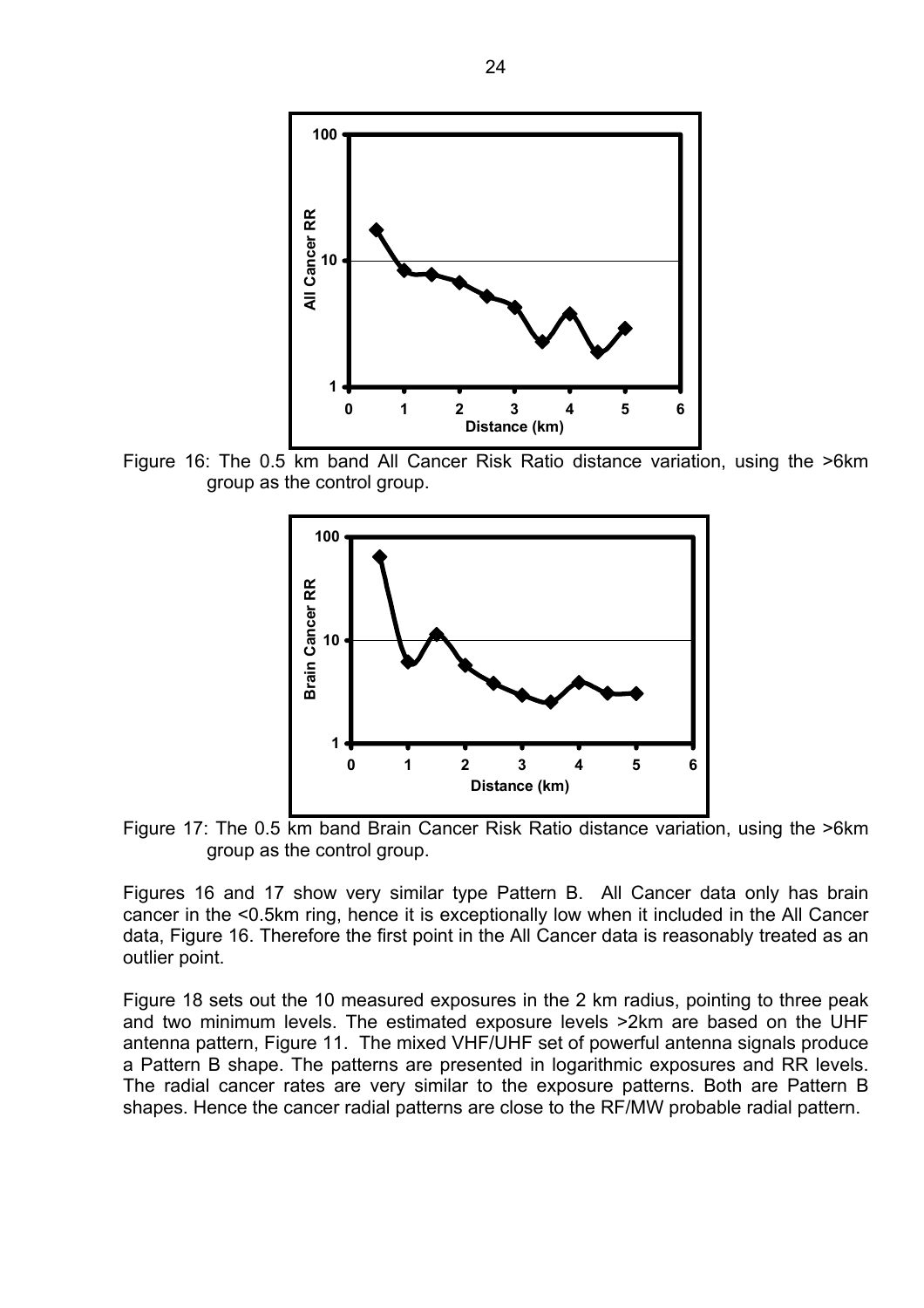

Figure 18: The measured and calculated radial exposure pattern from VHF and UHF antenna vertical patterns, Hammett and Edison (1997).

An exposure dose-response relationship is necessary for determining safety exposure standards, (18). Determining a 0.5km ring mean exposure pattern, noting the logarithmic scale and the observation that within 500m of the tower the houses are generally in the range 300-500m, with more homes at the larger radius, giving a mean exposure estimate of 8 $\mu$ W/cm<sup>2</sup>. Mean exposures for each 0.5km ring was taken from figure 11 and the 0.5km ring cancer rate was plotted in a dose-response graph. Figure 19 shows the All Cancer rate. The 0.1-0.5km ring only had the brain cancer in a small population group so it forms an outlier. The trend line was fitted to ignore the outlier. The Brain Cancer (Figure 20) and Leukaemia/ Lymphoma (Figure 21) trends do not show outliers but for the Leukaemia/ Lymphoma there are no cases for the  $8\mu$ W/cm<sup>2</sup> (0.1-0.5km) ring.



Figure 19: All Childhood Cancer as a function of measured and estimated RF/MW exposure in 0.5 km radial rings, ignoring the 9  $\mu$ W/cm<sup>2</sup> outlier that only contained Brain Cancer. Trend p<0.0001.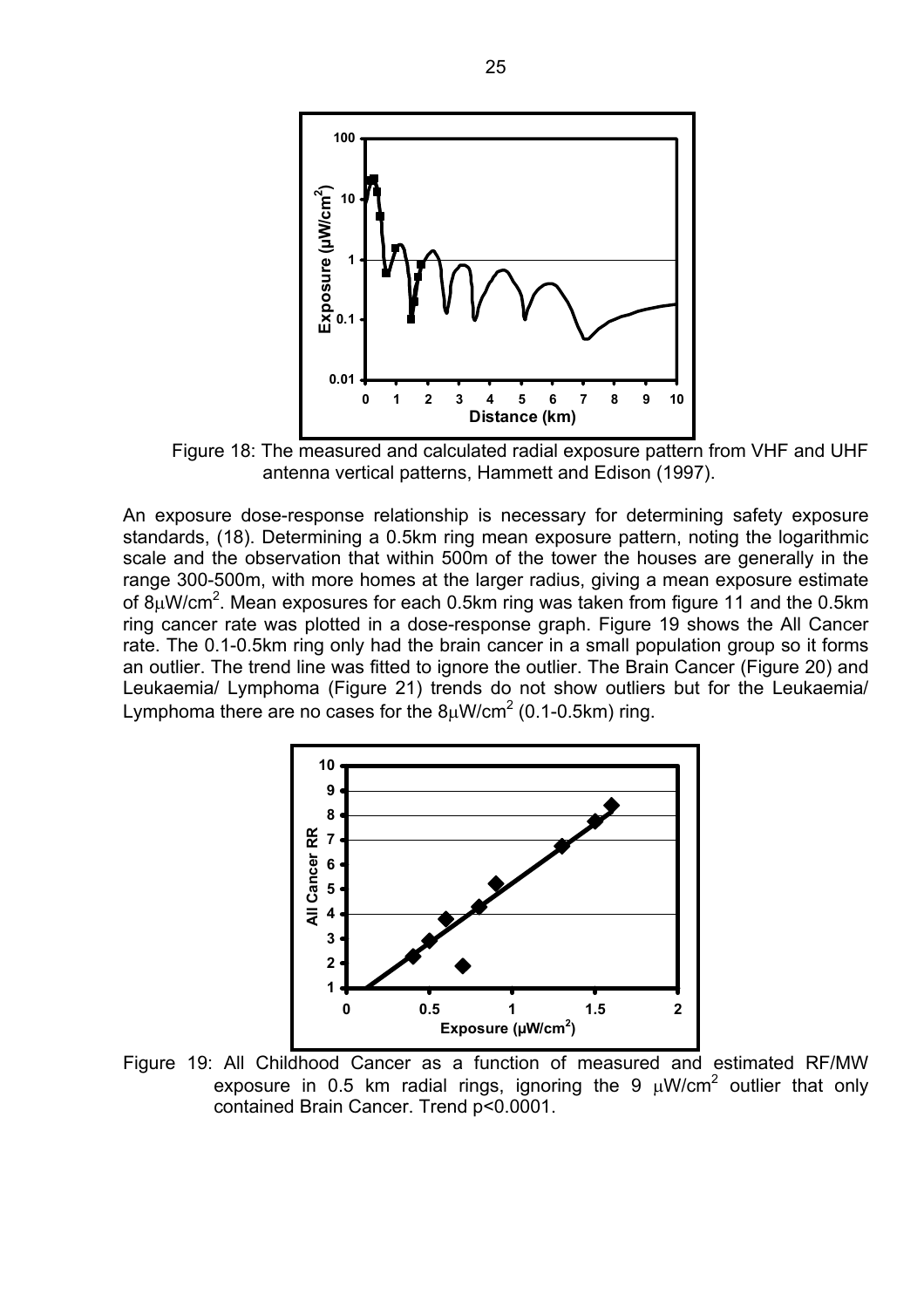

Figure 20: Childhood Brain Cancer as a function of measured and estimated RF/MW exposure in 0.5 km radial rings. Trend p<0.00001.

Hence the Sutro Tower significantly elevates childhood cancer in a dose-response manner in San Francisco. Actual mean exposures are conservatively estimated to be 20 times less than the direct exposure, Cherry (2002).

### **Vatican Radio Towers Cancer Trends:**

The Vatican radio antenna farm to the west of Rome has many powerful antennas with a wide of frequencies covering the VHF and UHF ranges. Hence a Pattern B is expected.

From Michelozzi et al. (2002): "Mortality of leukaemia of the adult population and the incidence of childhood leukaemia in the area exposed to emissions of radiofrequency near the Vatican Radio Towers". N = number of cases. The results are in Figure 22 and 23.



Figure 21: Radial cumulative childhood (<14yrs) leukaemia incidence in relation to distance from the Vatican Radio Towers, Rome, Michelozzi et al. (2002). Trend p<0.05.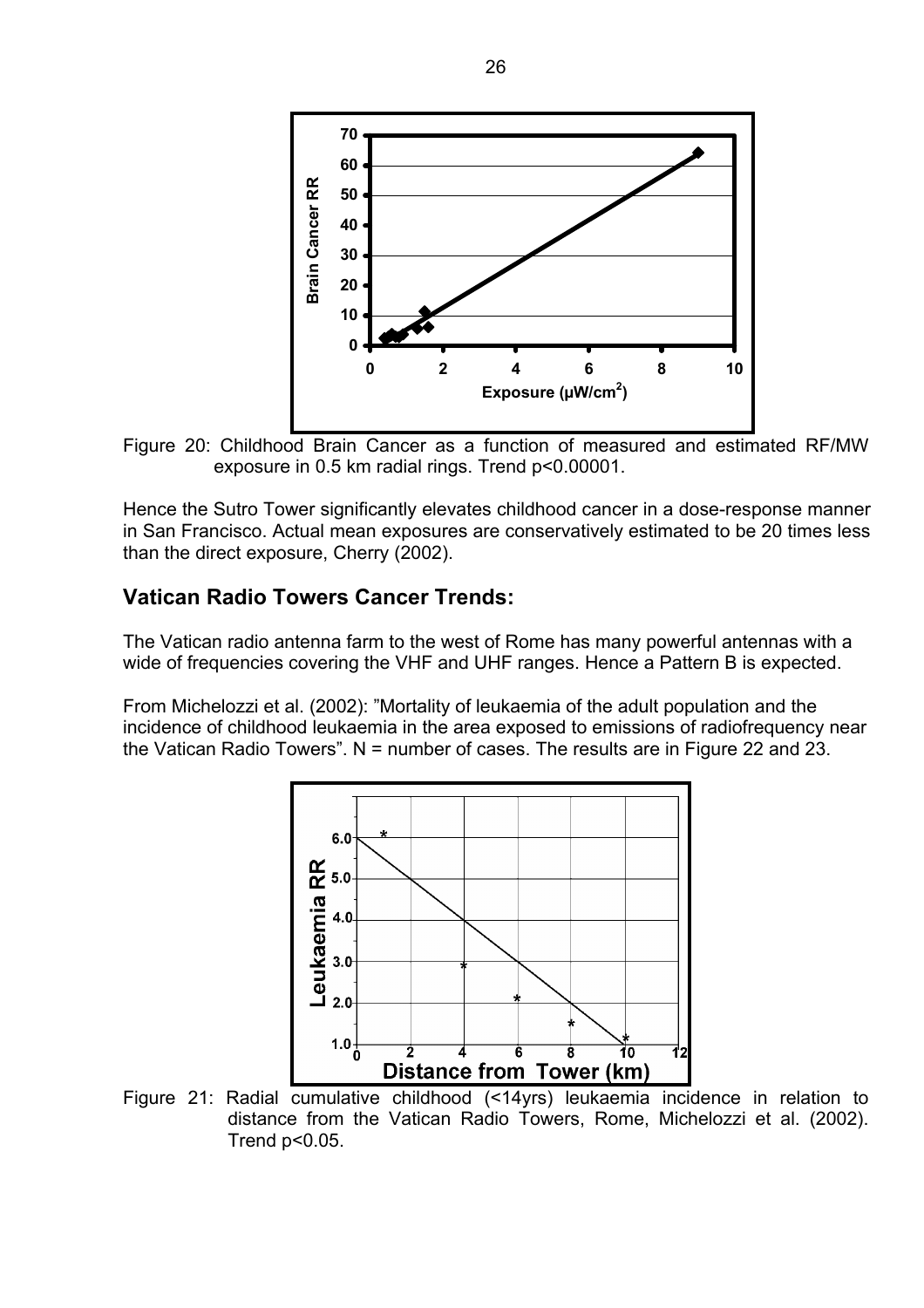

Figure 22: Adult leukaemia mortality in the vicinity of the Vatican Radio Towers, Rome, Michelozzi et al.  $(2002)$ . Trend  $p = 0.03$ .



Figure 23: Cumulative childhood leukaemia near the Vatican Rome Radio Station with an exponential fitted trend line,  $R^2$ =0.9756, p = 0.002, Michelozzi et al. (2002).

The Vatican Radio study is the sixth epidemiological study to show dose-response elevation of cancer rates around broadcast transmission towers, when the classical assessment of a causal relationship, Hill (1965), can be based on only one. Six is far stronger and consistent evidence. It shows without doubt a causal relationship between a wide range of cancers and extremely low mean exposures to RF/MW exposure in the vicinity of radio and TV broadcast stations.

This is not surprising if you consider Table 10, a summary of the evidence of genotoxicity across the RF/MW spectrum. A genotoxic substance is a causal cancer agent, with no safe threshold. Therefore it is plausible and proven and people who with the vicinity of radio and TV towers show a dose-response increase in cancer, with the cancer rates getting higher the closer to the tower you live.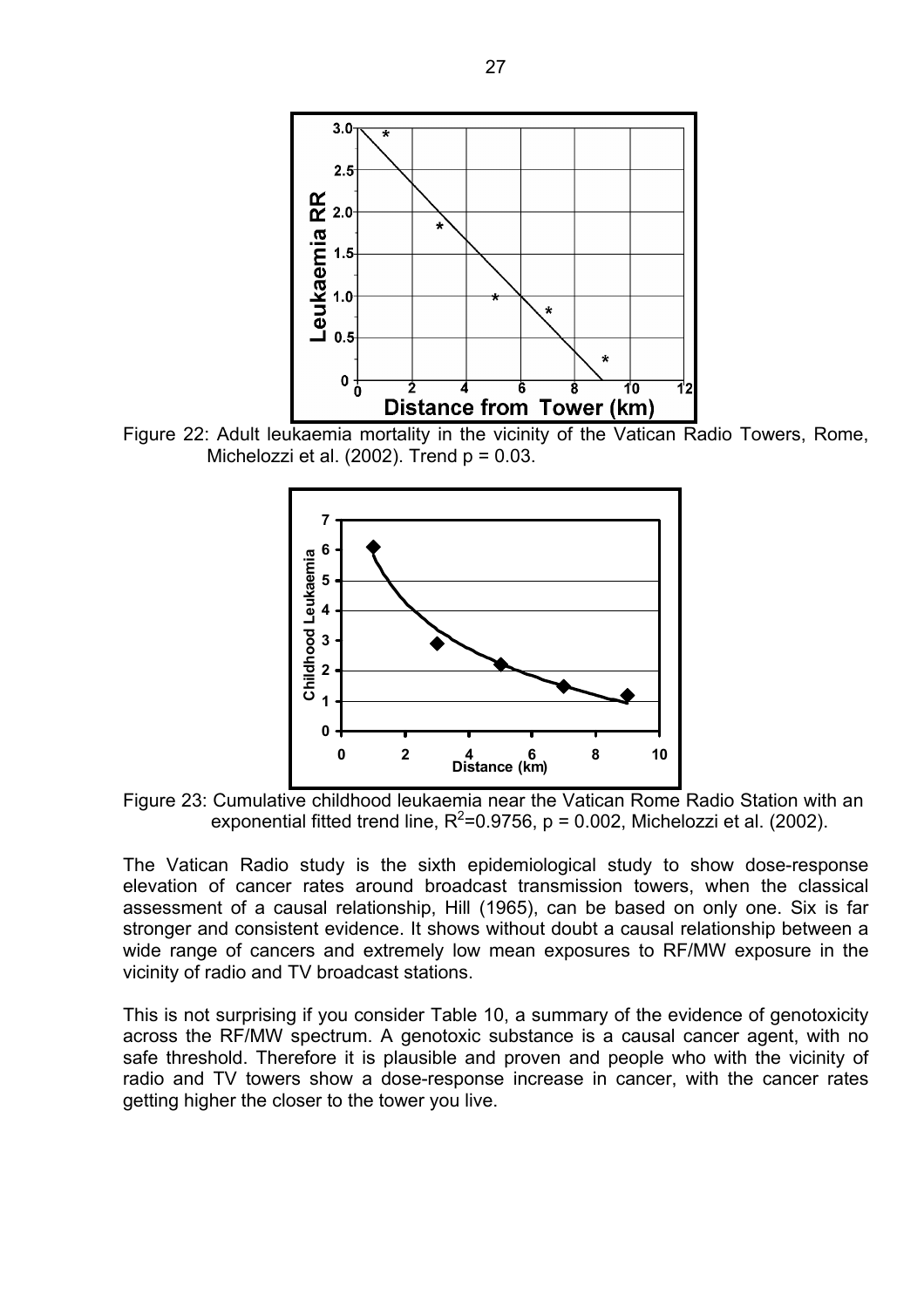|              | function of carrier frequency. |                              | Table 10: Published evidence of genotoxic effects from RF/MW exposure as |
|--------------|--------------------------------|------------------------------|--------------------------------------------------------------------------|
|              |                                |                              |                                                                          |
| Frequency    | Modulation SAR                 | Genotoxic Association and    | Reference                                                                |
| <b>MHz</b>   | or pulsed<br>W/kg              | Activity<br>Significance     |                                                                          |
| 10-200 kHz   | <b>VDT</b>                     | MEL<br>p<0.05                | Arnetz and Berg (1996)                                                   |
| 27           | 80-180<br>iso                  | CA<br>Elev*                  | Heller and Teixeira-Pinto (1959)                                         |
| 27           | <b>CW</b><br>iso               | ¥<br><b>CCP</b>              | Cleary, Cao and Liu (1996)                                               |
| 50           | 16Hz                           | <b>EPOA</b>                  | Romano-Spica et al. (2000)                                               |
| 154-162      | Pulsed<br>iso                  | MN<br>p<0.01                 | Balode (1996)                                                            |
| 88.5-950     | Radio/TV<br>iso                | Infertility in Mice+         | Magras and Xenos (1997)                                                  |
| 813.56       | <b>iDEN</b><br>0.0024          | <b>DNA</b>                   | p<0.0001 Phillips et al. (1998)                                          |
| 836.55       | <b>TDMA</b><br>0.0026          | p<0.0001<br><b>DNA</b>       | Phillips et al. (1998)                                                   |
| 836.55       | <b>TDMA</b><br>0.0026          | <b>EPOA</b><br>p<0.05        | Ivaschuk et al. (1997)                                                   |
| 810-880      | cellphones                     | <b>MEL</b><br>p=0.04         | Burch et al. (1997)                                                      |
| 837          | <b>TDMA</b><br>$5 - 10$        | ΜN<br>p<0.001                | Tice et al. (2002)                                                       |
| 954          | <b>GSM</b><br>1.56             | <b>CA/DNA</b>                | Verschaeve et al. (1994)                                                 |
| 900          | <b>GSM</b>                     | <b>CA</b><br>Elev            | Maes et al. (2001)                                                       |
| 900          | <b>GSM</b><br>$0.13 - 1.4$     | Cancer in Mice**             | Repacholi et al. (1997)                                                  |
| 960          | <b>GSM</b><br>0.00002          | $CCP*$<br><b>DR</b>          | Kwee and Raskmark (1998)                                                 |
| 1250-1350    | <b>Pulsed Radar</b>            | <b>MN</b><br>p<0.001         | Garaj-Vrhovac et al. (1999)                                              |
| 1200-1300    | <b>Pulsed Radar</b>            | p<0.001<br>CA, MN            | Garaj-Vrhovac et al. (1990)                                              |
| 1250-1350    | <b>Pulsed Radar</b>            | $CA**$                       | Garaj-Vrhovac et al. (1993)                                              |
| 2450         | <b>CW</b>                      | $CA^*$<br><b>DR</b>          | Yao (1978)                                                               |
| 2450         | <b>CW</b>                      | Fetal Death**                | Berman et al. (1980)                                                     |
| 2450         |                                | Mutations*<br>Potent         | Blevins et al. (1980)                                                    |
| 2450         | <b>CW</b>                      | CA<br>$Elev^*$               | Goud et al. (1982)                                                       |
| 2450         | <b>CW</b>                      | Abnormal Sperm<br><b>CA</b>  | Goud et al. (1982)                                                       |
| 2450<br>2450 | <b>CW</b><br><b>CW</b>         | CA                           | Yao (1982)                                                               |
| 2450         | <b>CW</b>                      | <b>CA</b><br>DR              | Banerjee et al. (1983)<br>Manikowska-Czerska et al (1985)                |
| 2450         | <b>CW</b>                      |                              | Abnormal Sperm DR Beechey et al. (1986)                                  |
| 2450         | <b>CW</b><br>iso               | DR <sup>*</sup><br>ΜN        | Maes et al. (1993)                                                       |
| 2450         | <b>CW</b>                      | DNA change                   | Sarkar, Ali and Behari (1994)                                            |
| 2450         | Pulsed<br>0.6, 1.2             | <b>DNA</b><br><b>DR</b>      | Lai and Singh (1995)                                                     |
| 2450         | CW/Pulsed 1.2                  | <b>DNA</b><br>p<0.001        | Lai and Singh (1996)                                                     |
| 2450         | <b>CW</b><br>iso               | <b>CCP</b>                   | Cleary, Cao and Liu (1996)                                               |
| 2450         | 1.2<br>Pulsed                  | <b>DNA</b><br>p<0.001        | Lai and Singh (1997)                                                     |
| 2450         | <b>CW</b><br>1.0               | MN<br>p<0.025                | Vijayalaxmi et al. (1997)                                                |
| 2450         | $0.15 - 0.4$<br>Pulsed         | Cancer in Mice*              | Chou et al. (1992)                                                       |
| 2450         |                                | Cancer in Mice+              | Szmigielski et al. (1988)                                                |
| 2550         | <b>CW</b>                      | DNA resonance**              | Sagripanti and Swicord (1986)                                            |
| 2550         | iso                            | <b>GE</b><br>$p=0.002$       | Saffer and Profenno (1992)                                               |
| 4000         |                                | DNA resonance**              | Sagripanti and Swicord (1986)                                            |
| 6600         |                                | DNA resonance**              | Sagripanti and Swicord (1986)                                            |
| 7700         | iso                            | CA<br>DR.                    | Garaj-Vrhovac et al. (1991)                                              |
| 7700         | iso                            | CD<br>DR.                    | Garaj-Vrhovac et al. (1991)                                              |
| 7700         | <b>CW</b>                      | <b>CA</b><br>DR <sup>*</sup> | Garaj-Vrhovac et al. (1990)                                              |
| 7700         | <b>CW</b>                      | CA**, MN** DR*               | Garaj-Vrhovac et al. (1992)                                              |
| 8750         |                                | DNA resonance**              | Sagripanti and Swicord (1986)                                            |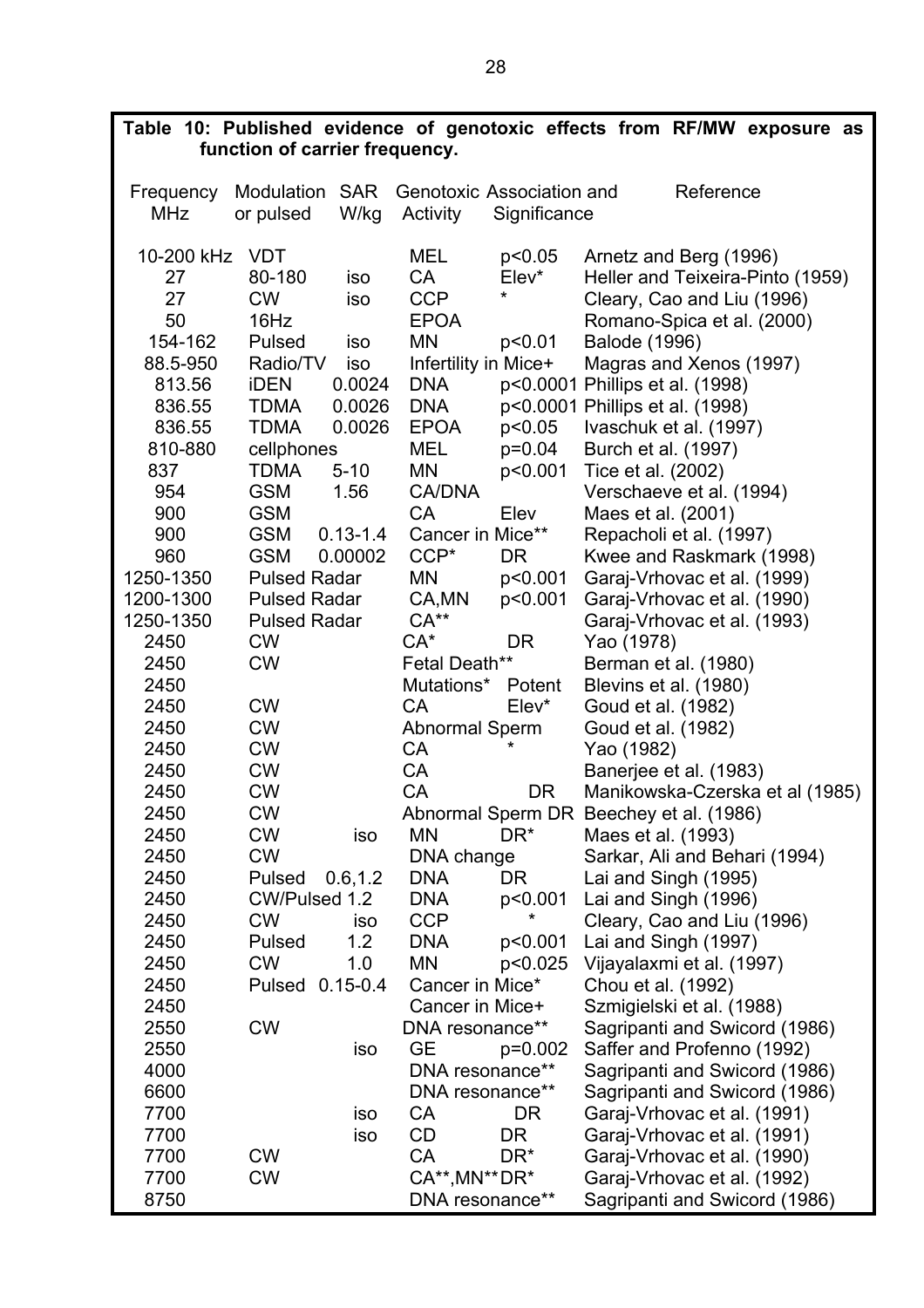You will see from Table 10 that the studies cover the frequencies and modulations used for cellphone radiation and hence cellphone radiation is genotoxic and is a causal agent for cancer. As a genotoxic carcinogen it also cases cardiac, reproductive and neurological diseases and death. One of the factors in Table 10 is melatonin reduction (MEL). This was included because melatonin is the most potent naturally occurring antioxidant used in our bodies to protect us from oxygen free radicals that can damage DNA. Hence reduced melatonin leads to cancer. It is also a highly active neurological agent controlling sleep. To confirm the health effects of cell sites, sleep disturbance is an appropriate sensitive bio-indicator for all of the CCRN effects.

#### **RF/MW and Cell sites with Sleep Disturbance:**

Altpeter et al. (1995) and Abelin (1999) report a causal association between residential short-wave radio exposure and sleep disturbance in Switzerland, Figure 24 and 25 show the dose-response relationship. Causation was based on dose-response, experimentation showing a significant alteration of sleep down to 0.4nW/cm<sup>2</sup>, Figure 26, and measured melatonin reduction.



Figure 24: Adult Sleep Disturbance with RF exposure at Schwarzenburg, Switzerland, Abelin (1999).

Sleep disruption occurs in a dose-response manner with a threshold below  $0.1$ nW/cm<sup>2</sup>, i.e. very close to zero, Figure 21.



Figure 25: Dose-response relationship for Sleep Disturbance at Schwarzenburg with exposure in nW/cm $^2$ . Note: 1nW/cm $^2$ = 0.001 $\mu$ W/cm $^2$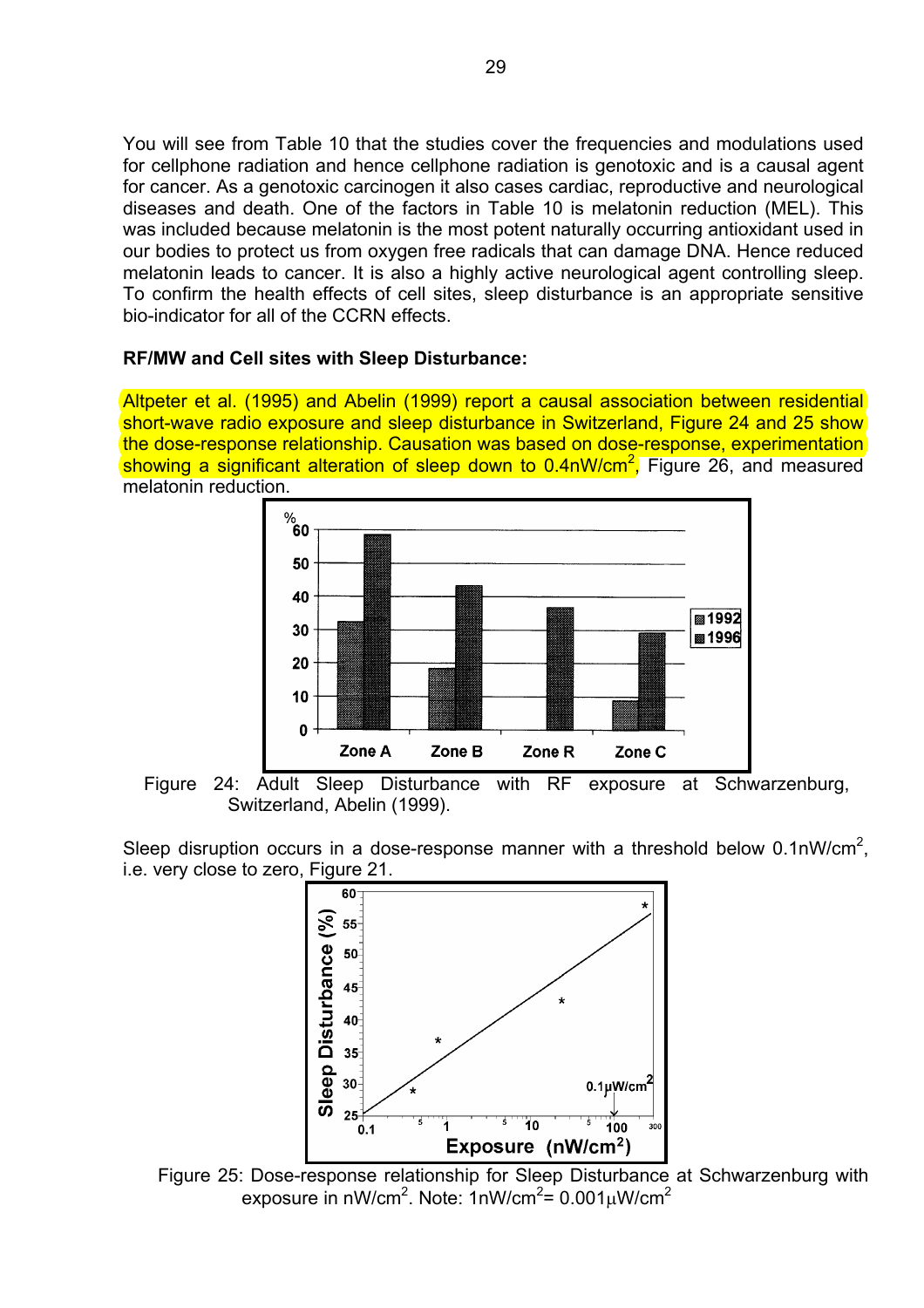An experiment was carried out by secretly turning the tower off for three days. This showed significant melatonin increase in exposed cows and highly significant, p<0.001, increase in sleep quality in all three groups, including Group C exposed to 0.4 nW/cm<sup>2</sup>.



Figure 27: Sleep disturbance in people exposed to a short-wave radio stations which was turned off for three days, Altpeter et al. (1995), showing the highest exposed Group A, and lowest exposed Group C.

Both Groups show a delayed improvement in sleep of one to two days. The reduced wakening averaged over days 4 to 6 compared with days 1 to 3 are highly significantly reduced, p<0.001. Thus the lowest exposed group,  $0.0004 \mu$ W/cm<sup>2</sup> also shows a significant effect of the RF exposure on sleep disturbance.

Thus turning the tower off revealed significant rises in bovine melatonin and human sleep quality. Human melatonin increased significantly when the tower was turned off permanently.

Groups B, R and C are all exposed to a mean RF signal of less than  $0.1 \mu$ W/cm<sup>2</sup> and they experienced highly significant sleep disturbance and reduced melatonin. Since sleep disturbance, Mann and Roschkle (1995), and melatonin reduction, has been observed with cell phone usage, Burch et al. (1997), then cellphone radiation will have the same effects. Hence these adverse health effects also result from exposure to cell phones and to radiation from cell sites. Santini and Santini (2002) have confirmed this by surveying symptoms around cell sites in France. A dose-response in sleep disturbance was a core result. The sleep disturbance, Figure 26, and other neurological heath effects follow the typical cell site antenna radial pattern, Figure 27.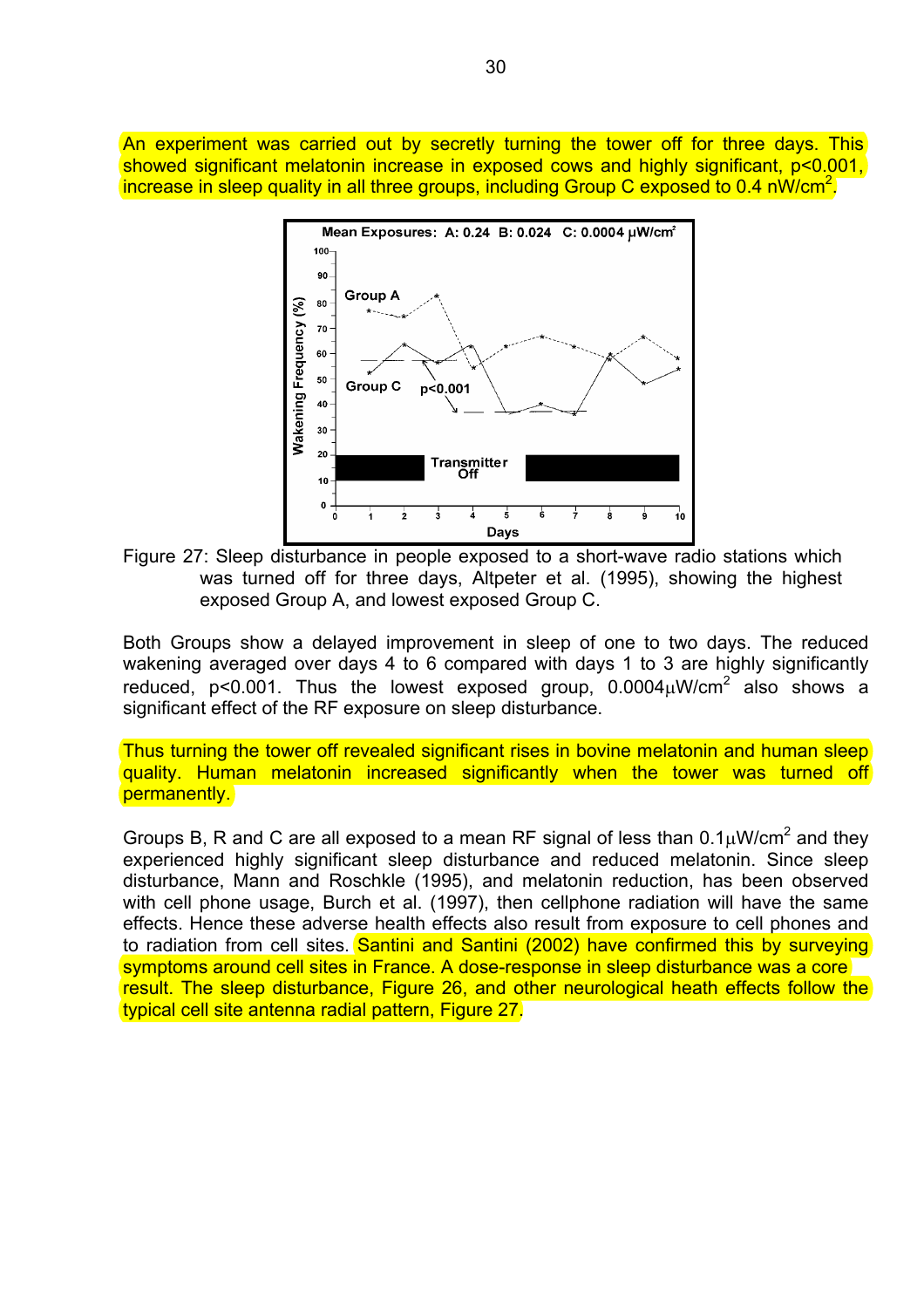

Figure 26: Percentages of complaints for sleep disturbance (responses  $2 =$  Often and  $3 =$ Very often) for men and women (530 subjects) in relation to distance from cellular phone base stations.  $* = p < 0.05$  for comparisons with subject at a distance > 300 m or not exposed to base stations (control group), Santini and Santini (2001).



Figure 27: A typical cell site radial center main beam ground level (2m) radiation exposure level.

#### **Conclusions:**

There is robust evidence that EMR is genotoxic across the RF/MW spectrum, including radiation from radars, radio and TV stations, appliances, cellphones and cellphone base stations. To date over 50 studies have shown adverse biological or human health effects specifically from cell phone radiation.

The evidence presented here shows that EMR is a Ubiquitous Universal Genotoxic Carcinogen. That is, EMR exposes everyone and causes significant elevation of cancer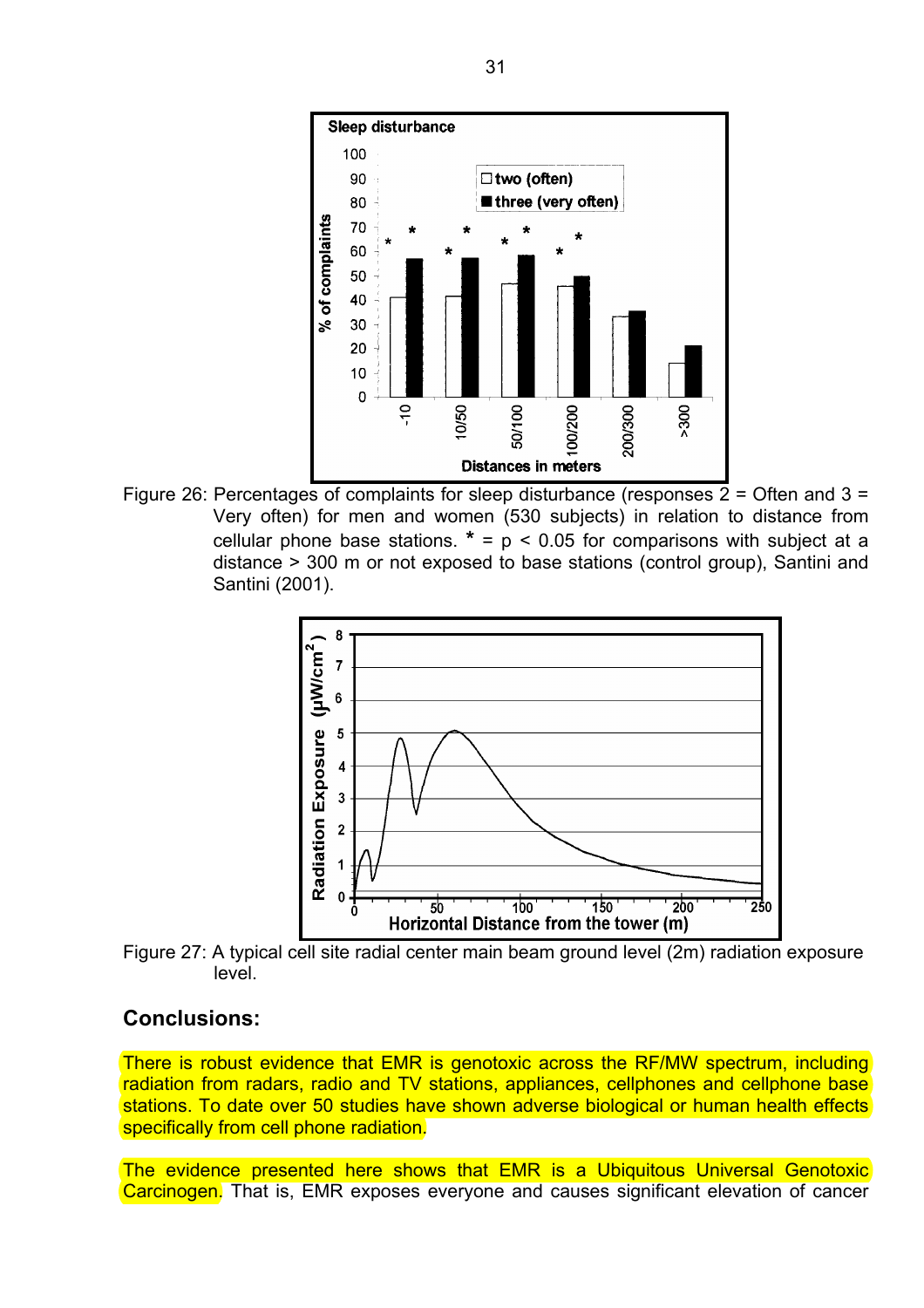rates across many body organs, with no safe threshold. This is because of the combination of the DNA damaging biological mechanism of individual cells and the reduction of melatonin through a very sensitive brain interaction resonant process, reducing the cell damage repair rate and increasing the free radical damage rate.

These research results to date clearly show that cell phones and cell phone radiation are a strong risk factor for all of the adverse health effects identified for EMR because they share the same biological mechanisms. The greatest risk is to cell phone users because of the high exposure to their heads and the great sensitivity of brain tissue and brain processes. In the general population the combination of exposure to telecommunication signals, cell cordless phones, cellphone direct and passive exposure, cellphone bases station antennas saturating society, many disease and mortality rates are rising from these sources.

Because the biological mechanisms for cell phone radiation mimics that of EMR, and the dose-response relationships have a threshold of ZERO, and this includes genetic damage, there is extremely strong evidence to conclude that:

# **Cell sites radio/TV towers and radars are risk factors for:**

- **Cancer across all body organs, especially brain tumour, breast cancer and leukaemia,**
- **Cardiac arrhythmia, heart attack and heart disease,**
- **Neurological effects, including sleep disturbance, learning difficulties, senility, depression and suicide.**
- **Miscarriage, congenital malformation, Sudden Infant Death syndrome, early childhood cancer, especially Acute Lymphoblastic Leukaemia (ALL).**

**It is recommended to develop strategies, plans and laws to quickly and progressively reduce public exposures towards an initial mean chronic public exposure of** 

**100 nW/cm2 . In 5 years 10 nW/cm2 . In 10 years.**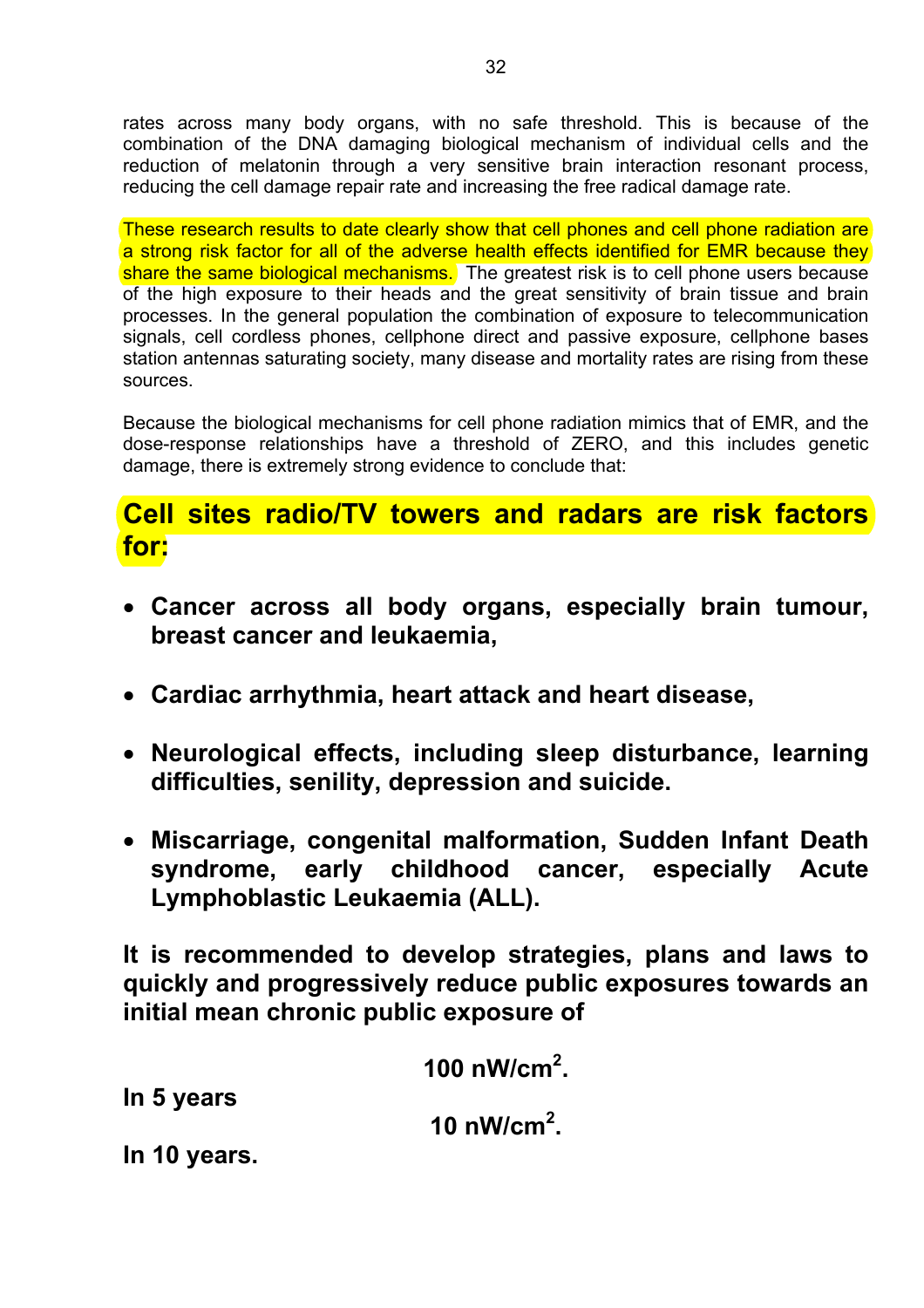#### **References:**

- Abelin, T., 1999: "Sleep disruption and melatonin reduction from exposure to a shortwave radio signal". Seminar at Canterbury Regional Council, New Zealand. August 1999.
- Adey, W.R., 1988: "Cell membranes: The electromagnetic environment and cancer promotion"., Neurochemical Research, 13 (7): 671-677.
- Altpeter, E.S., Krebs, Th., Pfluger, D.H., von Kanel, J., Blattmann, R., et al., 1995: "Study of health effects of Shortwave Transmitter Station of Schwarzenburg, Berne, Switzerland". University of Berne, Institute for Social and Preventative Medicine, August 1995.
- Arnetz, B.B. and Berg, M., 1996: "Melatonin and Andrenocorticotropic Hormone levels in video display unit workers during work and leisure. J Occup Med 38(11): 1108-1110.
- Aksoy, M., Erdem, S., DinCol, G., 1974: "Leukemia in shoe-workers exposed chronically to benzene". Blood. 44(6): 837-41.
- Aksoy, M., 1980: "Different types of malignancies due to occupational exposure to benzene: a review of recent observations in Turkey". Environ Res. Oct; 23(1): 181-90.
- Balode, Z., 1996: "Assessment of radio-frequency electromagnetic radiation by the micronucleus test in Bovine peripheral erythrocytes". The Science of the Total Environment, 180: 81-86.
- Banerjee R, Goldfeder A, Mitra J., 1983: "Combined effects of misonidazole, microwave hyperthermia, and X-rays on the *in vivo* sister chromatid exchanges and chromosomal abnormalities of the dbrB tumor and on the survival of its host". Cancer Res 43(5): 2210- 2215.
- Baranski, S. and Czerski, P., 1976: "Biological effects of microwaves". Publ. Dowden, Hutchison and Ross, Inc. Stroudsburg, Pennsylvania.
- Berman, E., Carter, H.B. and House, D., 1980: "Tests of mutagenesis and reproduction in male rats exposed to 2,450 MHz (CW) microwaves". Bioelectromagnetics 1: 65-76.
- Beechey CV, Brooker D, Kowalczuk Cl, Saunders RD Searle AG., 1986: "Cytogenetic effects of microwave irradiation on male germ cells of the mouse". J Radiat Biol Relat Stud Phys Chem Med 50(5): 909-918.
- Blevins, R.D., Crenshaw, R.C., Hougland, A.E. and Clarke, C.E., 1980: "The effects of microwave radiation and heat on specific mutants of *Salmonella typhimurim* LT2". Radiation Research 82: 511-517.
- Burch, J.B., Reif, J.S., Pittrat, C.A., Keefe, T.J. and Yost, M.G., 1997: "Cellular telephone use and excretion of a urinary melatonin metabolite". In: Annual review of Research in Biological Effects of electric and magnetic fields from the generation, delivery and use of electricity, San Diego, CA, Nov. 9-13, P-52.
- CCSFDPH, 1988: "Report on Cancer Incidence in Fan Francisco". City and County San Francisco Department of Public Health, 101 Grove Street, San Francisco, California.
- Cherry, N, 2001: Re: "Cancer incidence near radio and television transmitters in Great Britain, II All high power transmitters, Dolk et al. 1997 a,b in American J. of Epidemiology, 145(1):1-9 and 10-17. Comment in American J of Epidemiology 153(2): 204-205.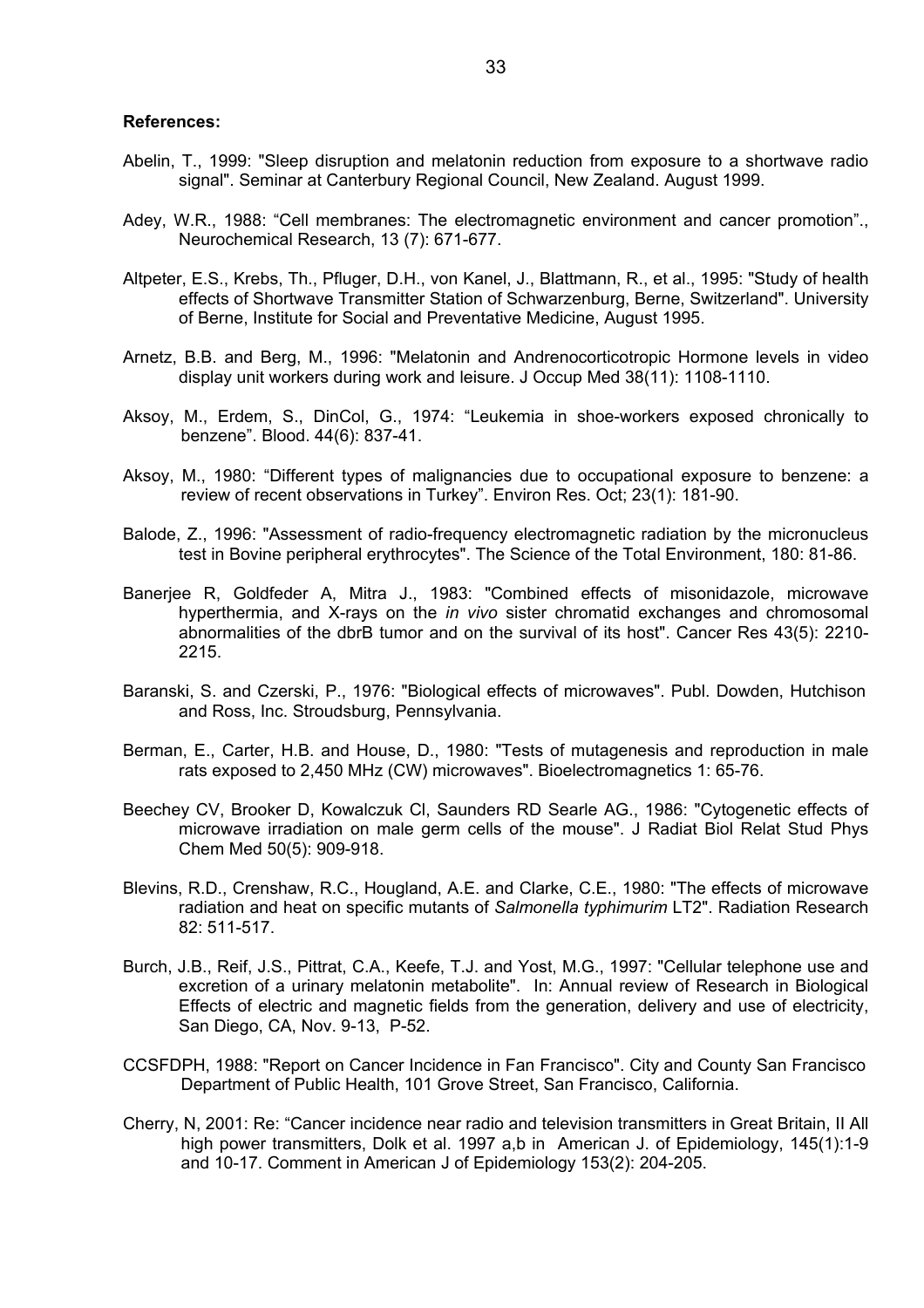- Cherry, N.J., 2002: "Schumann Resonances, a plausible biophysical mechanism for the human health effects of Solar/Geomagnetic Activity". Natural Hazards (In Press).
- Chou, C-K., Guy, A.W., Kunz, L.L., Johnson, R.B., Crowley, J.J. and Krupp, JH., 1992: "Longterm, low-level microwave irradiation of rats". Bioelectromagnetics 13: 469-496.
- Cleary, S.F., Cao, G. and Liu, L-M., 1996: "Effects of isothermal 2.45 GHz microwave radiation on the mammalian cell cycle: comparison with effects of 27 MHz radiofrequency radiation exposure". Bioelectrochemistry and Bioenergetics 39: 167-173.
- Cooper, D., Hemmings, K and Saunders P, 2001: Re: "Cancer incidence near radio and television transmitters in Great Britain, II All high power transmitters, Dolk et al. 1997 a,b in American J. of Epidemiology, 145(1):1-9 and 10-17. Comment in American J of Epidemiology 153(2): 202-204.
- De Longe, J.O., 1984: "Operant behaviour and colonic temperature of *Macaca mulatta* exposed to radiofrequency fields at and above resonant frequencies". Bioelectromagnetics 5: 233-246.
- Dolk, H., Shaddick, G., Walls, P., Grundy, C., Thakrar, B., Kleinschmidt, I. and Elliott, P., 1997a: "Cancer incidence near radio and television transmitters in Great Britain, I - Sutton-Colfield transmitter". American J. of Epidemiology, 145(1):1-9.
- Dolk, H., Elliott, P., Shaddick, G., Walls, P., Grundy, C., and Thakrar, B.,1997b: "Cancer incidence near radio and television transmitters in Great Britain, II All high power transmitters". American J. of Epidemiology, 145(1):10-17.
- Dutta, S.K., Subramoniam, A., Ghosh, B. and Parshad, R., 1984: "Microwave radiation-induced calcium ion efflux from human neuroblastoma cells in culture." Bioelectromagnetics 5(1): 71-78.
- Fishbeck, W.A., Townsend, J.C. and Swank, M.G., 1978: "Effects of chronic occupational exposure to measured concentrations of benzene". J Occup Med. 20(8): 539-42.
- Garaj-Vrhovac, V., Fucic, A, and Horvat, D., 1990: "Comparison of chromosome aberration and micronucleus induction in human lymphocytes after occupational exposure to vinyl chloride monomer and microwave radiation". Periodicum Biologorum, Vol 92, No.4, pp 411-416.
- Garaj-Vrhovac, V., Horvat, D. and Koren, Z., 1990: "The effect of microwave radiation on the cell genome". Mutat Res 243: 87-93.
- Garaj-Vrhovac, V., Horvat, D. and Koren, Z., 1991: "The relationship between colony-forming ability, chromosome aberrations and incidence of micronuclei in V79 Chinese Hamster cells exposed to microwave radiation". Mutat Res 263: 143-149.
- Garaj-Vrhovac, V. Fucic, A, and Horvat, D., 1992: The correlation between the frequency of micronuclei and specific aberrations in human lymphocytes exposed to microwave radiation in vitro". Mutation Research 261: 161-166.
- Garaj-Vrhovac, V., Fucic, A. and Pevalek-Kozlina, B. 1993: "The rate of elimination of chromosomal aberrations after accidental exposure to microwave radiation". Bioelectrochemistry and Bioenergetics, 30: 319-325.
- Garaj-Vrhovac, V. 1999: "Micronucleus assay and lymphocyte mitotic activity in risk assessment of occupational exposure to microwave radiation". Chemosphere 39(13): 2301-2312.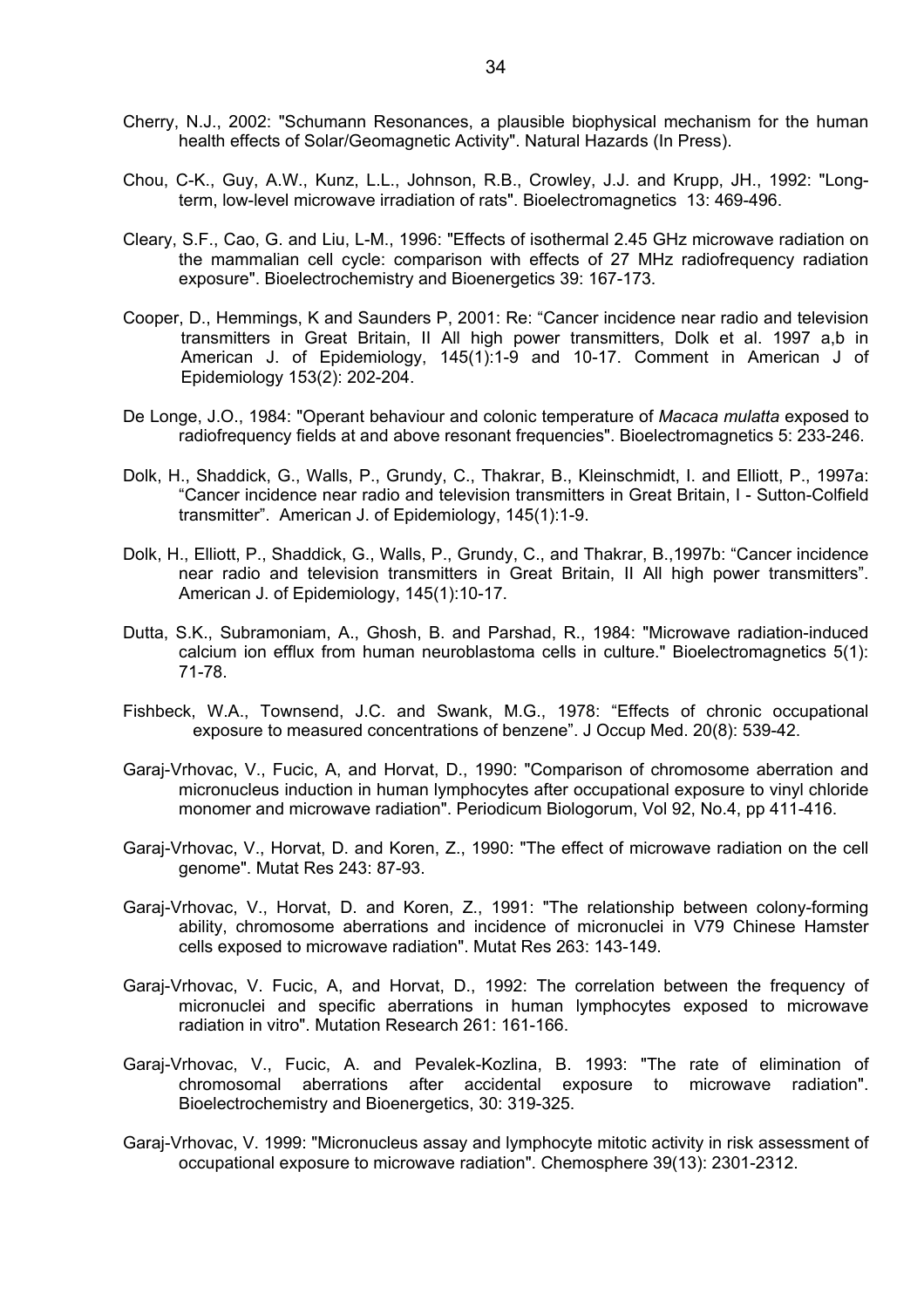- Goldsmith, J.R., 1997a: "Epidemiologic evidence relevant to radar (microwave) effects". Environmental Health Perspectives, 105 (Suppl 6): 1579-1587.
- Goldsmith, J.R., 1997b: "TV Broadcast Towers and Cancer: The end of innocence for Radiofrequency exposures". Am. J. Industrial Medicine 32 : 689-692.
- Goswami, P.C., Albee, L.D., Parsian, A.J., Baty, J.D., Moros, E.G., Pickard, W.F., Roti Roti, J.L. and Hunt, C.R., 1999: "Proto-oncogene mRNA levels and activities of multiple transcription factors in C3H 10T 1/2 murine embryonic fibroblasts exposed to 835.62 and 847.74 MHz cellular telephone communication frequency radiation". Radiat Res 151(3): 300-309.
- Goud, S.N., Usha Rani, M.V., Reddy, P.P., Rao, M.S. and Saxena, V.K., 1982: "Genetic effects of microwave radiation in mice". Mutation Research 103: 39-42.
- Haider, T., Knasmueller, S., Kundi, M, and Haider, M., 1994: "Clastogenic effects of radiofrequency radiation on chromosomes of Tradescantia". Mutation Research, 324:65- 68.
- Hammett and Edison Inc., 1997: "Engineering analysis of radio frequency exposure conditions with addition of digital TV channels". Prepared for Sutra Tower Inc., San Francisco, California, January 3, 1997.
- Hardell, L, Reizenstein, J, Johansson, B, Gertzen, H, Mild, KH, 1999: Angiosarcoma of the scalp and use of a cordless (portable) telephone. Epidemiology 10(6):785-786.
- Hardell, L, Nasman, A, Pahlson, A, Hallquist, A, Hansson Mild, K, 1999: Use of cellular telephones and the risk for brain tumours: A case-control study. Int J Oncol 15(1):113-116.
- Hardell, L, Nasman, A, Hallquist, A, 2000: "Case-control study of radiology work, medical X-ray investigations and use of cellular telephones as risk factors". J of General Medicine. www.medscape.com/Medscape/GeneralMedicine/journal/2000/v02.n03/
- Hardell, L., Hansson Mild, K., Pahlson, A. and Hallquist, A., 2001: "Ionizing Radiation, Cellular telephones and the Risk for Brain Tumors" European Journal of Cancer Prevention, 10, pp-523-529.
- Hardell, L., Hallquist, A., Hansson, Mild, K., Carlberg, M., Pahlson, A. and Lilja, A. 2002a: "Cellular and Cordless Telephones and the Risk for Brain Tumors", European Journal of Cancer Prevention. In press (June 2002).
- Hardell, L., Hansson Mild, K. and Carlberg, M., 2002b: "Use of Cellular Telephones and the Risk for Astrocytomas" unpublished manuscript, submitted to International Journal of Radiation Biology.
- Hayes, R.B., Morris Brown, L., Pottern, L.M., Gomez, M., Kardaun, J.W.P.F., Hoover, R.N., O'Connell, K.J., Sutsman, R.E. and Nasser, J., 1990: Occupational and Risk for Testicular Cancer: A Case Control Study. International Journal of Epidemiology, 19, No.4, pp 825-831.
- Hayes, R.B., Yin, S.N., Dosemeci, M., et al., 1996: "Mortality among Benzene-exposed workers i8n China". Environ Health Perspect 104 (Suppl 6): 1349-1352.
- Heller J.H. and Teixeira-Pinto A.A., 1959: "A new physical method of creating chromosome aberrations". Nature 183 (4665): 905-906.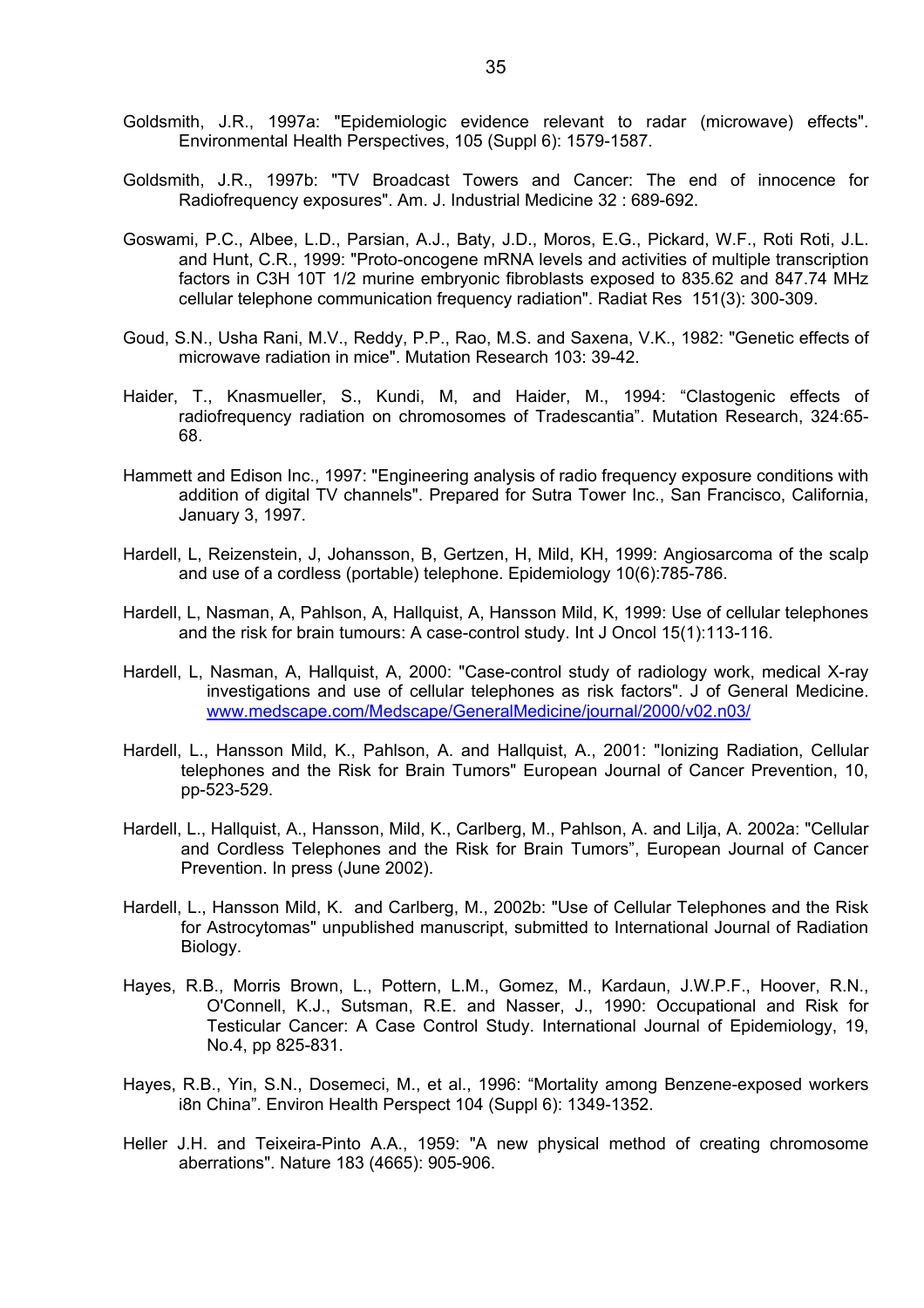- Hill, A. B., 1965: "The Environment and Disease: Association or Causation?" Proc. Royal Society of Medicine (U.K.). 295-300.
- Hocking, B., Gordon, I.R., Grain, H.L., and Hatfield, G.E., 1996: "Cancer incidence and mortality and proximity to TV towers". Medical Journal of Australia, Vol 165, 2/16 December, pp 601- 605.
- Infante, P.F., Rinsky, R.A., Wagoner, J.K. and Young, R.J., 1977: "Leukaemia in benzene workers". Lancet. Jul 9; 2(8028): 76-78.
- International Agency for Cancer Research (IARC), 1982: "Benzene classification as a human carcinogen" IARC V29, 1982.
- Ivaschuk, O.I., Jones, R.A., Ishida-Jones, T., Haggren, Q., Adey, W.R. and Phillips, J.L., 1997: "Exposure of nerve growth factor-treated PC12 rat pheochromscytoma cells to a modulated radiofrequency field at 836.55 MHz: effects on c-jun and c-fos expression". Bioelectromagnetics 18(3): 223-229.
- Jacobson, C.B., 1969: Progress report on SCC 31732, (Cytogenic analysis of blood from the staff at the U.S. Embassy in Moscow), George Washington University, Reproductive Genetics Unit, Dept. of Obstertics and Genocolgy, February 4, 1969.
- Johnson, C.C. and Guy, A.W., 1972: "Non-ionizing electromagnetic wave effects in biological materials and systems". Proc IEEE 60(6): 692-718.
- Jones, L.F., 1933: "A study of the propagation of wavelengths between three and eight meters. Proc. of the Institute of Radio Engineers 21(3): 349-386.
- Jordan, E.C., (Ed), 1985: "Reference data for engineers: Radio, Electronics, Computer and Communications, 7<sup>th</sup> Edition". Publ. Howard W. Sams & CO., Indianapolis.
- Kwee, S, Raskmark, P, 1997: Radiofrequency electromagnetic fields and cell proliferation. Presented at the Second World Congress for Electricity and Magnetism in Biology and Medicine, Bologna, Italy, June.
- Kwee, S. and Raskmark, P., 1998: "Changes in cell proliferation due to environmental non-ionizing radiation 2. Microwave radiation". Bioelectrochem Bioenerg 44: 251-255.
- Lai, H. and Singh, NP., 1995: "Acute low-intensity microwave exposure increases DNA singlestrand breaks in rat brain cells". Bioelectromagnetics 16: 207-210.
- Lai, H. and Singh, NP., 1996: "Single- and double-strand DNA breaks in rat brain cells after acute exposure to radiofrequency electromagnetic radiation". Int. J. Radiation Biology 69 (4): 51 3-521.
- Lai, H., and Singh, NP., 1997b: "Melatonin and Spin-Trap compound Block Radiofrequency Electromagnetic Radiation-induced DNA Strands Breaks in Rat Brain Cells." Bioelectromagnetics 18: 446-454.
- Lester, J.R., and Moore, D.F., 1982a: "Cancer incidence and electromagnetic radiation". Journal of Bioelectricity, 1(1): 59-76.
- Lester, J.R., and Moore, D.F., 1982b: "Cancer mortality and air force bases". Journal of Bioelectricity, 1(1): 77-82.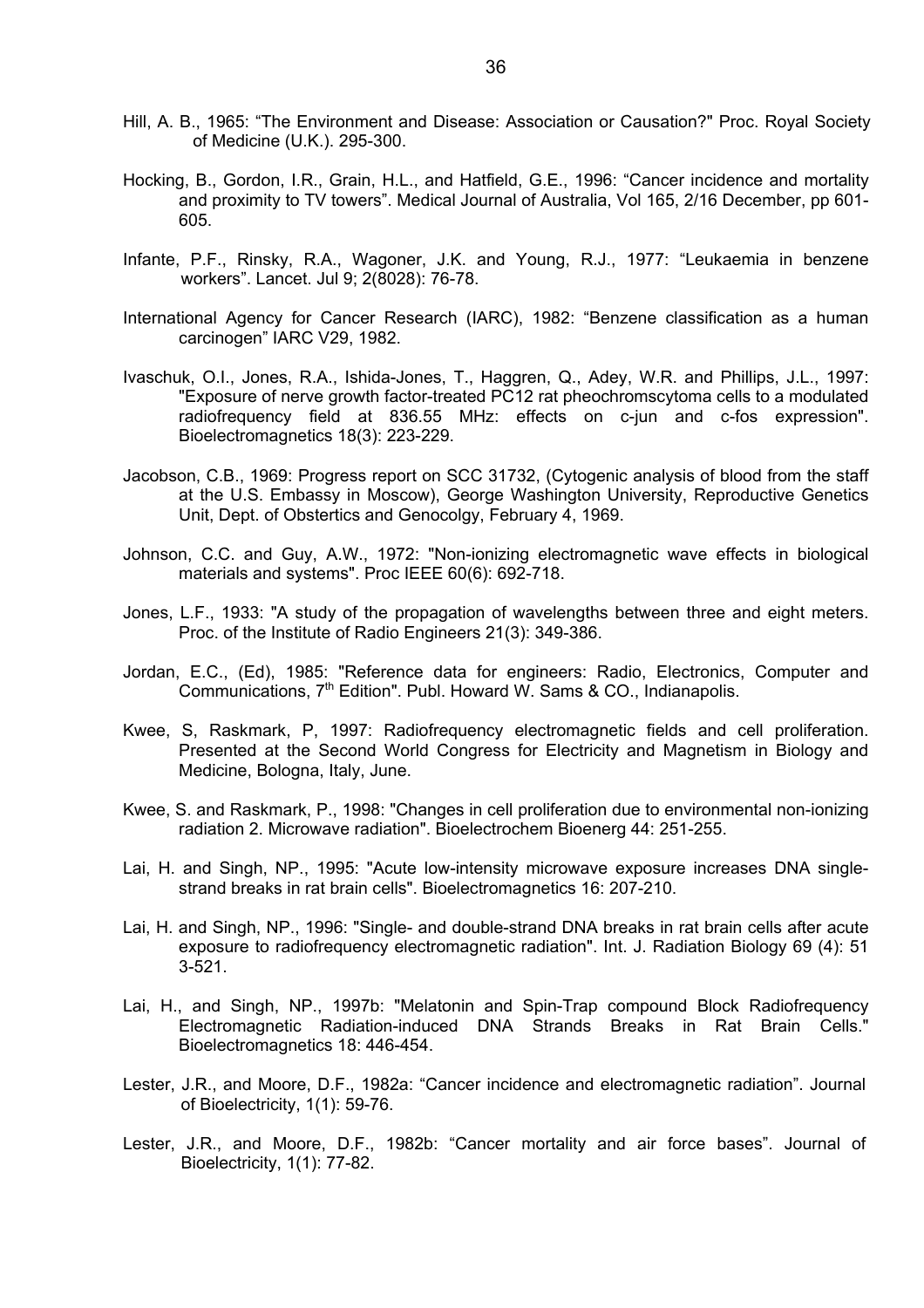- Lester, J.R., 1985: "Reply to: Cancer mortality and air force bases, a reevaluation". Journal of Bioelectricity, 4(1): 129-131.
- Lilienfeld, A.M., Tonascia, J., and Tonascia S., Libauer, C.A., and Cauthen, G.M., 1978: "Foreign Service health status study - evaluation of health status of foreign service and other employees from selected eastern European posts". Final Report (Contract number 6025- 619073) to the U.S. Dept of State, July 31, 1978.
- Maes, A., Verschaeve, L., Arroyo, A., De Wagter, C. and Vercruyssen, L., 1993: "In vitro effects of 2454 MHz waves on human peripheral blood lymphocytes". Bioelectromagnetics 14: 495- 501.
- Maes, A., Collier, M., Slaets, D., and Verschaeve, L., 1996: "954 MHz Microwaves enhance the mutagenic properties of Mitomycin C". Environmental and Molecular Mutagenesis, 28: 26- 30.
- Maes, A., Collier M., Van Gorp, U., Vandoninck, S. and Verschaeve, L., 1997: "Cytogenetic effects of 935.2-MHz (GSM) microwaves alone and in combination with mitomycin C". Mutat Res 393(1-2): 151-156.
- Maes, A. Collier, M. and Verschaeve, L., 2001: "Cytogenetic effects of 900 MHz (GSM) microwaves on human lymphocytes". Bioelectromagnetics 22: 91-96.
- Magras, I.N. and Xenos, T.D., 1997: "RF radiation-induced changes in the prenatal development of mice". Bioelectromagnetics, 18: 455-461.
- Manikowska, E., Luciani, J.M., Servantie, B., Czerski, P., Obrenovitch, J. and Stahl A., 1979: "Effects of 9.4 GHz microwave exposure on meiosis in mice". Experientia 35(3): 358-390.
- Manikowska-Czerska E, Czerski P Leach WM., 1985: "Effects of 2.45 GHz microwaves on meiotic chromosomes of male CBA/CAY mice". J Hered 76(1): 71-73.
- Mann, K, Roschke, J, 1996: Effects of pulsed high-frequency electromagnetic fields on human sleep. Neuropsychobiology 33(1):41-47.
- Maskarinec, G. Cooper, J. and Swygert, L., 1994: "Investigation of increased incidence in childhood leukemia near radio towers in Hawaii: Preliminary observations". J. Environ Pathol Toxicol and Oncol 13(1): 33-37.
- McKenzie, D.R., Yin, Y. and Morrell, S., 1998: "Childhood incidence of acute lymphoblastic leukaemia and exposure to broadcast radiation in Sydney - a second look". Aust NZ J Pub Health 22 (3): 360-367.
- Michelozzi, P., Ancona, C., Fusco, D., Forastiere, F. and Perucci, C.A., 1998: "Risk of leukaemia and residence near a radio transmitter in Italy". ISEE/ISEA 1998 Conference, Boston Mass. Paper 354 P., Abstract in Epidemiology 9(4):S111.
- Michelozzi, P., Capon, A., Kirchmayer, U., Forastiere, F., Biggeri, A., barca, A. and Perucci, C.A., 2002: "Adult and childhood Leukaemia near a high-powered radio station in Rome, Italy". Am J of Epidemiology 155: 1096-1103.
- Milham S., 1985: "Mortality in workers exposed to electromagnetic fields. Environ Health Perspectives 62:297-300.
- Milham, S., 1988: "Increased mortality in amateur radio operators due to lymphatic and hematopoietic malignancies". Am. J. Epidemiology, Vol 127, No.1, pp 50-54.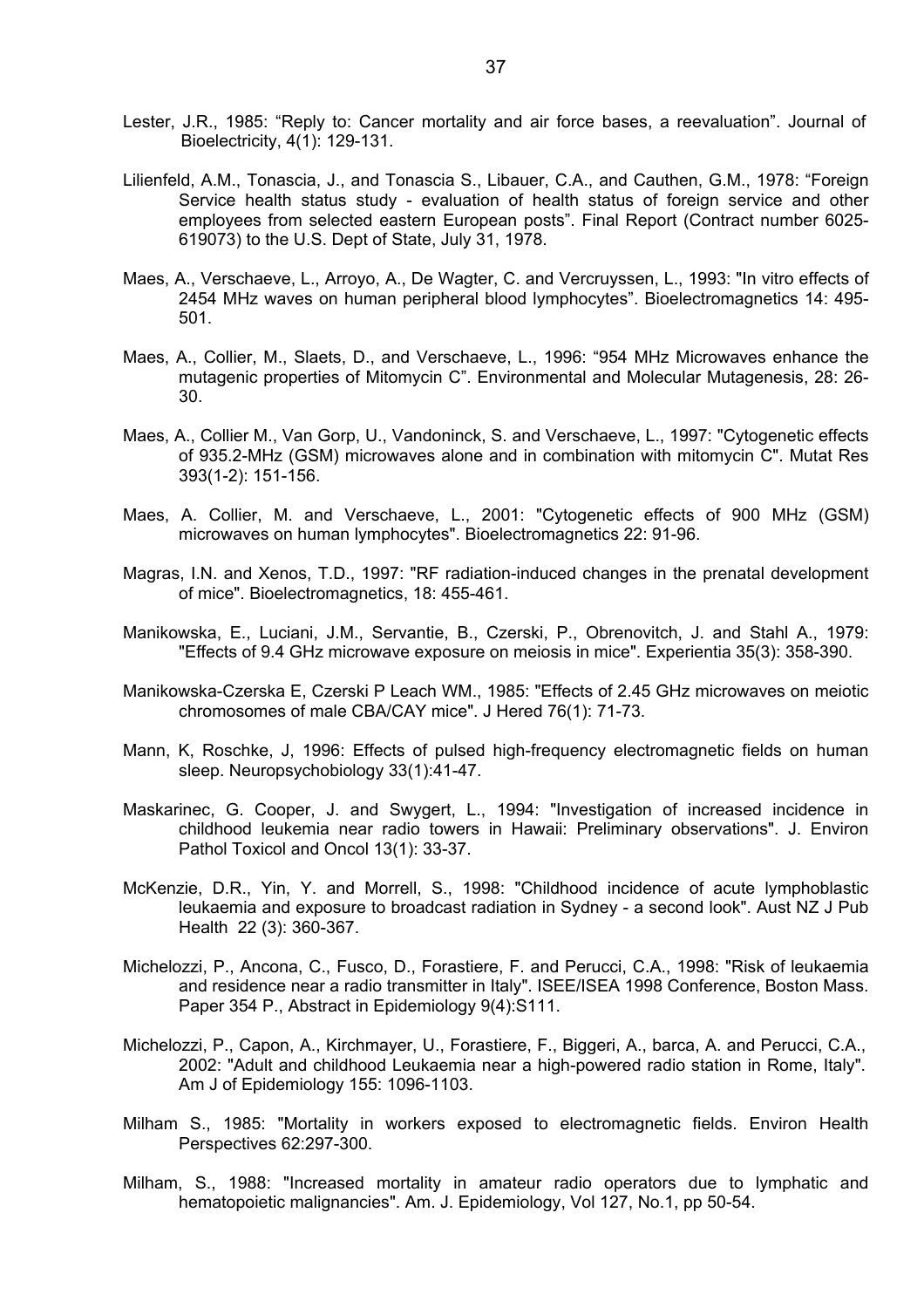- Ott, M.G., Townsend, J.C., Fishbeck, W.A. and Langner, R.A., 1978: "Mortality among individuals occupationally exposed to benzene". Arch Environ Health. 33(1): 3-10.
- Phillips, J.L., Ivaschuk, O., Ishida-Jones, T., Jones, R.A., Campbell-Beachler, M. and Haggnen, W.,1998: "DNA damage in molt-4 T-lymphoblastoid cells exposed to cellular telephone radiofrequency fields in vitro". Bioelectrochem Bioenerg 45: 103-110.
- Pollack, H., 1979: "Epidemiologic data on American personnel in the Moscow Embassy", Bull. N.Y. Acad. Med, 55(11): 1182-1186.
- Pollack, H., 1979a: "The microwave syndrome", Bull. N.Y. Acad. Med, 55(11): 1240-1243.
- Polson, P. and Merritt, J.H., 1985: "Cancer mortality and air force bases: a reevaluation". Journal of Bioelectricity, 4(1):121-127.
- Repacholi, MH, Basten, A, Gebski, V, Noonan, D, Finnie, J, Harris, AW, 1997: Lymphomas in E mu-Pim1 transgenic mice exposed to pulsed 900 MHZ electromagnetic fields. Radiat Res 147(5): 631-640.
- Rinsky, R.A., Young, R.J. and Smith, A.B., 1981: "Leukemia in benzene workers". Am J Ind Med. 2(3): 217-45.
- Robinette, C.D., Silverman, C. and Jablon, S., 1980: "Effects upon health of occupational exposure to microwave radiation (radar)". American Journal of Epidemiology, 112(1):39-53, 1980.
- Romano-Spica, V., Mucci, N., Ursini, C.L., Ianni, A. and Bhat, N.K., 2000: "Ets1 oncogene induction by ELF-modulated 50 MHz radiofrequency electromagnetic field". Bioelectromagnetics 21: 8-18.
- Sagripanti, J. and Swicord, M.L., 1976: DNA structural changes caused by microwave radiation. Int. J. of Rad. Bio., 50(1), pp 47-50, 1986.
- Saffer, J.D. and Profenno, L.A., 1992: "Microwave-specific heating affects gene expression". Bioelectromagnetics 13: 75-78.
- Santini R, Seigne M, Bonhomme-Faivre L, Bouffet S, Defrasne E, and Sage M., 2002: "Symptoms experienced by users of digital cellular phones: a study of the French engineering school. Electromagnetic Biology and Medicine. 21(1): 81-88.
- Sarkar, S., Sher, A. and Behari, J., 1994: "Effect of low power microwave on the mouse genome: A direct DNA analysis". Mutation Research, 320: 141-147.
- Schwan, H.P. and Foster, K.R., 1980: "RF-field interactions with biological systems: electrical properties and biophysical mechanisms". Proc IEEE 68(1): 104-113.
- Selvin, S., Schulman, J. and Merrill, D.W., 1992: "Distance and risk measures for the analysis of spatial data: a study of childhood cancers". Soc. Sci. Med., 34(7):769-777.
- Stodolnik-Baranska, W., 1967: "Lymphoblastoid transformation of lymphocytes in vitro after microwaves irradiation". Nature 214, April 1: 102-103.
- Szmigielski, S., Szudzinski, A, Pietraszek, A., et al., 1982: "Accelerated development of spontaneous and benzopyrene induced skin cancer in mice exposed to 2450 MHz microwave radiation". Bioelectromagnetics, 3: 179-191.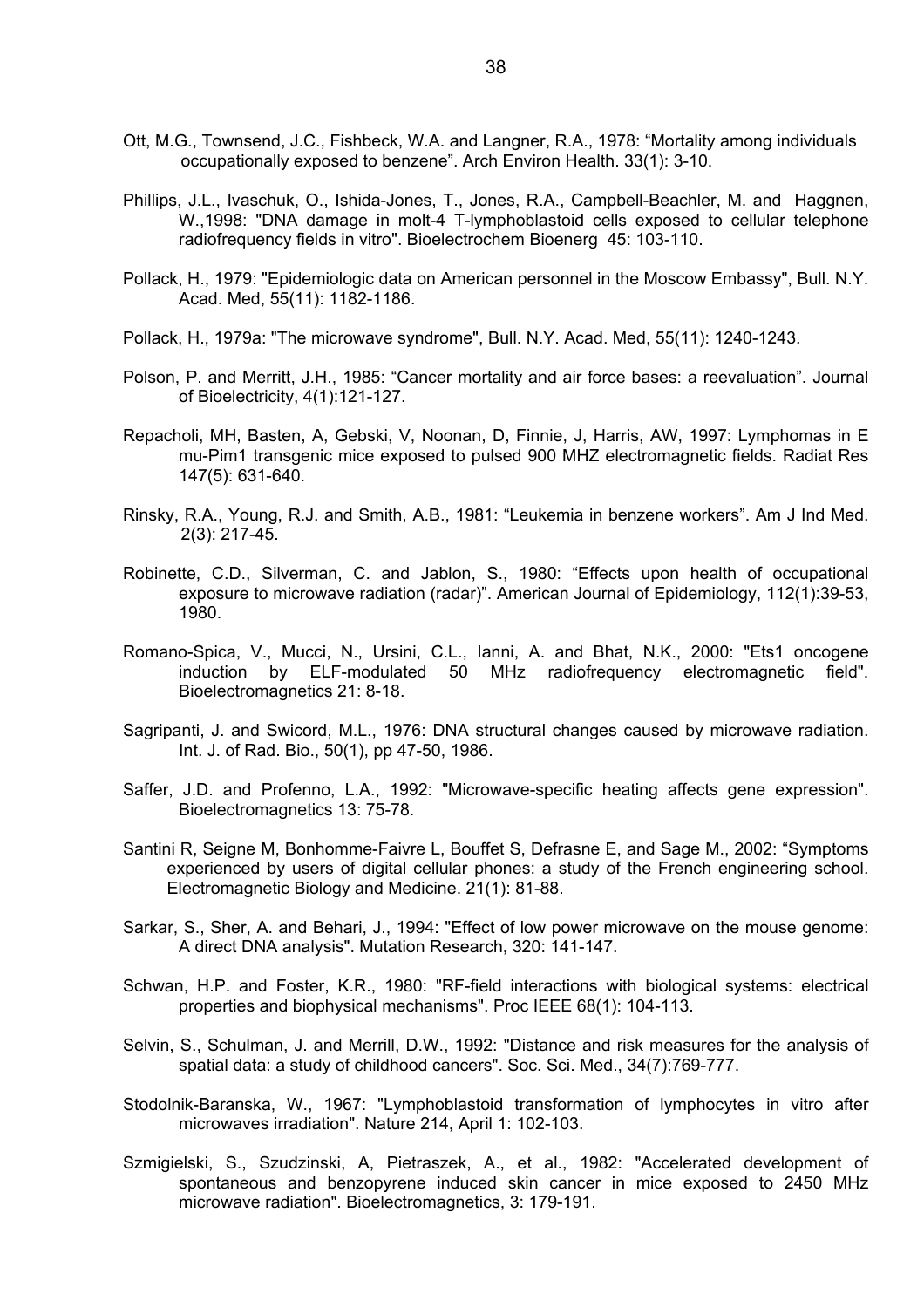- Szmigielski, S., Bielec, M., Lipski, S., and Sokolska, G., 1988: "Immunological and cancer-related aspects of exposure to low level microwave and radiofrequency fields". In Marino (Ed), 'Modern Bioelectricity', Marcel Bekker, N.Y., pp 861-925.
- Szmigielski, S., 1996: "Cancer morbidity in subjects occupationally exposed to high frequency (radiofrequency and microwave) electromagnetic radiation". Sci Total Env 180: 9-17.
- Theriault, G., Goldberg, M., Miller, A.B., Armstrong, B., Guenel, P., Deadman, J., Imbernon, E., To, T., Chevalier, A., Cyr, D., et. Al., 1994: "Cancer risks associated with occupational exposure to magnetic fields among electric utility workers in Ontario and Quebec, Canada and France: 1970-1989". Am J Epidemiology 139(6): 550-572.
- Tice R, Hook G, McRee DI., 1999: "Chromosome aberrations from exposure to cell phone radiation". Microwave News, Jul/Aug (1999) p7.
- Tice, R.R., Hook, G.G., Donner, M., McRee, D.I. and Guy, A.W., 2002: "Genotoxicity of Radiofrequency Signals. I. Investigation of DNA damage and Micronuclei induction in cultured human blood cells". Bioelectromagnetics 23: 113-126.
- Timchenko, O.I., and Ianchevskaia, N.V., 1995: "The cytogenetic action of electromagnetic fields in the short-wave range". Psychopharmacology Series, Jul-Aug;(7-8):37-9.
- Tonascia, J.A. and Tonascia, S., 1969: "Hematological Study: progress report on SCC 31732", George Washington University, Department of Obstetrics and Gynecology, February 4, 1969.
- Thorpe JJ. 1974Epidemiologic survey of leukemia in persons potentially exposed to benzene. J Occup Med. 16(6): 375-82.
- Townsend, J.C., Ott, M.G. and Fishbeck, W.A., 1978: "Health exam findings among individuals occupationally exposed to benzene". J Occup Med. 20(8): 543-8.
- UKRCEP, 1998: United Kingdom Royal Commission on Environmental Pollution, 21<sup>st</sup> Report: Setting Environmental Standards. United Kingdom Government.
- Velizarov, S, Raskmark, P, Kwee, S, 1999: The effects of radiofrequency fields on cell proliferation are non-thermal. Bioelectrochem Bioenerg 48(1):177-180.
- Verschaeve, L., Slaets, D., Van Gorp, U., Maes, A. and Vanderkom, J., 1994: "In vitro and in vivo genetic effects of microwaves from mobile phone frequencies in human and rat peripheral blood lymphocytes". Proceedings of Cost 244 Meetings on Mobile Communication and Extremely Low Frequency field: Instrumentation and measurements in Bioelectromagnetics Research. Ed. D, Simunic, pp 74-83.
- Vignati, M. and Giuliani, L., 1997: "Radiofrequency exposure near high-voltage lines". Environmental Health Perspectives, 105 (Suppl 6): 1569-1573.
- Vijayalaxmi BZ, Frei MR, Dusch SJ, Guel V Meltz ML, Jauchem JR. 1997: "Frequency of micronuclei in the peripheral blood and bone marrow of cancer-prone mice chronically exposed to 2450 MHz radiofrequency radiation". Rad Res 147: 495-500.
- Yao KT., 1978: "Microwave radiation-induced chromosomal aberrations in corneal epithelium of Chinese hamsters". J Hered 69(6): 409-412.